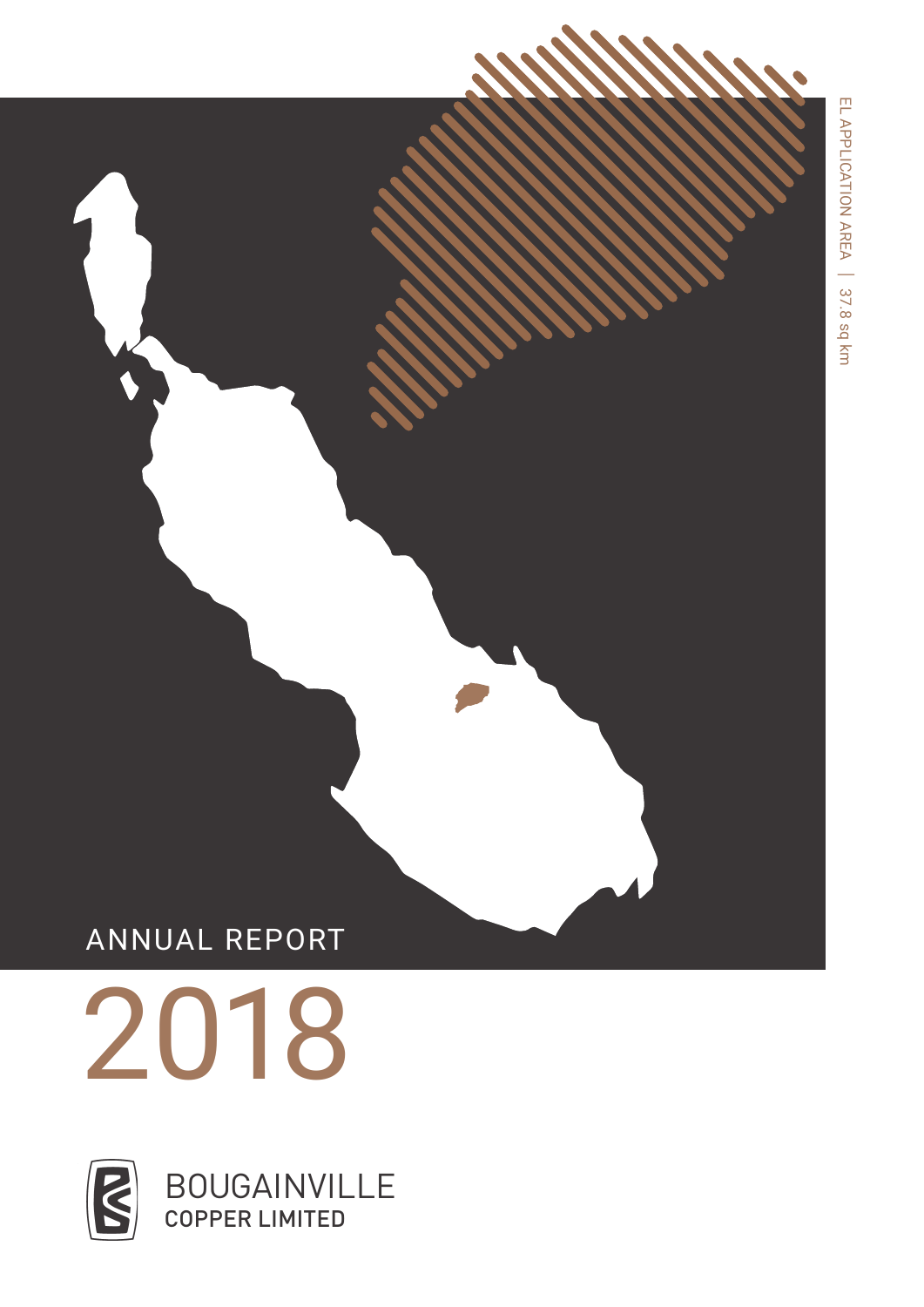## **CONTENTS**

- 3 BACKGROUND
- 4 THE YEAR IN BRIEF
- $6$  CHAIRMAN'S STATEMENT AND THE YEAR IN REVIEW
- 8 **DIRECTORS' REPORT**
- 11 MINERAL RESOURCE STATEMENT
- 12 CORPORATE GOVERNANCE STATEMENT
- 19 FINANCIAL STATEMENTS
- 40 DIRECTORS' DECLARATION
- 42 INDEPENDENT AUDIT REPORT
- 46 CORPORATE INFORMATION
- 49 DISTRIBUTION OF THE BENEFITS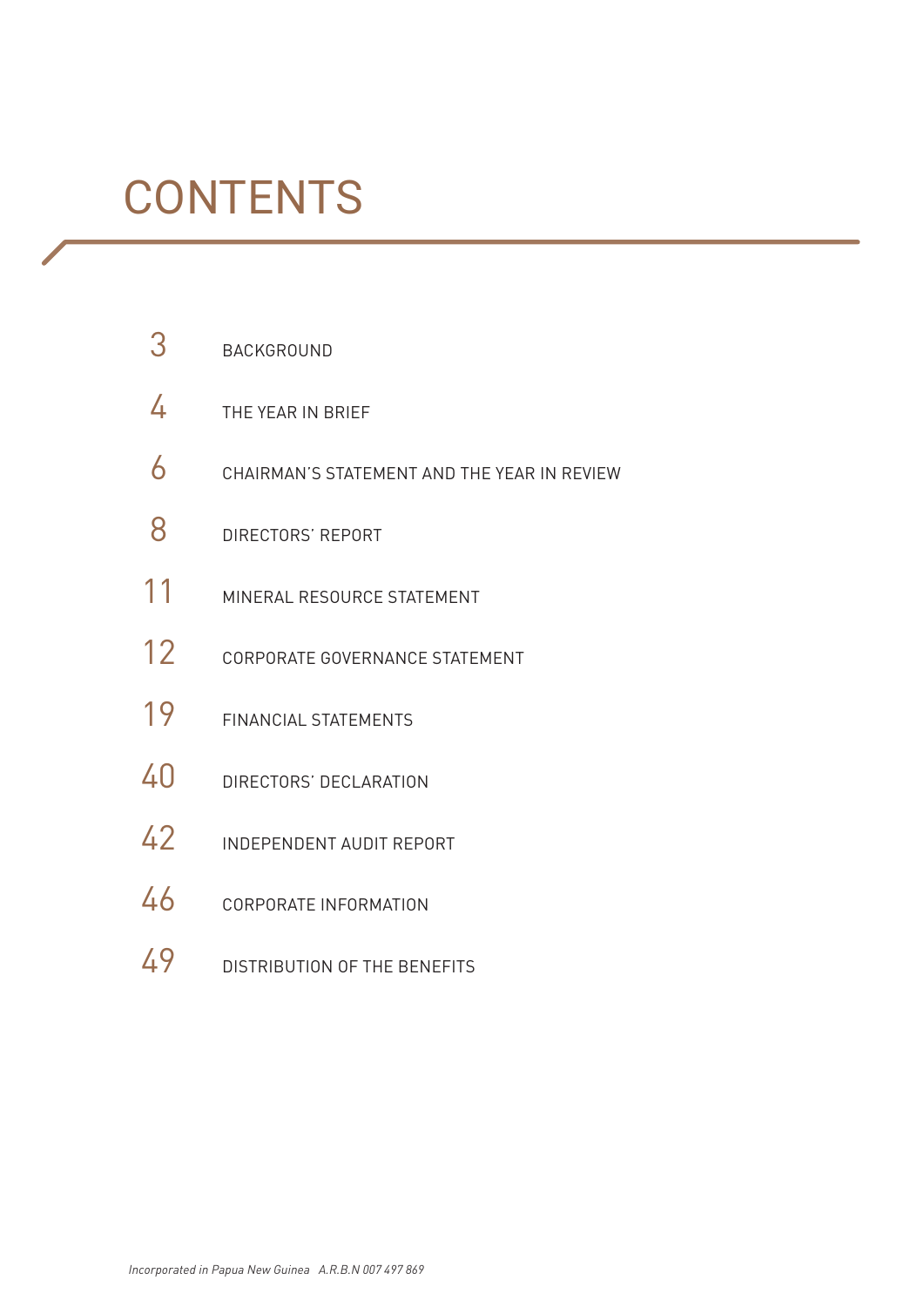## BACKGROUND

From 1972 until 1989 when operations were suspended, Bougainville Copper Limited (Bougainville Copper or the Company) operated a large open pit mine and processing facility at Panguna on Bougainville Island in the North Solomons Province of Papua New Guinea (PNG) producing copper concentrate containing significant quantities of gold and silver. On the 15th May 1989 production was brought to a halt by militant activity.

In the seventeen years prior to 1989, the mine produced concentrate containing three million tonnes of copper, 306 tonnes of gold and 784 tonnes of silver. The production had a value of K5.2 billion which represented approximately 44 per cent of Papua New Guinea's exports over that period. Contributions to the National Government in the form of taxes, duties and dividends were approximately 17 per cent of internally generated Papua New Guinean Government revenue during that time.

A total of K1.1 billion was contributed to the National Government, which represented 62 per cent of the net cash generated by the project between 1972- 1989. In addition, payments to the then North Solomons Provincial Government and Panguna landowners, together with provisions made since 1990, amounted to K114 million. Further, Bougainville Copper's presence in the North Solomons Province had promoted the development of significant local business enterprises, to provide goods and services required for the mining operation and for the residents of the province.

Bougainville Copper trained some 12,000 employees, including approximately 1,000 completing full trade apprenticeships and some 400 completing graduate and postgraduate studies that resulted in considerable progress in the localisation of the Company's employees, and significantly added to the number of skilled workers elsewhere in the country's workforce.

The Autonomous Bougainville Government (ABG) passed the Bougainville Mining Act 2015. This legislation challenges Bougainville Copper's previously established control of the mine assets and may amount to expropriation against the purposes of the National Government's Bougainville Copper Agreement Act (1967). Under the Bougainville Mining Act, the Special Mining Lease (SML) and Lease(s) for Mining Purposes, held by Bougainville Copper, were replaced by a two-year Exploration Licence (EL1) over the area of the SML. The Company applied for an extension of EL1 which the ABG refused in early 2018. Bougainville Copper commenced legal proceedings in the PNG National Court and has been granted leave to seek a Judicial Review of the renewal application process.

From 2016, the ABG and PNG Government have both held equal shares in Bougainville Copper of 36.4 per cent. More than 72.8 per cent of the company is owned by Papua New Guineans and Bougainvilleans. The remaining 27.2 per cent is held by public and institutional investors. Bougainville Copper is now an independently managed company and manages its own day to day activities.

## BOUGAINVILLE COPPER ONLINE

Information about Bougainville Copper is available on our web site www.bcl.com.pg and Facebook page www.facebook.com/BougainvilleCopper.

The Annual Report and other information can be downloaded from the web site.

### NOTICE OF MEETING

The Annual General Meeting of Bougainville Copper.

### When

11am on Thursday, 2<sup>nd</sup> May 2019

## Where

Hilton Hotel, Wards Road, Port Moresby, Papua New Guinea

A Notice of Meeting is enclosed. All shareholders are cordially invited to attend.

## **DIRECTORS**

Sir Melchior Pesa Togolo (Chairman) Sir Rabbie Langanai Namaliu Dame Carol Anne Kidu Sir Moi Avei Peter Maxwell Graham

## **SECRETARY**

Mark Wallace Hitchcock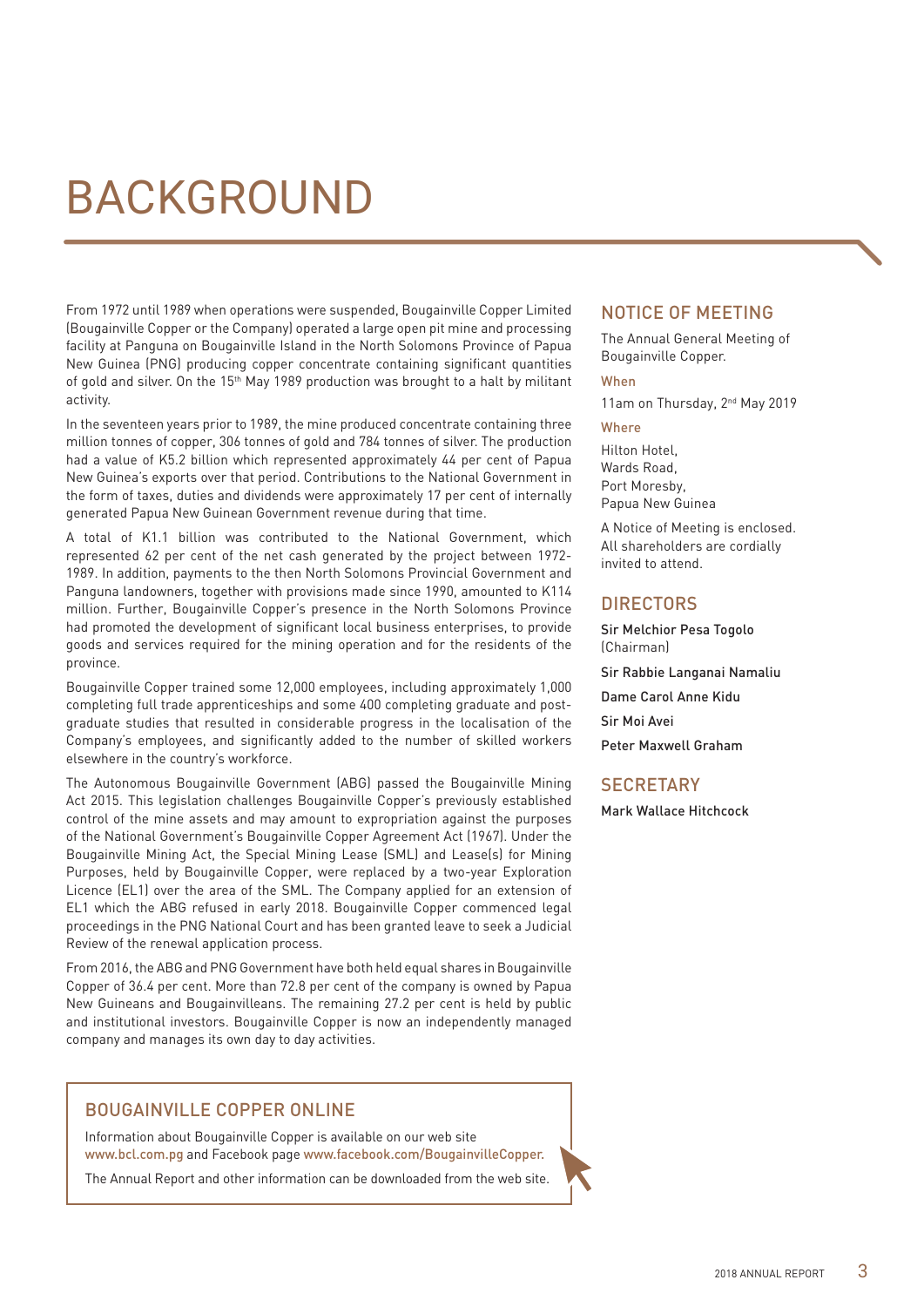## THE YEAR IN BRIEF

Bougainville Copper Limited was granted leave in the PNG National Court to seek a Judicial Review of the decision by the ABG not to grant an extension of its Exploration Licence (EL1) over the Panguna project area. This process remains ongoing. In addition, the ABG has proposed significant changes to Bougainville's mining laws that would adversely impact Bougainville Copper. The Company has maintained an active presence in Bougainville during 2018 with a committed team of project and liaison officers supporting and delivering community projects.

The following is a timeline of events of relevance to your Company.

- On 6<sup>th</sup> February 2018, the ABG announced an indefinite mining and exploration moratorium over the Panguna tenement area.
- • On 21st February 2018, Sir Melchior Togolo accepts the board's nomination as Executive Chairman after the retirement of Robert Burns.
- On 10<sup>th</sup> April 2018, Bougainville Copper granted leave in PNG National Court to seek Judicial Review of refusal to grant extension of Exploration Licence (EL1).
- On 18<sup>th</sup> May 2018, legally appointed block agents supportive of Bougainville Copper, formed a landowner company in response to misrepresentations by others linked to the Special Mining Lease Osikaiyang Landowners Association (SMLOLA).
- On 27<sup>th</sup> August 2018, volleyball refereeing and coaching training was completed with more than thirty participants from the tenement area.
- From 4-6<sup>th</sup> September 2018, Bougainville Copper supported National Literacy Week activities with six primary schools over three days.
- Over two days from 21-22<sup>nd</sup> September 2018, Bougainville Copper participated in the annual Chocolate Festival held in Buka, with over three hundred persons visiting the stall regarding scholarships, shareholder enquiries and general enquiries. Branded merchandise was enthusiastically received by visitors to the stall.
- In November 2018, an office was established at Arawa in Central Bougainville.
- In January 2019, the Company assisted in conjunction with the ABG Department of Education for four hundred teachers to attend standards-based education training in the Kieta and Panguna districts to prepare teachers for changes to elementary schooling curriculum.
- In late January 2019, the ABG introduced three bills to parliament to change Bougainville mining laws.
- In February 2019, parliamentary debate on the three bills adjourned while the ABG Legislation Committee conducts community consultations. Parliamentary debate is expected to resume in June.
- In February 2019, vanilla farming field days commenced with more than 300 people benefiting from the training.
- On 13<sup>th</sup> March 2019, Bougainville Copper Chairman Sir Melchoir Togolo presented a company submission to the ABG Legislation Committee in Buka regarding the proposed bills to amend the mining laws.

## EL1 TENURE AND JUDICIAL REVIEW

On 16<sup>th</sup> January 2018, Bougainville Copper received formal notice from the Autonomous Bougainville Government (ABG) Mining Registrar of the refusal to grant an extension of the terms of Exploration Licence EL1 (covering Special Mining Lease 1 at Panguna). Bougainville Copper commenced legal proceedings in the PNG National Court and was granted leave on 10<sup>th</sup> April 2018 for a Judicial Review of the renewal application process. A restraining order was granted against the ABG, from giving effect to or relying on the decision to refuse the extension of EL1. Panguna Minerals Limited, a company 50 per cent owned by SMLOLA and 50 per cent by Central Exploration Pty Ltd (a company 70 per cent owned by RTG Mining Inc) was joined to the proceedings on 22<sup>nd</sup> August 2018. Bougainville Copper's application for leave to appeal the joinder was dismissed on 7th March 2019. The Directors have requested the application for leave to appeal the joinder be listed before a full Supreme Court.

Bougainville Copper remains confident of its tenement position and believes the court proceedings will uphold our rights.

### PROPOSED MINING LAW CHANGES

In late January of 2019, the ABG introduced three bills into Bougainville's Parliament that would result in significant changes to local mining laws if passed. The bills have been met with widespread opposition from resource owners and the community in general. The bills have been referred to the Bougainville Legislation Committee for community consultation and are expected to return to Parliament for debate in June 2019. On invitation the Chairman presented a company submission to the Legislation Committee on 13<sup>th</sup> March 2019 in Buka.

### MINING RESERVE

On 23<sup>rd</sup> April 2018, the ABG designated a mining reserve (moratorium) over the Panguna mining area for an indefinite period. The mining reservation remains in place but does not apply to Bougainville Copper's EL1 which pre-dates the reservation.

## LANDOWNER SUPPORT

Bougainville Copper continues to enjoy high levels of support from the wider community and in particular the Customary Land Agents from Panguna. The Company continues to support the Customary Land Agents with their legal challenge over the leadership of the Special Mining Lease Osikaiyang Landowners Association (SMLOLA) and with the formation of a landowner company, Panguna Developments Company Ltd (PDC). The Chairman of the PDC, whose members comprise of "legally appointed block agents and next of kin", has rejected the validity of the SMLOLA.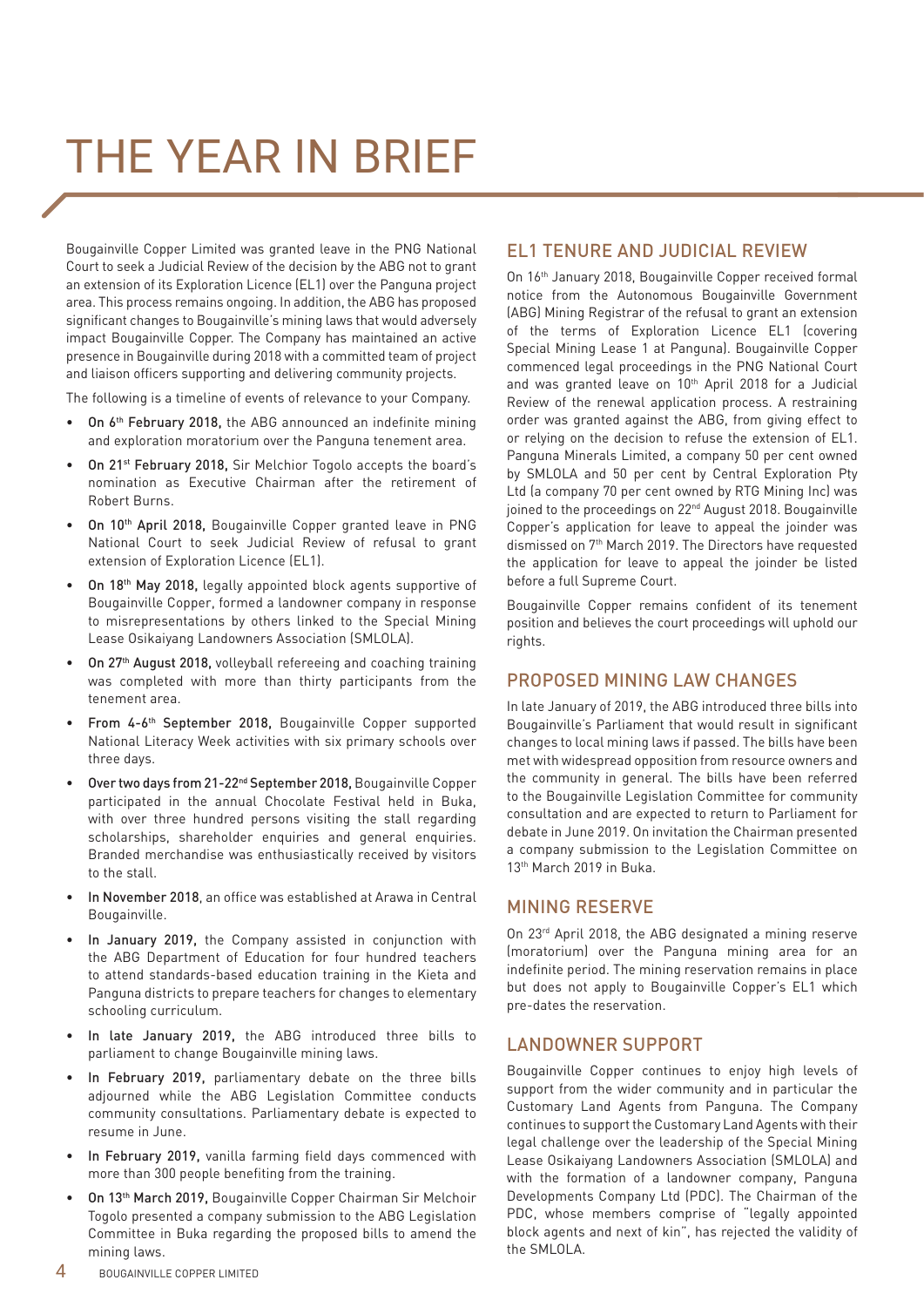SMLOLA purportedly held an Annual General Meeting on 21<sup>st</sup> December 2018 to elect office holders. PDC land agents did not attend. The chairman of PDC also questioned the appropriateness of the SMLOLA election while the legal challenge was ongoing and when the ABG had insisted when imposing the mining reserve that parties do nothing to disturb the referendum process.

SMLOLA is afforded no status under the Bougainville Mining Act 2015 in representing the more than three hundred Customary Landowner Agents from the Panguna project area and it does not own Panguna mineral rights as asserted by the SMLOLA's so-named developer of choice.

## COMMUNITY PROJECTS AND ENGAGEMENT

The Company maintained a strong presence in Bougainville during 2018 with a dedicated team of project and village liaison officers, who are based in Arawa and Panguna. They work across the project area supporting community initiatives. Bougainville Copper has opened an office in Arawa to complement the existing Buka office.

Bougainville Copper supported a range of important community events in Bougainville during 2018, including the official opening of Arawa District Hospital, Autonomous Region of Bougainville Day, the Bougainville Chocolate Festival and Literacy Week. It also provided funding to assist worthwhile health and education projects, along with vanilla production training, and made contributions towards sporting and cultural events.

### BOARD

The composition of the board has remained unchanged since the Annual General Meeting held in May 2018, although requests were made to the ABG, which owns 36.4 per cent of the Company's shares, to recommend Bougainvillean appointments. In June, Executive Chairman Sir Melchior Togolo was awarded a Knighthood in the 2018 Queen's Birthday Honours List for his services to economic development, particularly in the mining and petroleum sectors and to the community.

## ABG RELATIONS

During 2018 Bougainville Copper continued to engage with the ABG, albeit at a more limited level due to the ongoing Judicial Review proceedings. Interactions with senior Bougainville ministers and the President have also been made more challenging. There has, however, been some good levels of cooperation with ABG departments with respect to Bougainville Copper support for community projects. The Directors remain confident that Bougainville Copper presents the best value proposition to redevelop Panguna and recognises the importance of engagement with the ABG as 36.4 per cent shareholder. The transfer of the 17.4 per cent shareholding to the people of Bougainville, previously announced by the PNG Prime Minister, remains unresolved.

## 1990/91 LANDOWNER COMPENSATION

The payment of K14.6 million to 2,123 landowners through a comprehensive process agreed with the ABG and statutory landowners for compensation relating to March 1990 to March 1991 continues. More than 96 per cent of payments to the customary representatives have been paid. K1.36 million social inconvenience compensation remains outstanding until the legal challenge of the SMLOLA leadership dispute is resolved or when an alternative appropriate entity is identified.

| <b>SUMMARY OF RESULTS</b>     | <b>CONSOLIDATED</b> |          |         | <b>PARENT</b> |          |
|-------------------------------|---------------------|----------|---------|---------------|----------|
|                               |                     | 2018     | 2017    | 2018          | 2017     |
| Investment and other income   | (K.000)             | 4.840    | 7.635   | 4.840         | 7,555    |
| Operating loss after tax      | (K,000)             | (10.641) | (7.301) | (10.258)      | (6, 505) |
| Earnings per share            | (toea)              | [2.7]    | (1.8)   | [2.6]         | [1.6]    |
| Shareholders' funds           | (K,000)             | 102.167  | 125.785 | 101.902       | 125,137  |
| Return on shareholders' funds | (per cent)          | (10.4)   | (5.8)   | (10.1)        | (5.2)    |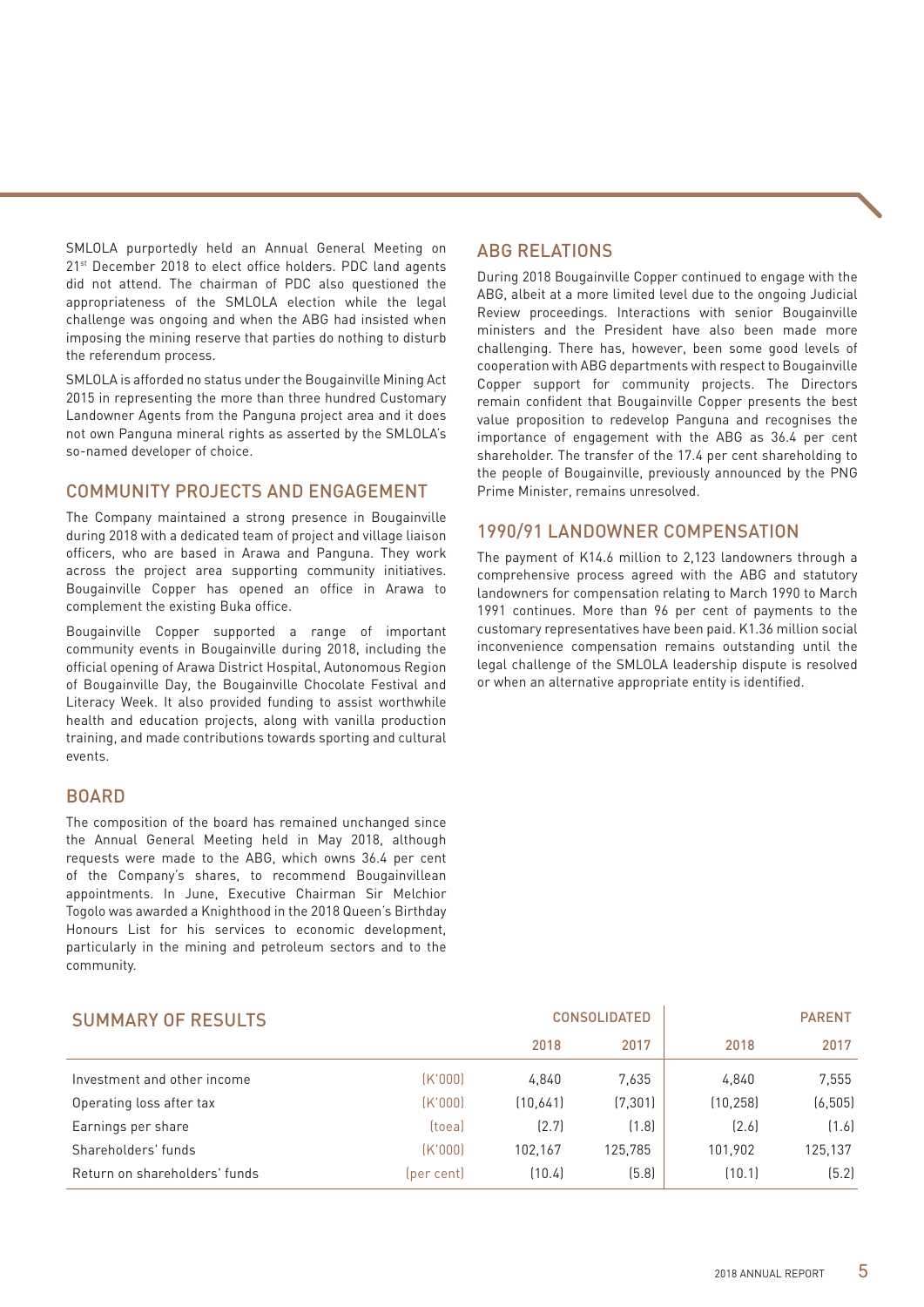## CHAIRMAN'S STATEMENT AND THE YEAR IN REVIEW

## **OVERVIEW**

Bougainville Copper faced further challenges in 2018 with continued uncertainty around Panguna tenure coinciding with Bougainville's ongoing preparations for the referendum on its political future.

In April, Bougainville Copper was successful in being granted leave in the PNG National Court to seek a Judicial Review of the ABG's decision to refuse an extension of our Exploration Licence (EL1) with the decision also stayed. Your Company maintains the application process was legally and procedurally flawed and was also undermined by others seeking to displace Bougainville Copper. The Judicial Review process remains ongoing and Bougainville Copper remains confident of our tenement position and believes the court proceedings will uphold our rights.

Creating further uncertainty, was the decision by the ABG in late January 2019, to introduce three bills into the Bougainville Parliament, with little consultation, which if passed would result in significant changes to Bougainville's mining laws. One of the bills seeks to amend the *Bougainville Mining Act 2015* and would allow a new special Bougainville entity, to be granted large-scale mining leases over all land in Bougainville not already subject to existing exploration licences or leases. The proposed bills were met with strong levels of widespread opposition, including from landowners who own the minerals under local law, community leaders, and some members of Parliament. The fact the bills resembled recent proposals put to the ABG by an outside businessman, whose company purportedly stands to gain if they are passed, raised further questions. Parliamentary debate was adjourned in February, to allow for consultation by the ABG Legislation Committee, with the possibility of a resumption of debate in June.

Regardless of these events, Bougainville Copper remains committed to supporting the Bougainville Peace Agreement and the task of further building unity in the lead up to the referendum.

The Company has continued its respectful and ethical community engagement and is pleased to retain strong support among the authorised Agents of Customary Landowners. A community investment program, which provides support for worthwhile projects in Central Bougainville, in areas such as education, health and sport also continues to be implemented in cooperation with ABG departments and others.

### RESULTS

Company expenditure during 2018 continued to be concentrated on tenure issues, stakeholder engagements and delivery of small community projects in the Panguna project area.

The Bougainville Copper Foundation Limited (BCF) is a fullyowned subsidiary of Bougainville Copper Limited and its results and balance sheet are consolidated as at 31<sup>st</sup> December 2018.

For the year ended 31<sup>st</sup> December, 2018, the Group recorded a loss of K10.6 million compared to a loss of K7.3 million in the previous year. In 2017 income included K2.4 million realised gains on sales of investments. With the introduction of IFRS9, from 1st January 2018 realised gains for the year of K4.1 million are not recorded in the income statement but through a transfer to retained earnings in the Statements of Changes in Equity.

Bougainville Copper will not pay a dividend.

## GOVERNANCE AND RISK MANAGEMENT

Bougainville Copper has governance reporting obligations to the Australian Securities Exchange (ASX). A statement on the Company's compliance with the ASX Corporate Governance Principles and Recommendations is contained within this report. In addition, the Company has developed and complies with a comprehensive set of charters and policies. These can be found on the Bougainville Copper web site.

The Company has a Remuneration and Nomination Committee.

The Board and the Audit and Risk Committee reviews the quality of risk assessments and monitors the actions arising to mitigate risk. Bougainville Copper places uncompromising emphasis on hazard identification, risk assessment and risk management. Company management undertakes regular risk assessments to identify both significant risks and opportunities facing the Company.

## **SAFFTY**

Bougainville Copper believes that a safe and healthy workforce is essential to the Company's success and sustainability, and is committed to achieving zero harm. It is paramount that work is only undertaken when it is deemed safe to do so. The Company for example adheres to a stringent travel approval process.

### COMMUNITIES

Maintaining and building positive enduring relationships with project area landowners and their communities remained a key focus for the Company during 2018.

The Company expanded its footprint in Central Bougainville, with the establishment of an Arawa office in November of 2018 which followed the opening of the Buka office in 2017. The company has fourteen Bougainville based employees who proudly and enthusiastically engage in the Panguna Project. Village Liaison Officers and Project Officers provide a conduit to exchange accurate information within the community.

Bougainville Copper also supported various community initiatives in 2018, for example standards-based curriculum training for more than four hundred teachers in Panguna and Kieta Districts, training for vanilla bean growers to support the local export industry and training for volleyball coaches and referees.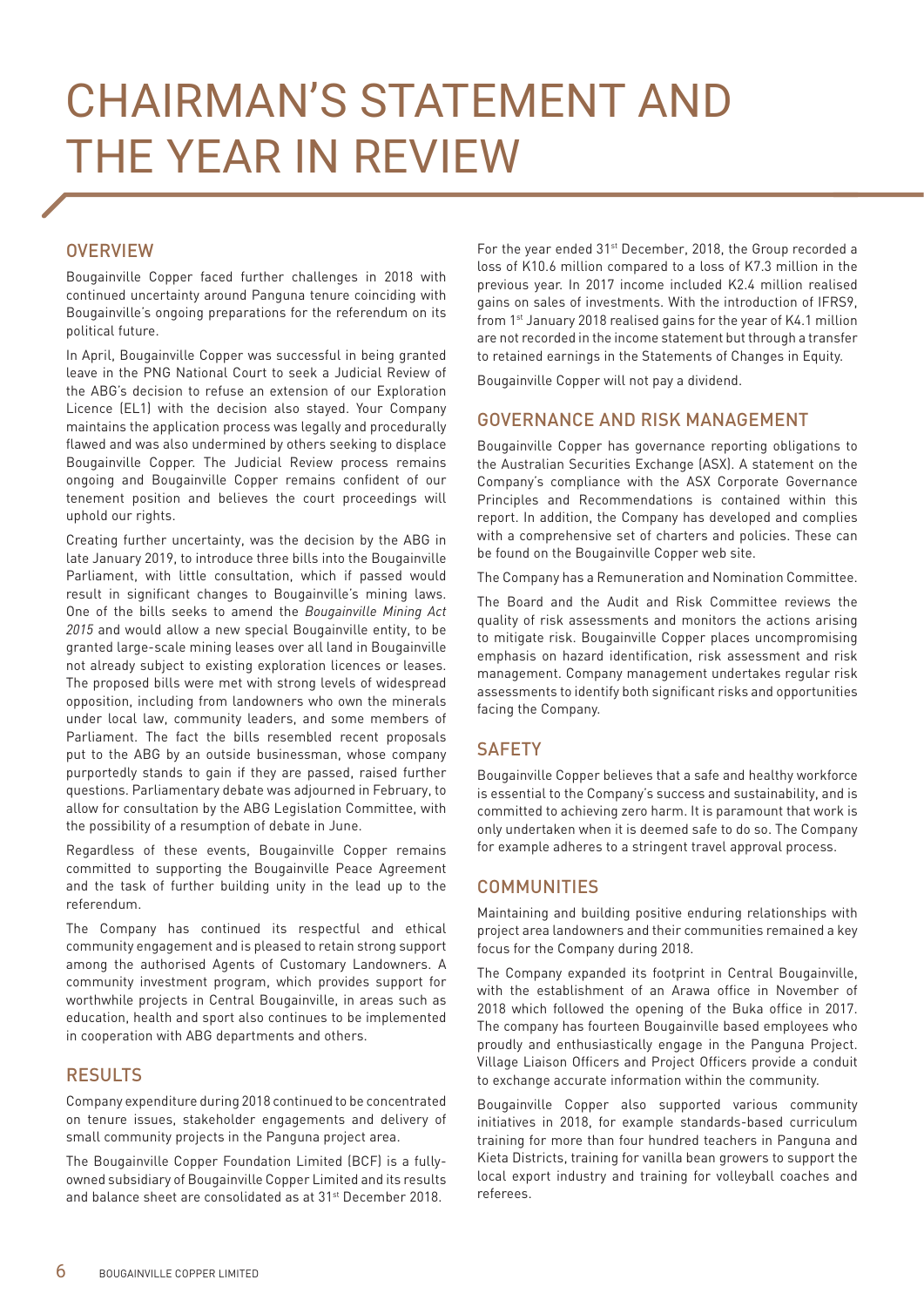## **BOUGAINVILLE**

Bougainville is approaching a critical stage in its development as the referendum approaches. Notwithstanding recent events, the Company remains committed to maintaining cordial relations with the ABG. The Referendum date has been set as 12<sup>th</sup> October 2019. Any level of social disharmony presents a threat to the Bougainville Peace Agreement and this was cited by the ABG in its decision not to grant an extension of Bougainville Copper's Exploration Licence (EL1). There are community concerns that the proposed changes to mining laws will create unnecessary community divisions in the lead-up to the referendum.

Mineral development continues to be viewed as critical in moves towards economic self-reliance for Bougainville given the financial constraints on the ABG.

## FINANCIAL ASSETS

Bougainville Copper's financial assets continue to be cash and Australian equities. Interest and dividends from these assets continue to partially fund the Company's ongoing activities. The investment strategy will be maintained through the coming year. Equities will only be sold when necessary to fund ongoing Company operations.

## BOUGAINVILLE COPPER FOUNDATION

The Bougainville Copper Foundation (BCF) is a fully-owned subsidiary of Bougainville Copper and operates as a 'not-forprofit company' in supporting sponsorship for students.

Scholarships have been renewed for those 2018 recipients who reapplied for support to continue their studies in 2019. Due to the uncertainty surrounding the proposed changes to Bougainville's mining laws, BCF has deferred awarding any new scholarships for 2019. This will be reassessed once the situation is clearer.

## MEDIA AND COMMUNICATIONS

Bougainville Copper remains actively engaged with mainstream media, and keeps the market informed with regular disclosures and statements that are published on both the Company and ASX web sites. (ASX:BOC)

Social media is also a popular source of information in Bougainville, and the Company launched a Facebook page in February 2019 to complement its web site.

### BOARD

Since the last Annual General Meeting the Bougainville Copper Board has remained unchanged under the Executive Chairmanship of Sir Melchior Togolo. The Company has had discussions with the ABG regarding appointment recommendations. We have not received a reaction.

## IN CONCLUSION AND THE YEAR AHEAD

Once again, Bougainville Copper looks to the year ahead with some sense of uncertainty due to unfolding political events in Bougainville and ongoing legal processes.

Despite these challenges, your Company will continue to act in the best interests of shareholders in terms of advancing the interests of Bougainville Copper. We will remain respectfully and constructively engaged with key stakeholders, including of course the ABG and project area landowners and will continue to be supportive of local communities.

As a Company we will further demonstrate that we are committed to promoting unity, and still have a great deal to offer in terms of contributing positively to Bougainville's future, by remaining the most viable option for Panguna's redevelopment.

hu Cowlo

Sir Melchior P Togolo Executive Chairman 29th March 2019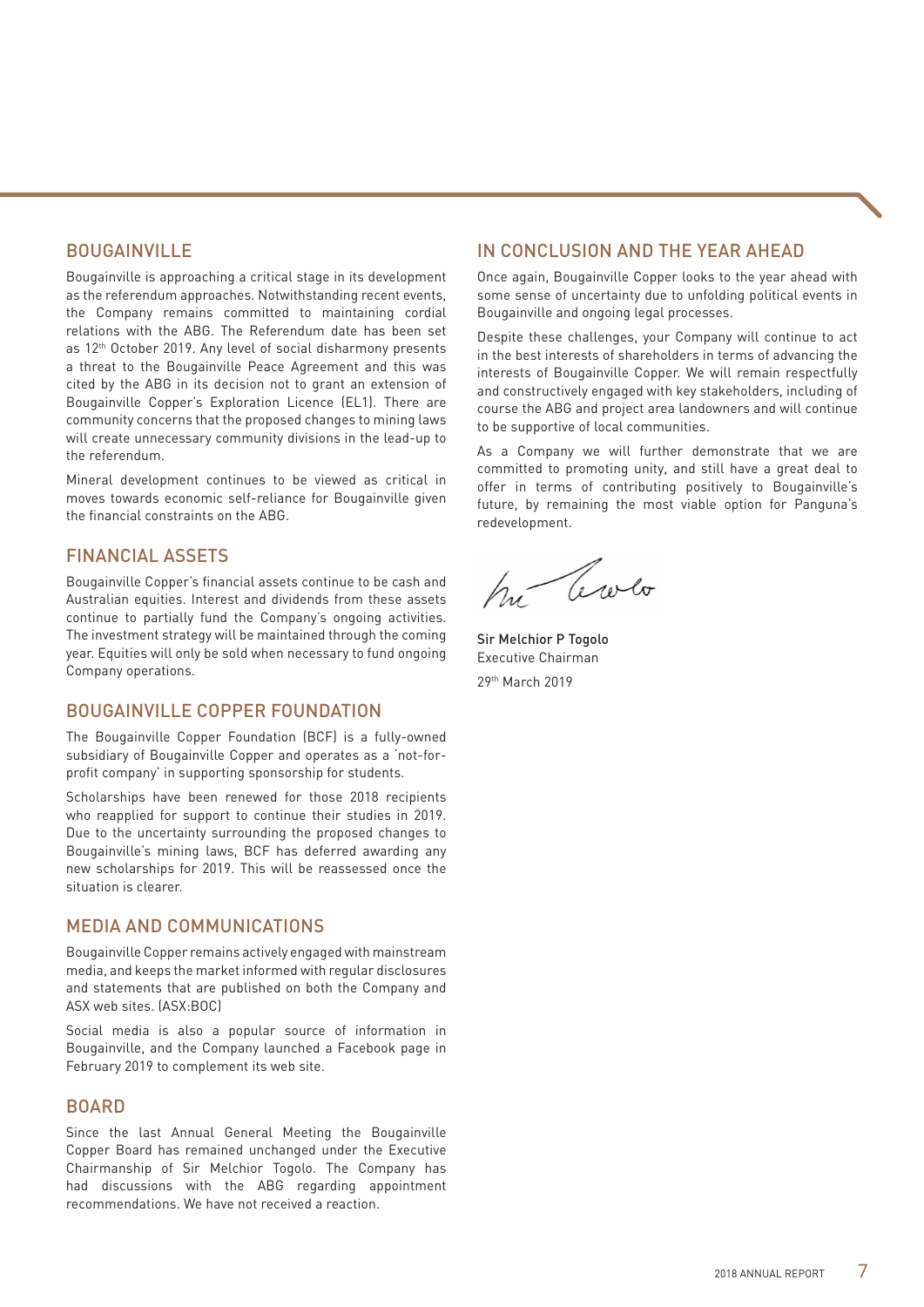# DIRECTORS' REPORT

## THE CURRENT DIRECTORS OF BOUGAINVILLE COPPER AT PRESENT ARE:

#### Sir Melchior Pesa Togolo CBE Kt

#### Appointed a Director from 20<sup>th</sup> October 2017 and as Chairman 21<sup>st</sup> February 2018.

Sir Melchior held several senior positions with Bougainville's former North Solomons Provincial Government between 1978 and 1990 including the role of Chief Secretary. Sir Melchior has almost twenty-five years in the minerals sector, and since 2006 has served as PNG Country Manager with Nautilus Minerals Inc. He served on the Bougainville Copper Board as an alternate member (1977- 1980) and as a full Board Member between 1990 and 1993. He serves on the boards of several private companies. Sir Melchior was a founding member of the Business Council of Papua New Guinea and was President for six years. In 2004 he was awarded Commander of the British Empire for services to industry and commerce in PNG, and in June 2018 he was awarded a Knighthood for Services to Economic Development particularly in mining and petroleum. Sir Melchior holds masters' degrees in economics and geography.

#### Sir Rabbie L Namaliu GCL CSM KCMG BA MA HON.LLD

#### Appointed a Director from March 2011.

Sir Rabbie served as Prime Minister of Papua New Guinea between 1988 and 1992 and was a former Speaker of the PNG National Parliament between 1994 and 1997. Sir Rabbie first served as Foreign Affairs and Trade Minister from 1982 to 1984 and again as Minister for Foreign Affairs and Immigration from 2002 to 2006, and then Minister for Treasury between 2006 and 2007. Sir Rabbie served as Ministers for Primary Industry 1984 to 1987, Senior Minister for State and Tourism 1998 and Petroleum and Energy 1998 to 1999. Sir Rabbie is Chairman and Non-Executive Director of Kina Asset Management Limited, Chairman and Executive Director of Kramer Ausenco, Non-Executive Director of Yandera Mining Limited, a subsidiary of Era Resources (formerly Marengo Mining) and Non-Executive Director of the Post Courier. Sir Rabbie has been the PNG Patron of YWAM Medical Ships since 2012 and is a Director. Sir Rabbie is a member of the PNG Institute of Directors and Chairman and Patron of several charitable organisations.

#### Dame Carol A Kidu Dr (Hon) DBE

#### Appointed a Director in April 2013.

Dame Carol retired from the Papua New Guinea Parliament in 2012 after fifteen years in politics. Dame Carol was the Minister for Community Development for nine years and finished her political career as Leader of the Opposition. Dame Carol focused on legislative and policy reform for social development. Dame Carol has been awarded five honorary doctorates (UNRE- Rabaul, UPNG, Queensland University, Deakin University and James Cook University). Dame Kidu is currently a member of the UNSG's Independent Accountability Panel (IAP) on Women, Children and Adolescents Health, SDGs.2030 and is the Founder and Patron of the Business and Professional Women's Club, the Sir Buri Kidu Heart Institute, and the Ginigoada Foundation. Since retirement from politics, she has developed the Tutu Beach Retreat and the Sir Buri Kidu Library/Learning Centre as on-going social enterprises.

#### Sir Moi Avei KCBE

#### Appointed a Director from 12<sup>th</sup> September 2016.

Sir Moi is a senior statesman of Papua New Guinea and former parliamentarian. He was Deputy Prime Minister from 2004 to 2006 and held ministerial portfolios including Higher Education, National Planning, Bougainville Affairs and Petroleum and Energy. He holds a Bachelor Degree from the University of Queensland, Australia. Sir Moi retired as Chairman of Kumul Mineral Holdings Limited in 2018. He is currently the Chairman OK Tedi Mining, Pacific International Hospital and PNG Water Limited. He is also a Director of LABA (SPI) Logistics Limited and SPI Joint Venture Limited. He is Chairman of several of landowner companies.

#### Peter Maxwell Graham CBE

#### Appointed a Director from 20<sup>th</sup> October 2017.

Mr Graham served as Managing Director of ExxonMobil PNG Limited from 2009 to 2015 and has over fourty years' experience in senior technical and business leadership positions in the minerals, oil and gas sectors. He is currently Managing Director and Chief Executive Officer of OK Tedi Mining Limited, is an Independent Director and Chairman of Kumul Minerals Holdings Limited and served as Vice President of PNG Chamber of Mines and Petroleum from 2009 to 2011 and is a Director of Port Moresby General Hospital. In 2013 he was awarded Commander of the British Empire for services to the oil and gas industry and for Leadership in Community Development in PNG. He holds a Bachelor Degree in Chemical Engineering and a Masters Degree in Applied Science.

#### Robert S Burns

Robert Burns retired as Chairman and Managing Director on 21st February 2018, after twelve years as Director, inclusive of two years as Chairman.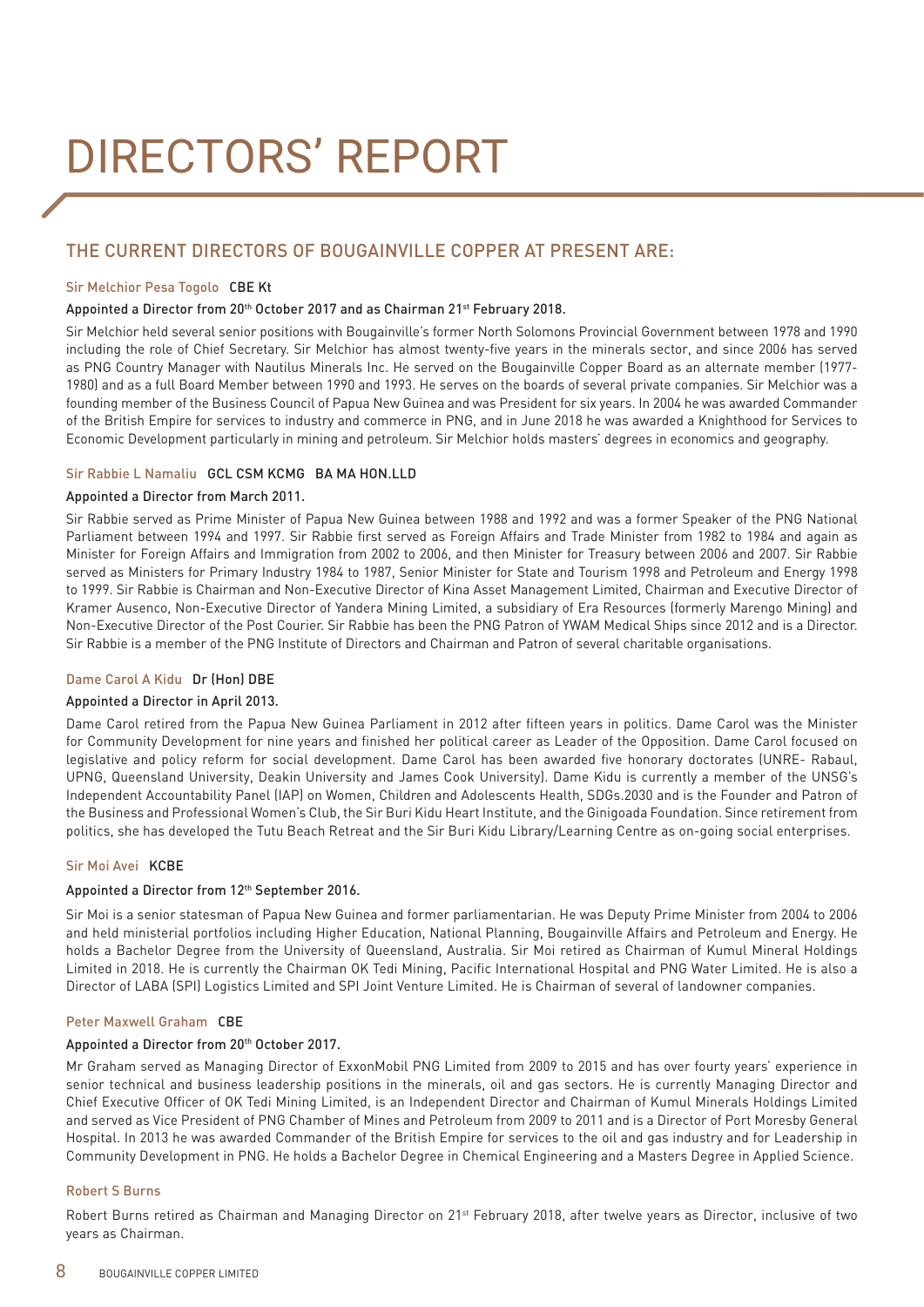## THE DIRECTORS OF BOUGAINVILLE COPPER PRESENT THEIR REPORT ON THE AUDITED FINANCIAL STATEMENTS OF THE COMPANY FOR THE YEAR ENDED 31ST DECEMBER 2018.

## FINANCIAL SUMMARY

For the year ended 31st December 2018, the Company recorded a consolidated loss of K10.6 million compared to K7.3 million in 2017. Income in 2017 included K2.4 million realised gains on sales on investments. With the introduction of IFRS9, realised gains from 1<sup>st</sup> January 2018 of K4.1 million were not recorded in the income statement, but were reported by a transfer to retained earnings in the Statements of Changes in Equity. Expenditure continued to be concentrated on tenure issues, stakeholder engagements, and delivery of small community projects. Income from interest and dividends was comparable with 2017.

## **ACTIVITIES**

Bougainville Copper produced copper concentrate containing gold and silver from a mine at Panguna in Central Bougainville, Papua New Guinea, from 1972 until operations were suspended due to militant activity in May 1989. The Company now derives investment income, and is conducting activities in Bougainville in relation to the Exploration Licence it holds over the previous Panguna Special Mining Licence area. The Company acquired a fully owned subsidiary when it acquired the shares in Bougainville Copper Foundation Limited in November 2016.

## NET EARNINGS

The net consolidated loss of Bougainville Copper for 2018 was K10.6 million (2017: K7.3 million).

## TAXATION

No future income tax benefits have been recognised in the accounts.

## SHARE CAPITAL

There was no change in the Company's capital structure during the year.

## LONG TERM LOANS

The Company has no loans and no long-term lines of credit are in place.

## DIVIDENDS

The Directors have not declared a dividend for 2018.

## ACCOUNTING POLICIES

IFRS 9 Financial Instruments has been adopted effective from 1<sup>st</sup> January 2018, which resulted in changes in the recognition and measurement of financial assets. IFRS 9 replaces the provisions of IAS39.

On the date of the application of IFRS 9, Bougainville Copper classified its financial assets comprising of equity investments to be measured at fair value through other comprehensive income (OCI). Measurement of fair value gains or losses was recorded through OCI. On disposal of investments, cumulative gains and losses were previously reclassified from reserves to profit or loss in the Income Statement.

From 1<sup>st</sup> January 2018 cumulative gains and losses on disposal of equity investments are recorded by a transfer to retained earnings in the Statements of Changes in Equity.

## DIRECTORS' INTERESTS

Directors' interests in the share capital of the Company and its related companies as at 29th March 2019 were:

| Sir Melchior Pesa Togolo                                     | No interests |
|--------------------------------------------------------------|--------------|
| Sir Rabbie L Namaliu<br>Shares - Bougainville Copper Limited | 1.000        |
| Dame Carol A Kidu                                            | No interests |
| Sir Moi Avei                                                 | No interests |
| Peter M Graham                                               | No interests |

## INTERESTS REGISTER

There were no transactions recorded in the Interests register during the year, other than the Directors' interests in the shares of the Company as shown above.

## AUDITORS

The retiring auditors, PricewaterhouseCoopers, being eligible, offer themselves for re-appointment. Details of amounts paid to the auditors for audit and other services are shown in note 5 to the financial statements.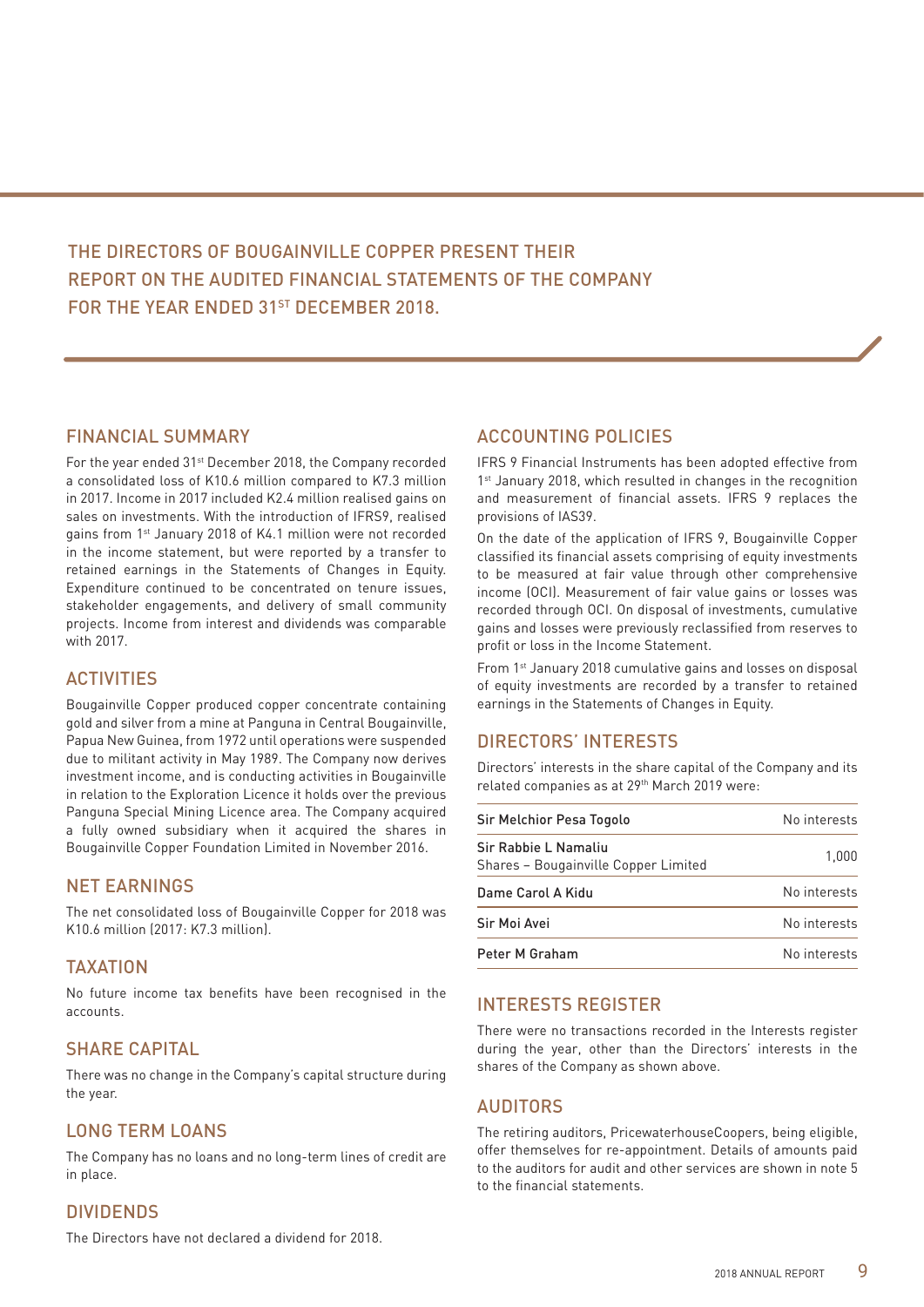### REMUNERATION OF EMPLOYEES

The Company has a Remuneration and Nomination Committee. The Managing Director conducted an Annual Performance Review of the Senior Executives. The outcome of those reviews and recommendations regarding salary reviews was reported to the Remuneration and Nomination Committee. Each Senior Executive was provided feedback on their performance. The Company has twenty full time employees.

## REMUNERATION OF DIRECTORS

The amount of Directors' remuneration, including the value of benefits, received during the year is shown in note 15 to the financial statements.

## **DONATIONS**

Bougainville Copper Limited does not make political donations. The Bougainville Copper Foundation continues to provide educational scholarships to Bougainvillean tertiary students. Bougainville Copper Limited provides funding and administrative support to the Foundation.

#### ENVIRONMENT

Mining operations of the Company were suspended in 1989, and the Company has not had sufficient access to its mine site to assess environmental circumstances. The Company is not aware of any liability being incurred under any environmental legislation.

## ADDITIONAL INFORMATION

The Directors also state that:

- 1. There were no significant changes in the state of affairs of the Company during the year except as noted below.
- 2. The results of the Company during the financial year have not been, in the opinion of the Directors, substantially affected by events of a material and unusual nature other than contained in this report.
- 3. Except as reported in this Annual Report, there were no other matters or circumstances that have arisen since the end of the financial year which significantly affected or may significantly affect:
	- (i) operations of the Company;
	- (ii) results of those operations; or
	- (iii) state of affairs of the Company in the financial year subsequent to 31<sup>st</sup> December 2018.
- 4. No Director has an interest in any contract or proposed contract with the Company, nor is any Director party to any material contract involving Directors' interests, or in receipt of any loans or benefits other than the aggregate amount of emoluments received or due and receivable by Directors shown in the accounts and the amount of fixed salary derived from the Company or from a related corporation.
- 5. No options over shares of the Company have been granted by the Company during the financial year or since the end thereof; no shares of the Company were issued during the year or have been issued since the end thereof by virtue of the exercise of any option granted by the Company; and no options over shares of the Company are outstanding at the date of this report.

Signed on 29th March 2019 in accordance with a resolution of the Directors of Bougainville Copper Limited.

hy levelo sellente

Sir Melchior P Togolo Sir Rabbie L Namaliu Chairman **Director**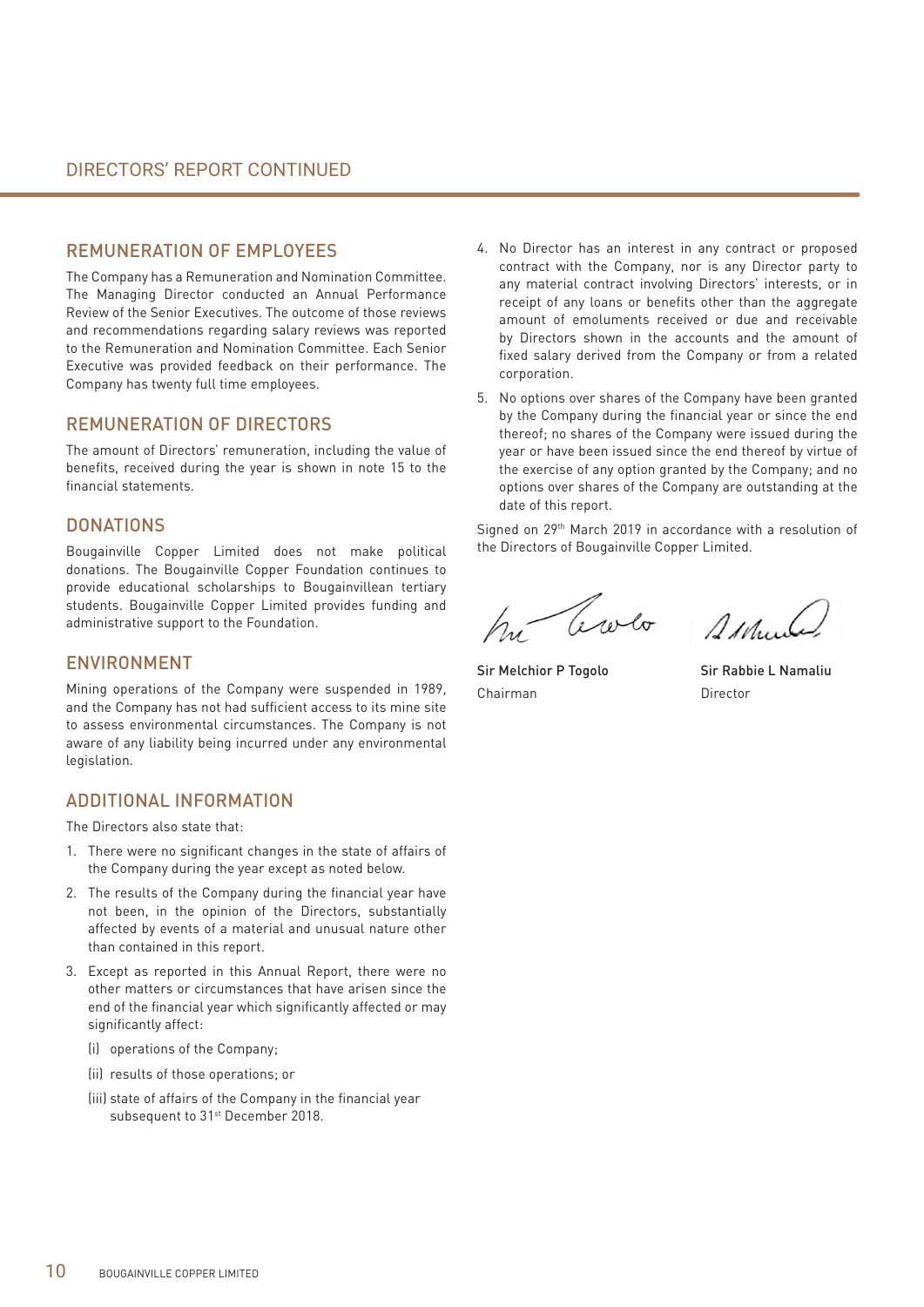## MINERAL RESOURCE STATEMENT

In 2012, Bougainville Copper Limited prepared an OMS (order of magnitude study) to evaluate the technical and financial viability of re-opening the Panguna mine. As part of the OMS a revised Mineral Resource was reported in accordance with the JORC code (2012). The 2012 Mineral Resource was estimated using geological, mine planning and production data archived in 1989. The archived data sets (including 80,778m of diamond drilling, 4,700m of underground sampling and production blast hole sampling) were reviewed and validated in 2012 by Rio Tinto and ex-Bougainville Copper Limited staff.

During the operating period, the geological block model underestimated the copper production by approximately five per cent. This low bias was principally attributed to the drill spacing being too wide to sufficiently sample relatively narrow high grade zones within the ore body, and to material lost during the diamond drilling process. Although the bias has been identified, at this stage no upgrade has been applied to the remaining Mineral Resource. No additional geological data was collected from the deposit as part of the 2012 OMS, although potential remediation, redevelopment, mining and processing assumptions were updated.

The 31st December 2018 Mineral Resource is unchanged from the 31st December 2017 Mineral Resource. Technical studies supporting the statement are unchanged and remain current. The potential economic viability of the project has been confirmed by a recent evaluation update.

Bougainville Copper Limited lodged an application for a fiveyear extension of EL1 with the Autonomous Bougainville Government Department of Mineral and Energy Resources (ABG-DoMER) in July 2016. A final decision on Bougainville Copper Limited's EL1 extension is yet to be made. The Bougainville Mining Act 2015 states that until a decision is made on an Exploration Licence extension application, the term of the Exploration Licence is deemed to be extended. Thus EL1 remains extant.

The Mineral Resource is reported as DFO (direct feed ore) above a 0.24 per cent copper cut-off grade and PCS (preconcentrate screening) above cut off grades of 0.16 per cent to 0.20 per cent copper within a confining conceptual pit design based on conventional truck and shovel mining operations at 100 million tonnes per year and a potential 60 million tonnes per year processing rate.

|                 | AS AT DECEMBER 31ST 2017 |                          |                          |            |                          | AS AT DECEMBER 31ST 2018 |                          |                          |                          |             |
|-----------------|--------------------------|--------------------------|--------------------------|------------|--------------------------|--------------------------|--------------------------|--------------------------|--------------------------|-------------|
|                 | Tonnes<br>(Mt)           | Cu grade<br>(%)          | Au grade<br>(g/t)        | Cu<br>(Mt) | Au<br>(Moz)              | <b>Tonnes</b><br>(Mt)    | Cu grade<br>(%)          | Au grade<br>(g/t)        | Cu<br>(Mt)               | Au<br>(Moz) |
| <b>Resource</b> |                          |                          |                          |            |                          |                          |                          |                          |                          |             |
| Measured        |                          | $\overline{\phantom{0}}$ | $\overline{\phantom{0}}$ |            | $\overline{\phantom{a}}$ | 0                        | $\overline{\phantom{a}}$ | $\overline{\phantom{0}}$ | $\overline{\phantom{0}}$ |             |
| Indicated       | 1,538                    | 0.30                     | 0.33                     | 4.6        | 16.1                     | 1.538                    | 0.30                     | 0.33                     | 4.6                      | 16.1        |
| Inferred        | 300                      | 0.3                      | 0.4                      | 0.7        | 3.2                      | 300                      | 0.3                      | 0.4                      | 0.7                      | 3.2         |
| Total           | 1.838                    | 0.30                     | 0.34                     | 5.3        | 19.3                     | 1.838                    | 0.30                     | 0.34                     | 5.3                      | 19.3        |

## PANGUNA MINERAL RESOURCE

#### Competent Person Statement

*The information presented in this release relates to Mineral Resources determined for the Panguna Project and contains details of mineralisation that has a reasonable prospect of being economically extracted in the future, but which is not yet classified as Proved or Probable Ore Reserves. This material is defined as a Mineral Resource under the JORC code (2012). Estimates of such material*  are based largely on geological information with only preliminary consideration of mining, economic and other factors. While in the *judgement of the Competent Person there are realistic expectations that all or part of the Mineral Resources will eventually become Proved or Probable Ore Reserves, there is no guarantee that this will occur as the result depends on further technical and economic studies, prevailing economic conditions in the future, and legal and social considerations.* 

*The information in this statement that relates to Mineral Resources is based on information compiled by Mr James Pocoe and Mr Gerald Clark who are members of the Australasian Institute of Mining and Metallurgy. Mr Pocoe is an independent Geological Consultant and Mr Clark is an independent Geological Consultant. Mr Pocoe and Mr Clark have experience which is relevant to the style of mineralisation and type of deposits under consideration and to the activity which they have undertaken to qualify as a competent person as defined in the 2012 edition of the 'Australasian Code for Reporting of Exploration Results, Minerals Resources and Ore Reserves'. Mr Pocoe and Mr Clark both consent to the inclusion in the press release of the matters based on their information in the form and context in which it appears.*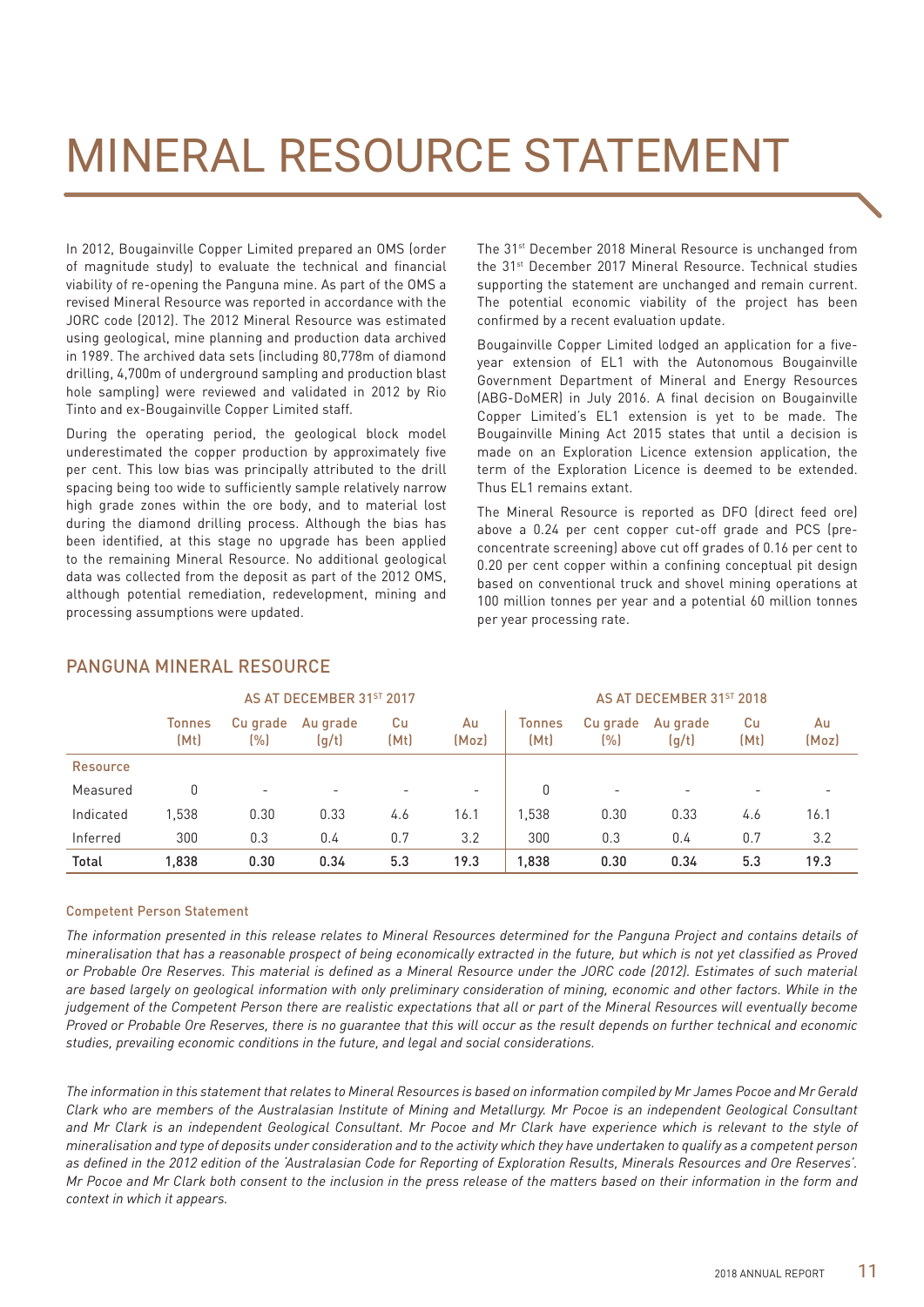## CORPORATE GOVERNANCE STATEMENT

#### For the year ended 31<sup>st</sup> December 2018

This Corporate Governance Statement (CGS) is provided by the Directors of Bougainville Copper Limited, a company incorporated in Papua New Guinea A.R.B.N. 007 497 869 (Company) (ASX: BOC) pursuant to ASX Listing Rule 4.10.3 and reports against the ASX Corporate Governance Council's 'Corporate Governance Principles and Recommendations'  $3<sup>rd</sup>$  Edition, including the eight principles and 29 specific recommendations included therein (Recommendations). This CGS was approved by a resolution of the Board of the Company dated 29th March 2019 and is effective as at 29th March 2019 and is in addition to and supplements the Company's Appendix 4G which is lodged with the ASX together with this CGS. The following describes how the Company complies with the eight principles of the Recommendations.

### PRINCIPLE 1:

#### Lay solid foundations for management and oversight

The Company has adopted a Board Charter, which underpins the strategic guidance and effective management oversight provided by the Board. The Board Charter discloses specific responsibilities and functions of the Board and provides for the division of responsibility between the Board and Management by formal delegation and a system of Board reserved powers. The Company is an independently managed Papua New Guinea company with its key management comprising of a General Manager/Company Secretary and a Community Relations Consultant under employment and consultancy services agreements. The Company has four Senior Project Officers, of which three are permanently based in Bougainville. The Company scaled up resources in 2017 to manage the anticipated transition to a more active operational status. The Chairman of the Board also acts as the Managing Director. The management team reports directly to the Chairman of the Board acting in the role of Managing Director.

The Board reviews the Board Charter on an annual basis. The Board Charter is available at www.bcl.com.pg/chartersimportant-documents/. The roles and responsibilities of the Board, the Company's Chairman, individual Directors and Management are outlined in various sections of this CGS and in the Company's Board Charter, specifically the first paragraph of the Company's Board Charter:

- (i) Board The role of the Board is to determine on behalf of shareholders the strategic direction of the Company, regularly review the appropriateness of it and oversee its implementation.
- (ii) Management It is not the role of the Board to manage the Company itself but rather to monitor the management and performance of the business.

The Board is responsible for setting and reviewing the strategy and business plans of the Company, and for monitoring the performance of the Company against these plans. The Directors also monitor compliance with policies prescribed by the Board in areas such as Code of Conduct, Workplace Health and Safety, Environment, Business Integrity, Internal Control and Risk Management. These policies are designed to ensure that the Company complies with the regulatory requirements governing its operations. Without intending to limit this general role of the Board, the specific functions and responsibilities of the Board include those matters particularised in the Company's Board Charter. Management is separately responsible for the ongoing management of the Company in accordance with the strategy and business plans approved by the Board as outlined in the Company's Board Charter.

In carrying out its responsibilities and powers, the Board at all times recognises its overriding responsibility to act honestly, fairly, diligently and in accordance with the law in serving the interests of the Company's shareholders and all other stakeholders.

The Company undertakes such checks as it considers appropriate in order to verify a person's character, experience, education and background prior to their appointment or re-appointment as a Director, or putting them forward to shareholders as a candidate for election or re-election as a Director.

The Company has a Remuneration and Nomination Committee. The Remuneration and Nomination Committee reviews Director competencies, Board succession planning and Director selection and nominations, which are all carried out in accordance with the Remuneration and Nomination Committee Charter. The Remuneration and Nomination Committee Charter is available at www.bcl.com.pg/charters-importantdocuments/.

The members of the Remuneration and Nomination Committee are Sir Rabbie L Namaliu (Chairman), Dame Carol A Kidu, and Sir Moi Avei. The Company Secretary is available to attend meetings. All members of the Remuneration and Nomination Committee display strong business acumen.

The Company provides shareholders with all material information in its possession relevant to its decision on whether to elect or re-elect a Director as part of the information circular for each Annual General Meeting of the Company.

Prior to the nomination of a prospective Director for election or re-election, the Board obtains from the prospective candidate:

- details of other commitments of the candidate and an indication of time involved; and
- an acknowledgement to the Company that the candidate will have sufficient time to fulfil the responsibilities as a Director.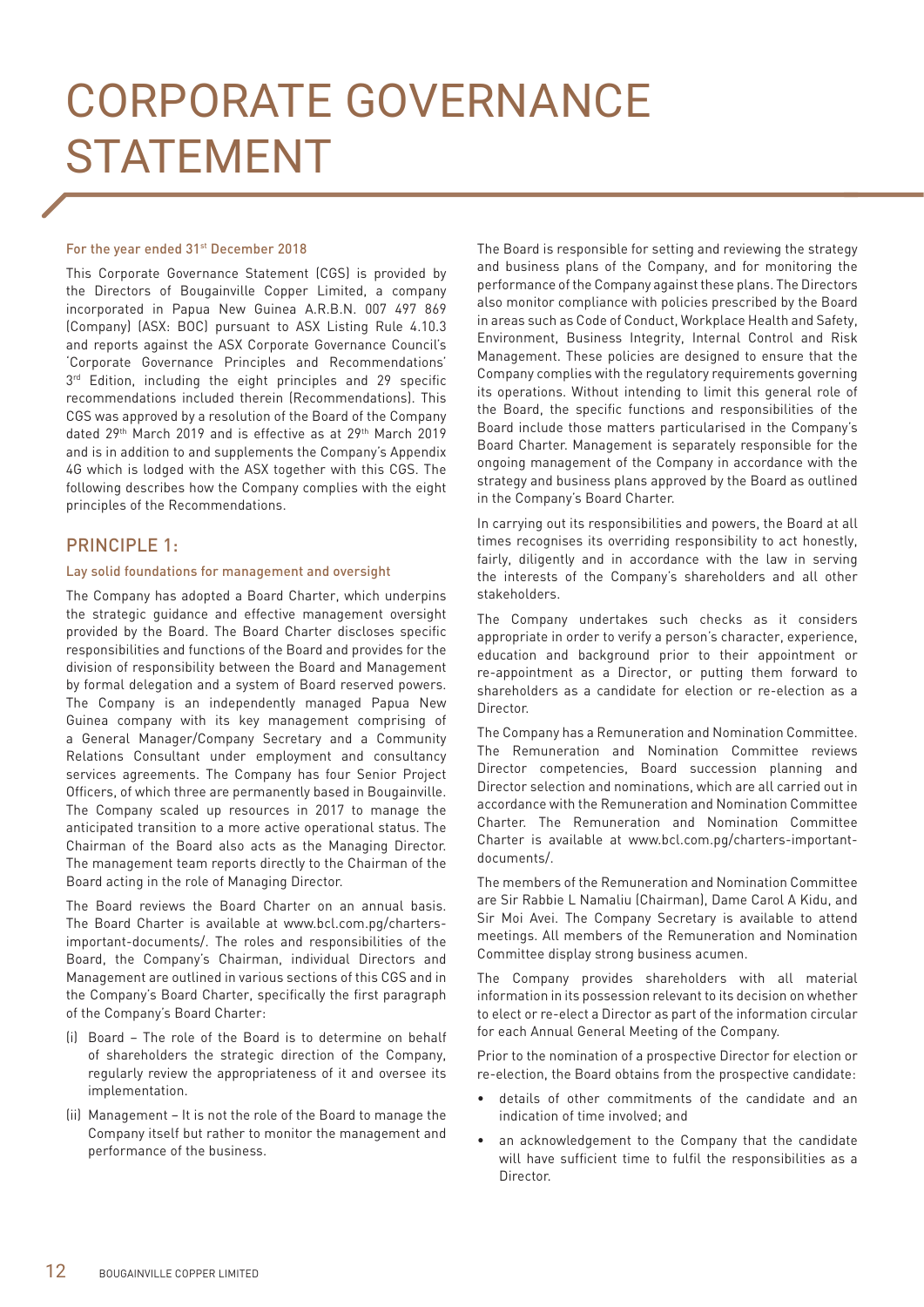When a candidate stands for election or re-election as a Director, the following information is provided to shareholders on the Company's web site and within the Company's Annual Report on page 8 to enable shareholders to make an informed decision in relation to that vote:

- biographical details, including relevant qualifications and experience and the skills the candidate will bring to the Board;
- details of any other material directorships currently held by the candidate;
- details of any relationship between the candidate and the Company, and the candidate and the Directors of the Company;
- if the candidate is standing for re-election the term of office currently served by the Director; and
- any other particulars required by law.

At the time of joining the Company, Directors and Senior Executives are provided with and enter into written agreements setting out the terms of their appointment.

- (i) Directors are provided with and enter into letters of appointment outlining their duties and responsibilities.
- (ii) Senior Executives The Company retains the services of management under contracts of employment and consultants under consultancy services agreements.

The Company Secretary is accountable directly to the Board through the Chairman of the Board. Responsibilities of the Company Secretary include providing advice and support to the Board and its committees, managing the day to day governance of the Company and assisting with all matters to do with the proper functioning of the Board. The Company Secretary has a direct line of communication with each Director. The appointment of the Company Secretary is approved by resolution of the Board.

The Board has adopted a Diversity and Inclusion Policy, which outlines the Company's commitment to ensuring a diverse mix of talent and skills amongst its Directors, Officers and employees to enhance the Company's financial performance. The Diversity and Inclusion Policy details the Board's commitment to engaging Directors, contracting management and employees with the best mix of qualifications, skills and experience to develop a cohesive team to achieve business success regardless of gender, age or cultural background.

The Diversity and Inclusion Policy is available at www.bcl.com. pg/company-policies/. The Board recognises the importance of diversity to corporate success and considers diversity when appointing people to the Board or contracting their services.

Given the size of the Board, the limited operational status of the Company and the challenging labour market in Papua New Guinea, the Board considers that it is not practical to set measurable objectives for achieving gender diversity as

recommended by Recommendation 1.5(c). Furthermore, whilst gender diversity is important, the priority for the Company when recruiting is the diversity of experience, background and nationality. As the Company's operations develop, it will consider adopting and setting measureable objectives for achieving gender diversity.

- 1) In terms of the representation of women in the organisation, the Company has one female Director, Dame Carol A Kidu and five (5) of the twenty (20) full time employees are female.
- 2) The Company is not a 'relevant employer' under the Workplace Gender Equality Act 2012 (Cth) because it is not a registered higher education provider or an employer of 100 or more employees in Australia.

The Board has a practice of annual self-assessment. The process of evaluation and self-assessment takes the form of a questionnaire completed by each of the directors. Following collation, the results and the adequacy and appropriateness of the self-assessment process are considered and discussed by the Directors at the next Board Meeting, and follow-up actions will be determined. The Chairman of the Board is responsible for performing the collation and review of individual Directors' responses and presents the results to the Board for discussion and action. In 2018, the Board performed its annual evaluation in accordance with the process described above, which:

- considered the performance of the directors and the Board and the adequacy of the Board's structures and processes, including the Board Charter;
- considered goals and objectives of the Board for the upcoming year; and
- considered whether any improvements or changes to the Board structures and processes, including the Board Charter, Audit and Risk Committee Charter, and Remuneration and Nomination Committee Charter were necessary or desirable.

The last review of self-assessment by the Board was concluded in February 2019.

The Senior Executives of the Company have employment contracts or consultancy service agreements that clearly set out the roles and responsibilities, and the Company's expectations in terms of performance. The Chairman of the Board in the capacity as Managing Director conducts an Annual Performance Review of the Senior Executives in accordance to the documented expectations and prepares a report on the outcome of those reviews and recommendations regarding salary reviews, to the Remuneration and Nomination Committee. Each Senior Executive is provided with feedback on their performance and if required a development plan is agreed to support and align the ongoing contribution of that Senior Executive to the needs of the business. Performance reviews for the Senior Executives were conducted during the reporting period in accordance with the process described above.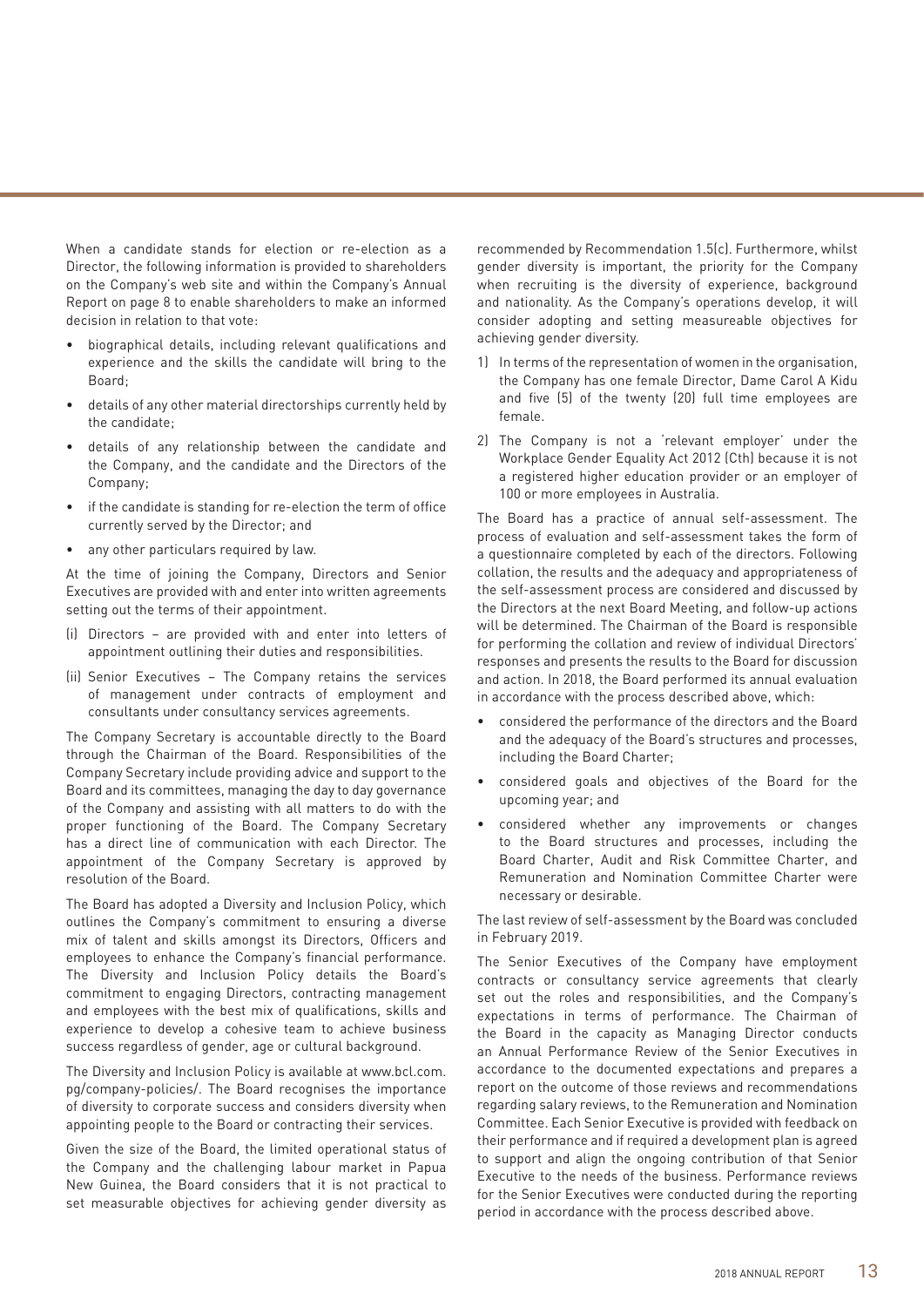## PRINCIPLE 2.

#### Structure the board to add value

The Company has a Remuneration and Nomination Committee. The Remuneration and Nomination Committee reviews Board succession planning, oversees the selection, appointment and re-appointment of Directors to the Board, in accordance with the Remuneration and Nomination Committee Charter. Where appointments are for Senior Executives, the Remuneration and Nomination Committee will make recommendations to the Board.

The Remuneration and Nomination Committee has adopted a formal charter which sets out the role and terms of reference of the Remuneration and Nomination Committee and the charter is reviewed regularly. The Remuneration and Nomination Committee Charter is available at www.bcl.com.pg/chartersimportant-documents/.

The Remuneration and Nomination Committee held four scheduled meetings in 2018, and the attendance details of the 2018 meeting of the Remuneration and Nomination Committee are set out in the table below.

| <b>DIRECTOR</b>                              | <b>MEETINGS</b><br><b>ATTENDED</b> | <b>MEETINGS</b><br><b>WHILST</b><br>IN OFFICE |
|----------------------------------------------|------------------------------------|-----------------------------------------------|
| Sir Rabbie L Namaliu<br>(Committee Chairman) | Four                               | Four                                          |
| Dame Carol A Kidu                            | Two                                | Four                                          |
| Sir Moi Avei                                 | Four                               | Four                                          |

The Board determines the procedure for the selection and appointment of new Directors and the re-election of incumbents in accordance with the Company's Constitution and having regard to the ability of the individual to contribute to the ongoing effectiveness of the Board, to exercise sound business judgement, to commit the necessary time to fulfil the requirements of the role effectively and to contribute to the development of the strategic direction of the Company.

Qualification for Board membership is related to the mix of skills and knowledge that the Board considers will best serve the interests of the Company and all of its shareholders. The Board seeks a mix of skills suitable for a Papua New Guinea Bougainville based resources company. The mix of skills comprised in the current Board, and that the Board would look to maintain, and build on, includes:

- mining and production industry expertise;
- expertise in management and governance;
- • high level of business acumen;
- technical expertise;
- ability to think and plan strategically;
- relevant team oriented behavioural characteristics (such as effective communicators and listeners); and
- Papua New Guinea and Bougainville cultural, community, social and political knowledge and expertise.

The mix of skills of the current Board is set out in the Company's annual report on page 8.

The Board consists of five Directors, of which Sir Rabbie L Namaliu, Dame Carol A Kidu, Sir Moi Avei, and Peter M Graham are independent Non-Executive Directors. Sir Melchior P Togolo was appointed to the position of Chairman and Managing Director on 21st February 2018 upon the retirement of Robert Burns. Each of the four Independent Directors are not in any other relationship with the Company which would affect their independent status, nor involved in the management of the Company and are not substantial shareholders of the Company.

The Directors were appointed to the Board as follows:

| Sir Melchior Pesa Togolo    | 20 <sup>th</sup> October 2017                                |
|-----------------------------|--------------------------------------------------------------|
| Sir Rabbie Langanai Namaliu | $2nd$ March 2011                                             |
| Dame Carol Anne Kidu        | 9 <sup>th</sup> August 2012                                  |
| Sir Moi Avei                | 12 <sup>th</sup> September 2016                              |
| Mr Peter Maxwell Graham     | 20 <sup>th</sup> October 2017                                |
| Mr Robert Staley Burns      | 3rd January 2006<br>(retired 21 <sup>st</sup> February 2018) |

Directors appointed by the Board are required by the Company's Constitution to submit themselves for election for a further three years, by shareholders at the Annual General Meeting following their appointment.

Directors are subject to retirement by rotation at least every three years in accordance with the Company's Constitution, but may offer themselves for re-election anytime in the ensuing three years. There is no share ownership qualification for appointment as a Director.

The majority of the Board are Independent Directors. For the purposes of determining a Directors independence, the Board considers the following factors:

- whether within the last three years the Director or a close family member is or has been:
	- employed in an executive capacity or part of the executive management of the Company or any of its child entities (if applicable), or
	- a Partner, Director or Senior Employee of a provider of material professional services to the Company or any of its child entities (if applicable); whether the Director or a close family member is, or is associated with, a substantial shareholder (a shareholder with more than 5 per cent of the voting shares) of the Company;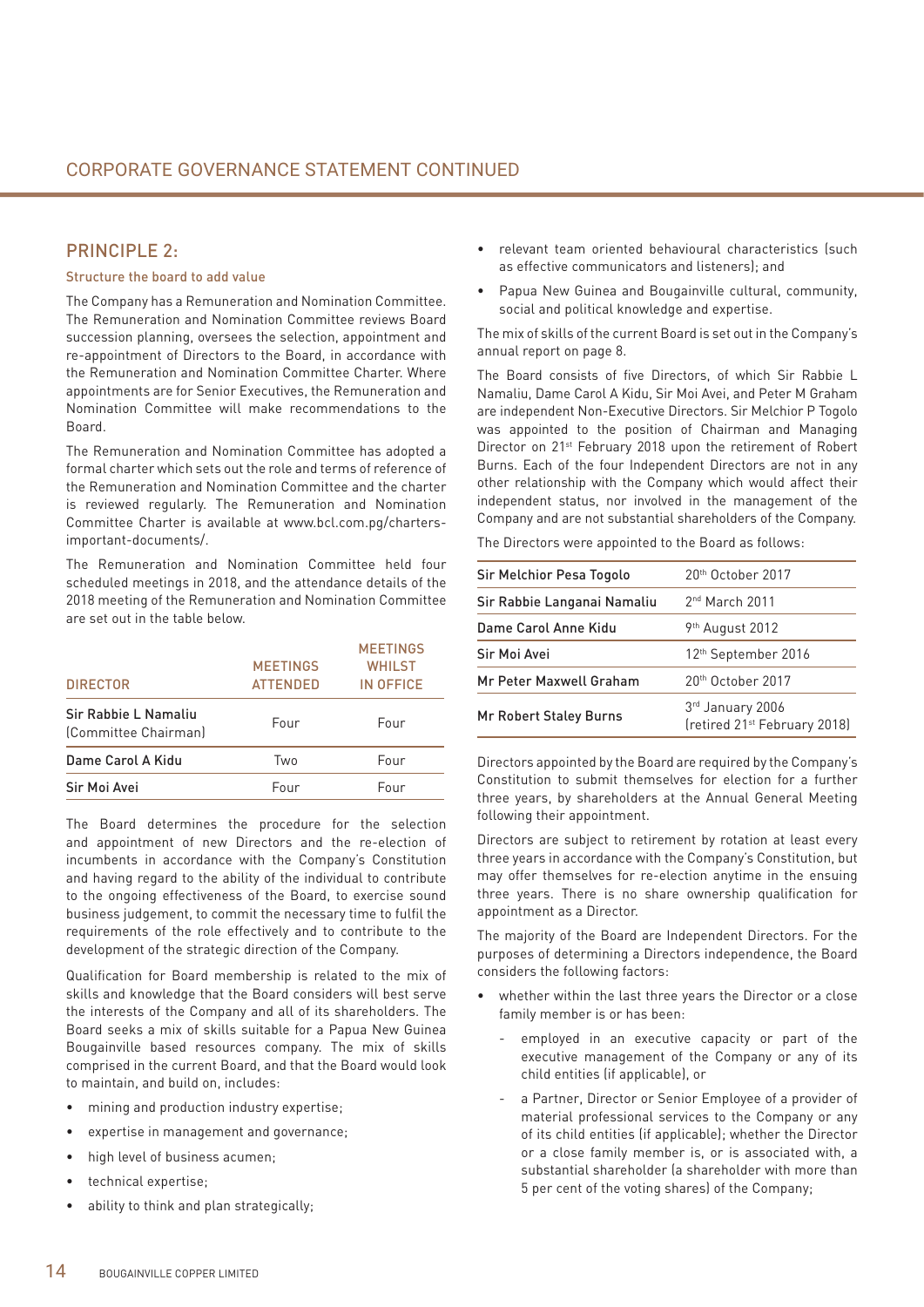- whether the Director or a close family member has a material contractual relationship with the Company or any of its child entities (if applicable) other than as a Director, the Director's cross directorships or significant links with or involvement in other companies;
- the Director's length of service on the Board: and
- • whether within the last three years the director or a close family member has had, either directly or indirectly and whether as principal, employee or consultant, a material (more than 2 per cent of the Company's or the counterparty's consolidated gross revenue per annum) business relationship with the Company or any of its child entities (if applicable), whether as an auditor, professional adviser, supplier or customer, or associated with someone with such a relationship.

All Directors are required to, and do, bring independent judgment to bear on Board decisions and act in accordance with their statutory duties of good faith and proper purpose, and in the interests of all shareholders.

Any contracts which may exist or be entered into from time to time in the ordinary course of business between the Company and any company in which a Director has declared an interest will be reviewed for materiality to both the Company and the other party to the contract.

All related party transactions, have been determined by the independent directors to be in the best interest of the Company.

The Directors can seek independent professional advice, at the Company's expense, in furtherance of their duties. The Board has adopted a procedure for Directors wishing to seek such advice to do so by arrangement with the Company Secretary.

Sir Melchior P Togolo was appointed Chairman and Managing Director on 21st February 2018. The Company does not have a CEO. Mr Robert Burns retired as a Director, Chairman and Managing Director on 21st February 2018.

The Board considers that its existing practices in having the Chairman fulfil the role of Managing Director is satisfactory to allow the Company to properly fulfil its responsibilities effectively and is appropriate given the size of the Board, the Company's current ownership structure and the limited operational status of the Company's operations. The Board will continue to monitor and review the Managing Director role and will appoint a CEO where operationally desirable and strategically appropriate.

Directors receive formal appointment letters setting out, amongst other things, the expectations of their appointment. Incoming Directors receive an induction to ensure they have a working knowledge of the Company, the political climate of the

region in which its assets are situated, its culture and values and the metal mining industry.AllDirectors are expected to maintain the skills required to effectively discharge their obligations to the Company and are provided with resources to help develop and maintain their skills and knowledge. Directors are encouraged to pursue and participate in appropriate continuing education and professional development opportunities so as to develop and maintain the skills and knowledge needed to perform their role as Directors effectively.

Directors are provided with Board papers prepared by management prior to each Board meeting. These papers include an update from Company management, financial information and other strategy related documents. The Directors also receive ongoing briefings on developments in accounting standards.

### PRINCIPLE 3:

#### Act ethically and responsibly

The Company has a Code of Conduct which applies to all Directors, Officers, Employees, Consultants and Contactors. The Code of Conduct promotes business practices to maintain the Company's integrity and reflects the Company's commitment to ethical and responsible decision-making. It is a meaningful statement of the Company's core values and is promoted as such across the Company, and reinforced by proper training and proportionate disciplinary action if it is breached. The Company's Directors, Senior Executives, Employees, Consultants and Contractors are required to comply with this policy when dealing with each other, shareholders, customers and the broader community. All consultants and contractors are required to maintain high standards of ethical behaviour in the execution of their duties and comply with all applicable laws and regulations in Papua New Guinea and in every other country in which the Company engages in business.

Other policies, codes and charters adopted by the Company which provide a framework for decisions and actions in relation to Ethical Conduct in employment include:

- Audit and Risk Committee Charter;
- Remuneration and Nomination Committee Charter; and
- **Business Integrity Policy.**

The Code of Conduct is available online at www.bcl.com.pg/ Company-Policies/ and a copy of each policy, code and charter is available in the investors page on the Company's web site www.bcl.com.pg.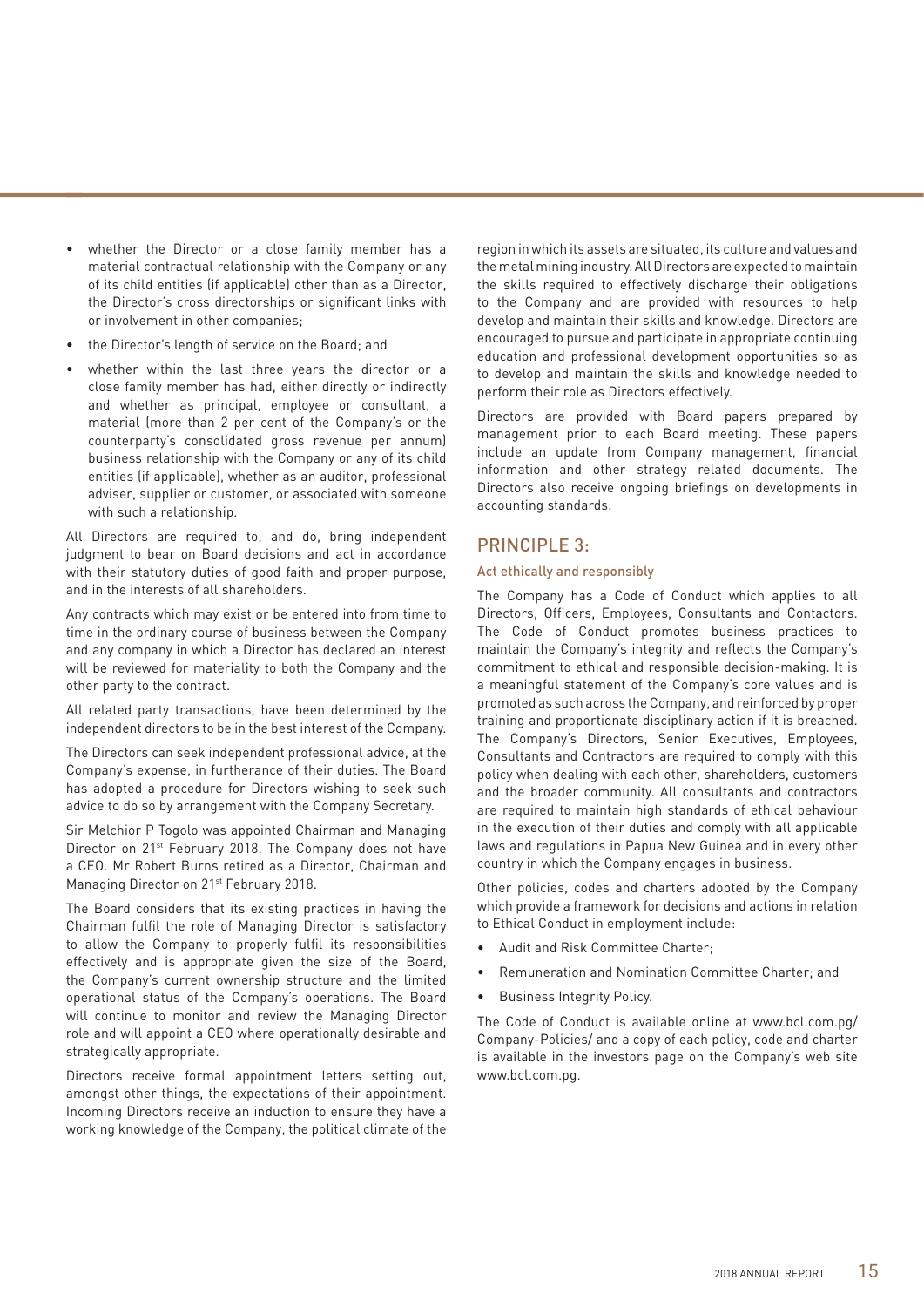## PRINCIPLE 4.

#### Safeguard integrity in corporate reporting

The Company has an Audit and Risk Committee, which is appointed by the Board and is comprised of three Directors. The Audit and Risk Committee provides the transparency, focus and independent judgement needed to oversee the Company's corporate reporting progress. The present members of the Audit and Risk Committee are, Managing Director Sir Melchior P Togolo and two independent Non-Executive Directors, Peter Graham (Committee Chairman) and Sir Moi Avei. The Company Secretary and external auditors are available to attend meetings. All members of the Audit and Risk Committee are financially literate.

Two of the three Directors are Non-Executive Independent Directors being Peter Graham (Committee Chairman) and Sir Moi Avei. The Company considers that the majority of the Audit and Risk Committee are Independent Directors and that this is satisfactory to allow the Audit and Risk Committee to properly fulfil its responsibilities effectively and is appropriate given the Company's current ownership structure and the limited operational status of the Company's operations. The Company will continue to monitor and review the Audit and Risk Committee's membership and will appoint committee members where operationally desirable and strategically appropriate.

The Audit and Risk Committee has adopted a formal charter which sets out the role and terms of reference of the Audit and Risk Committee and is reviewed regularly. The Audit and Risk Committee Charter is available at www.bcl.com.pg/chartersimportant-documents/, and includes information on the requirements for selecting an external auditor.

The qualifications and experience of the Committee Members is outlined in the Directors' Report on page 8 of the 2018 Annual Report.

The Audit and Risk Committee provides a formal structure for reviewing the Company's financial statements, accounting policies, control systems, risk management practices and taxation issues, and for liaison with the external auditors. The Audit and Risk Committee also reviews the adequacy of external audit arrangements on an annual basis.

The Audit and Risk Committee advises the Board of any matters that might have a significant impact on the financial condition of the Company and has the authority to investigate any matters within the terms of reference, having full access to the information and resources of the Company to fulfil its function. Related party transactions are considered by the Audit and Risk Committee. The Audit and Risk Committee reviews compliance with the Papua New Guinea Companies Act 1997, Corporations Act 2001 (Cth), where appropriate, and the requirements of the ASX and other regulatory requirements.

The Audit and Risk Committee held four scheduled meetings in 2018, and attendance details of the 2018 meetings of the Audit and Risk Committee are set out in the table below.

| <b>DIRECTOR</b>                           | <b>MEETINGS</b><br><b>ATTENDED</b> | <b>MEETINGS</b><br>WHILST<br>IN OFFICE |
|-------------------------------------------|------------------------------------|----------------------------------------|
| Peter Graham<br>(Chairman)                | Four                               | Four                                   |
| Sir Moi Avei                              | Three                              | Three                                  |
| Sir Melchior P Togolo                     | Four                               | Four                                   |
| <b>Robert Burns</b><br>(Chairman retired) | One                                | One                                    |

Any work conducted by the external auditor, other than the statutory audit, is approved by the Audit and Risk Committee.

As a foreign registered company in Australia, the Company is not required to comply with section 295A of the Corporations Act 2001 (Cth) with respect to declarations in relation to financial statements by the CEO and CFO. However, the Board ensures that it receives the appropriate declarations and assurances including a declaration from the Chairman of the Board and the Company Secretary that accounts have been reviewed and, in their opinion:

- the financial records of the Company for the financial year ended 31st December 2018 have been properly maintained; and
- the financial statements for the financial year ended  $31<sup>st</sup>$ December 2018 comply with the appropriate accounting standards; and
- the financial statements and notes give a true and fair view of the financial position and performance of the Company and are based on a sound system of risk management and internal control.

The Company's external auditor, PwC, attends the Annual General Meeting and is available to answer shareholder questions about the conduct of the audit and the preparation and content of the auditor's report. Shareholders may submit written questions regarding the auditor's report to the auditors via the Company prior to the Annual General Meeting, and these questions and answers are made available at the Annual General Meeting.

## PRINCIPLE 5:

#### Make timely and balanced disclosure

The Company makes full and immediate disclosure of material information to its shareholders and the market in accordance with its disclosure obligations under the ASX Listing Rules. In particular, to ensure that trading in its securities takes place in an informed market, the Company has adopted a Disclosure and Communications Policy, which is designed to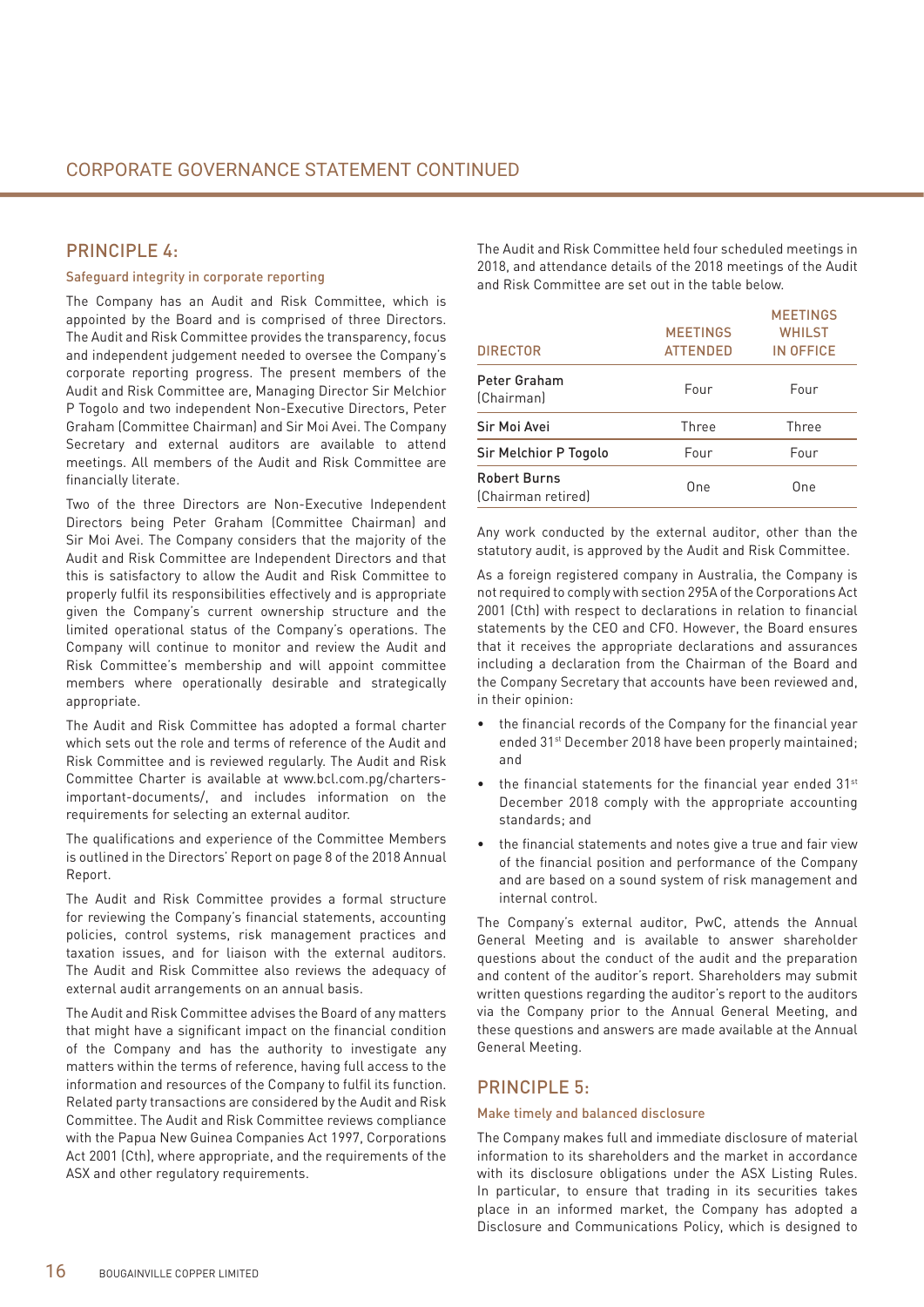ensure compliance with the ASX Listing Rules on continuous disclosure and to ensure accountability at a Senior Executive Level for compliance and factual presentation of the Company's financial position. Established reporting systems are in place to ensure compliance with ASX requirements. The Disclosure and Communications Policy is available at www.bcl.com.pg/ company-policies/.

## PRINCIPLE 6:

#### Respect the rights of security holders

The Company recognises the importance of effective communication with shareholders and the general investment community. Apart from the Company's compliance with its continuous disclosure obligations, the Company keeps investors informed of its corporate governance, financial performance, strategy and prospects via releases to the market via the ASX, the Company's web site www.bcl.com.pg, information mailed and emailed to shareholders and general meetings of the Company. The information provided is balanced and understandable.

This Communications Program gives shareholders ready access to information and is contained within the Company's policies titled "Code of Conduct Policy" and "Disclosure and Communications Policy". The policies are available on the Company's web site at http://www.bcl.com.pg/company-policies/.

The Communications Program above includes an Investor Relations Program to facilitate two-way communication with investors. The Company allows shareholders to send communications electronically to the Company via the Company web site www.bcl.com.pg/contact/ and its security registry as detailed on www.bcl.com.pg/share-registrar.

The Company also encourages shareholders to attend the Company's Annual General Meeting and to ask questions of the Board and the auditor and/or to submit questions in writing in advance. At each Annual General Meeting the Board also ensures that:

- a representative of the Company's auditors is in attendance to respond directly to questions on audit related matters;
- information about the current developments is provided at the meeting, to make it easy for shareholders to participate and ask questions; and
- the Chairman of the Board of Directors presents an address to the Annual General Meeting of current developments.

The Company encourages shareholders to communicate via the Company's web site www.bcl.com.pg/contact/, Facebook www.facebook.com/BougainvilleCopper/ and by telephone. Additionally, details of ASX announcements and Company reports are made available via the Company's web site and are distributed to interested parties via email if requested.

The Company's share registry also engages with shareholders

electronically. Shareholders can contact the Company's registrar, Computershare Investor Services Pty Ltd, to access their personal information and shareholdings. Contact details are on the Company's web site. The share registrar also distributes statutory documents to shareholders such as Annual Reports and Financial Statements.

## PRINCIPLE 7:

#### Recognise and manage risk

The Company does not have a separate risk committee as recommended by the ASX principals, but does combine the function within the Audit and Risk Committee responsibilities. Please refer to *Principle 4: Safeguard Integrity of Corporate Reporting* for information regarding the composition and operation of the Audit and Risk Committee.

The Company has in place policies and procedures, including a risk identification and management framework (described below), which are continually being developed and updated to help manage material business risks. These policies and procedures have been adopted by the Board, with primary oversight by the Audit and Risk Committee, to ensure that potential business risks are identified and appropriate action is taken. The responsibility for undertaking and assessing risk management and internal control effectiveness is delegated to the Board with primary oversight from the Audit and Risk Committee. The Audit and Risk Committee Charter is available on the Company web site www.bcl.com.pg/charters-importantdocuments/.

A summary of the Company's Risk Identification and Management Policies are set out below:

- the Company benefits from a Risk Management Policy, formally adopted by the Board, which can be accessed at www.bcl.com.pg/company-policies/, as well as practices on risk management and corporate assurance developed to manage the Company's business activities;
- the Audit and Risk Committee receives at least bi-annually, a report from management to identify and review all of the business risks facing the Company. The Audit and Risk Committee report the findings to the Board;
- Management provide an Annual Certificate of Compliance to the Board and provides periodic reports and information confirming the status and effectiveness of the plans, controls, policies and procedures implemented to manage business risks. The Chairman of the Board and the Company Secretary endorses the certificate;
- Board approval is required before capital expenditure and revenue commitments exceed certain approved levels, as outlined in the Authority Levels and Internal Controls Policy, which is available at www.bcl.com.pg/companypolicies/;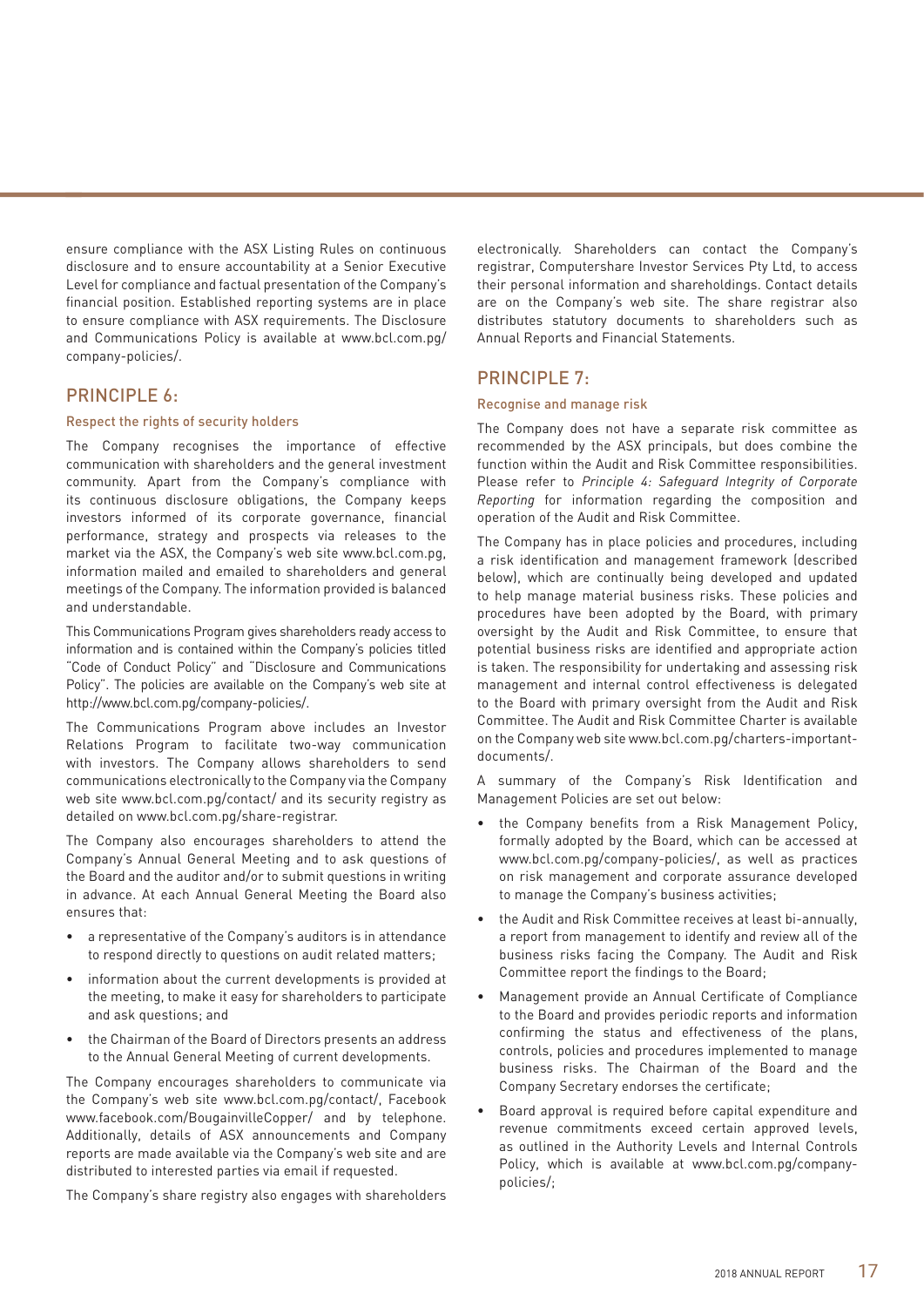- the Company has in place a regulatory compliance program;
- safety, health, community and environmental policies are in place, with appropriate management systems which recognise the Company's commitment to achieving high standards of performance in all its activities in these areas; and
- a formal risk analysis involving Senior Management is facilitated at least annually which includes consultants specialising in risk management. The Company's risk register is updated and outcomes are reviewed by the Audit and Risk Committee and the Board.

Management provides reports to the Board (through the Audit and Risk Committee) relating to the effectiveness of the internal controls, and the management of material business risk. In addition, the Board monitors the Company's material business risks on an ongoing basis.

The Company does not maintain an internal audit function. The Company has limited operations and is of a size that does not warrant an internal audit function. The Audit and Risk Committee regularly review the level of segregation, particularly in relation to processes and procedures concerning matters such as payment authorisations and limits of authority, and awareness and compliance with the Authority Levels, and Internal Controls Policy. The Board and the Audit and Risk Committee maintains oversight of organisational risks including financial risks. The Audit and Risk Committee is responsible for reviewing and improving the Company's risk management framework and internal control processes.

The Company, as an inactive mining and production Company, faces risks in it's activities, including economic, regulatory, environmental and social sustainability risks, which may materially impact the Company's ability to create or preserve value for shareholders over the short, medium or long term. The Company manages these risks by having in place a number of risk identification and management policies, as well as a Communities Policy, which are all available at www.bcl.com. pg/company-policies/.

## PRINCIPLE 8:

#### Remunerate fairly and responsibly

The Company does not have a separate Remuneration Committee as recommended by the recommendations, but does combine the function within the Remuneration and Nomination Committee's responsibilities. Please refer to *Principle 2: Structure the Board to add value*, for information regarding the composition and operation of the Remuneration and Nomination Committee.

The maximum limit for Directors' remuneration is determined by shareholders in a General Meeting. Within that limit the remuneration of Directors is generally determined by the Board after taking into account data on market remuneration levels. At the 2009 Annual General Meeting, the shareholders approved an increase in Non-Executive Directors' fees to

A\$55,000, Non-Executive Chairman fees to A\$110,000 and an additional A\$10,000 per annum for Directors that are members of a Board committee. Directors are not entitled to retirement benefits.

The Company has twenty (20) full time employees as part of the Company's team. Remuneration is governed by a Remuneration Policy, available at www.bcl.com.pg/company-policies/

The Company has adopted a Rules for Dealing in Bougainville Copper Limited Securities Policy, which reinforces the prohibition against insider trading to all Directors of the Company. The Rules for Dealing in Bougainville Copper Limited Securities Policy require that for all dealings in the Company's securities:

- • Directors and Employees must advise the Chairman of the Board in writing, and receive approval in writing from the Chairman of the Board, if they intend to purchase or sell securities in the Company. In regard to his own dealings, the Chairman of the Board is required to notify the Chairman of the Audit and Risk Committee; and
- no dealings in securities of the Company may take place in the period from the end of any relevant financial period to the trading day following announcement of the Company's annual results or half year results.

The rules for Dealing in Bougainville Copper Limited Securities Policy is available at www.bcl.com.pg/company-policies/.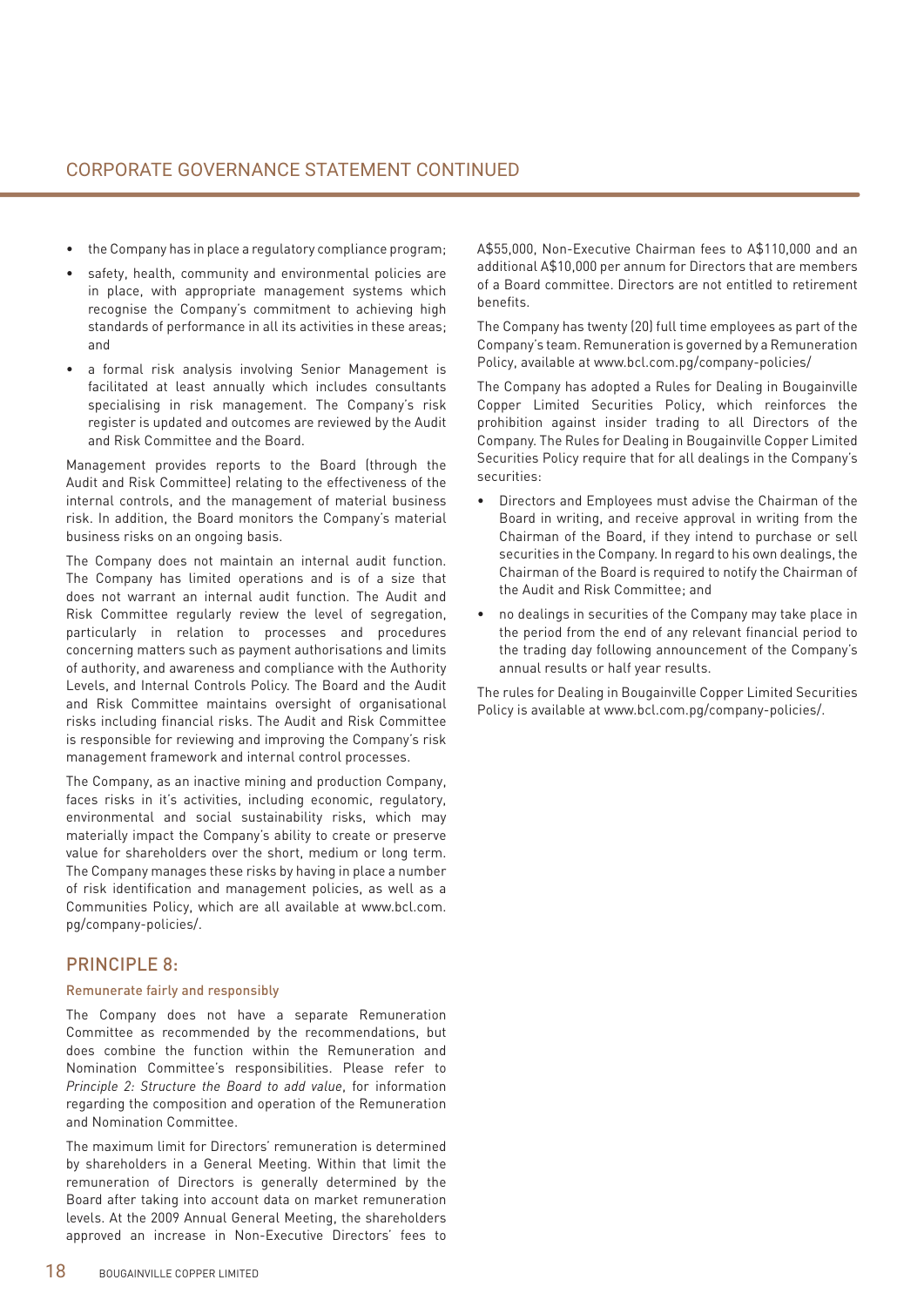# FINANCIAL STATEMENTS

- 20 STATEMENTS OF COMPREHENSIVE INCOME
- 21 STATEMENTS OF CHANGES IN EQUITY
- 22 BALANCE SHEETS
- 23 STATEMENTS OF CASH FLOWS
- 24 NOTES TO ACCOUNTS
- 40 DIRECTORS' DECLARATION
- 42 INDEPENDENT AUDIT REPORT
- 46 CORPORATE INFORMATION
- 49 DISTRIBUTION OF THE BENEFITS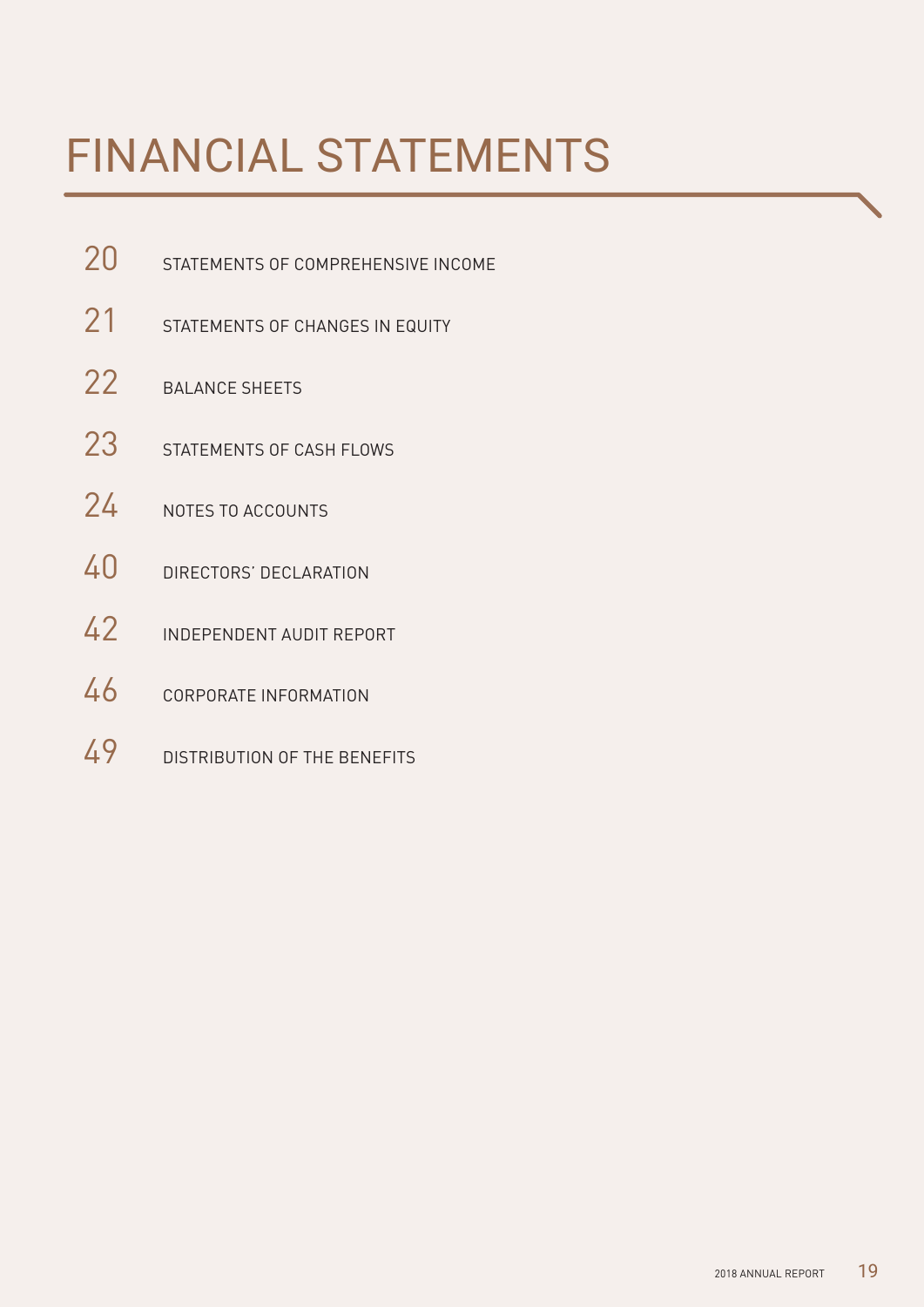Bougainville Copper Limited for the year ended 31st December 2018

|                                                                                    |              | <b>CONSOLIDATED</b> | CONSOLIDATED | <b>PARENT</b> | <b>PARENT</b> |
|------------------------------------------------------------------------------------|--------------|---------------------|--------------|---------------|---------------|
|                                                                                    |              | 2018                | 2017         | 2018          | 2017          |
|                                                                                    | <b>NOTES</b> | K'000               | K'000        | K'000         | K'000         |
| Income                                                                             |              |                     |              |               |               |
| Interest                                                                           |              | $\overline{2}$      | 28           | 2             | 28            |
| <b>Dividends</b>                                                                   |              | 4,838               | 5,210        | 4,838         | 5,130         |
| Other Income                                                                       | 4            |                     | 2,397        |               | 2,397         |
|                                                                                    |              | 4,840               | 7,635        | 4,840         | 7,555         |
| Cost and expenses                                                                  |              |                     |              |               |               |
| Operating expenses                                                                 | 5            | (15, 298)           | (14, 834)    | (14, 915)     | (13, 958)     |
| Exchange loss                                                                      | 8            | (183)               | (102)        | (183)         | (102)         |
|                                                                                    |              | (15, 481)           | (14, 936)    | (15,098)      | (14, 060)     |
| Loss before tax                                                                    |              | (10,641)            | (7, 301)     | (10, 258)     | (6, 505)      |
| Income tax                                                                         | 7            |                     |              |               |               |
| Loss after tax                                                                     |              | (10,641)            | (7, 301)     | (10, 258)     | (6, 505)      |
| Other comprehensive income (loss)                                                  |              |                     |              |               |               |
| Items that may not be subsequently reclassified to profit or loss (no tax effect): |              |                     |              |               |               |
| Changes in the fair value of<br>financial assets                                   | 14           | (12, 977)           | 19,679       | (12, 977)     | 19,679        |
| Total other comprehensive income (loss)                                            |              | (12, 977)           | 19,679       | (12, 977)     | 19,679        |
| Total comprehensive income (loss) for the year                                     |              | (23, 618)           | 12,378       | (23, 235)     | 13,174        |
| Basic and diluted earnings per share (toea)                                        |              | (2.65)              | (1.82)       |               |               |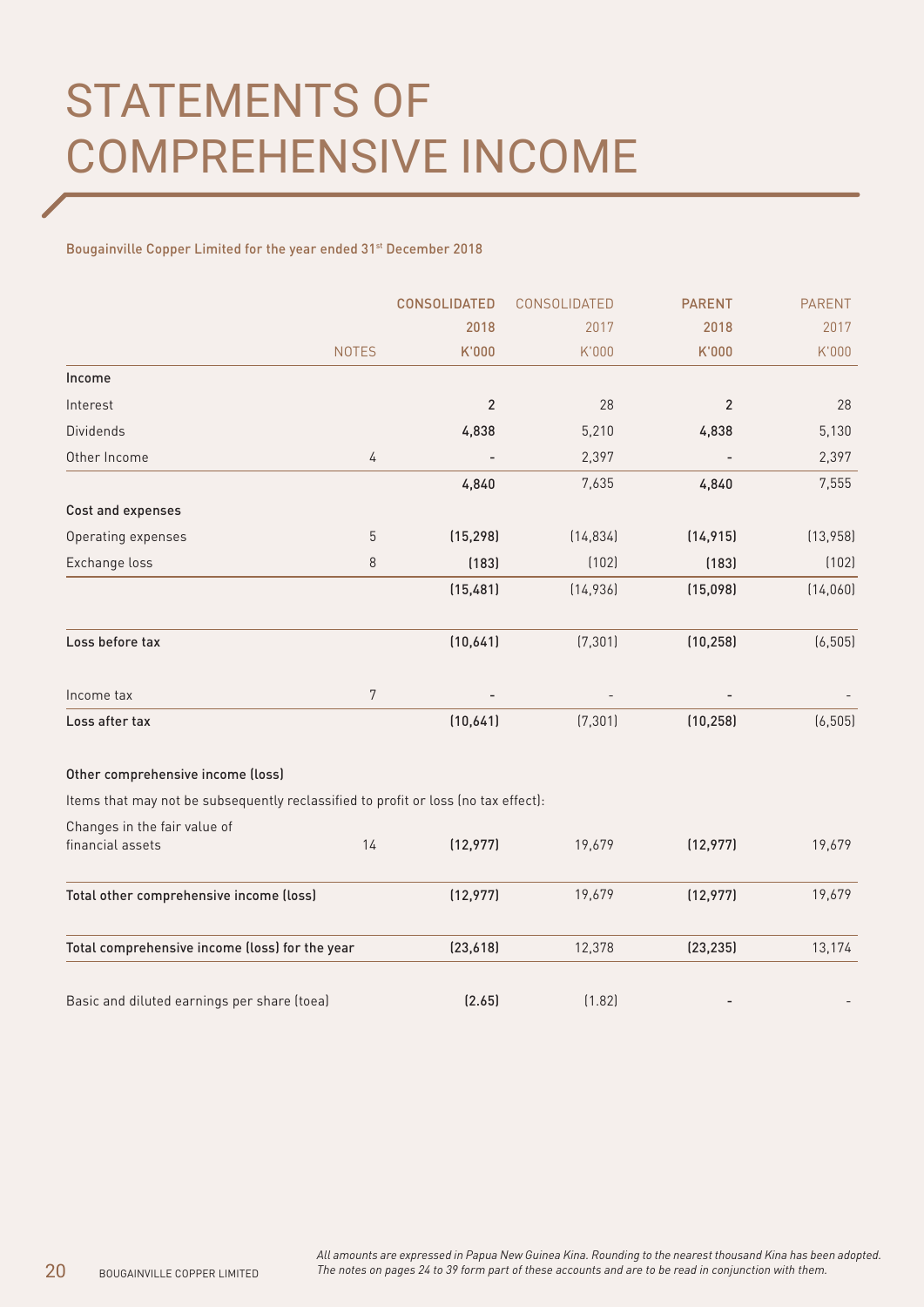## STATEMENTS OF CHANGES IN EQUITY

Bougainville Copper Limited for the year ended 31st December 2018

|                                                     | <b>SHARE</b><br><b>CAPITAL</b> | <b>FAIR VALUE</b><br><b>RESERVE</b> | <b>ACCUMULATED</b><br><b>LOSSES</b> | <b>TOTAL</b> |
|-----------------------------------------------------|--------------------------------|-------------------------------------|-------------------------------------|--------------|
| <b>CONSOLIDATED</b>                                 | K'000                          | K'000                               | K'000                               | K'000        |
| Brought forward at 01.01.17                         | 401,063                        | 40,486                              | (328, 142)                          | 113,407      |
| Loss for the year                                   |                                |                                     | (7, 301)                            | (7, 301)     |
| Other comprehensive income for the year             |                                | 19,679                              |                                     | 19,679       |
| <b>Balance at 31.12.17</b>                          | 401,063                        | 60,165                              | (335, 443)                          | 125,785      |
| Loss for the year                                   |                                |                                     | (10,641)                            | (10,641)     |
| Other comprehensive loss for the year               |                                | (12, 977)                           |                                     | (12, 977)    |
| Transfer to retained earning on sale of investments |                                | (4, 123)                            | 4,123                               |              |
| <b>Balance at 31.12.18</b>                          | 401,063                        | 43,065                              | (341,961)                           | 102,167      |

|                                                     | <b>SHARE</b><br><b>CAPITAL</b> | <b>FAIR VALUE</b><br><b>RESERVE</b> | <b>ACCUMULATED</b><br><b>LOSSES</b> | <b>TOTAL</b> |
|-----------------------------------------------------|--------------------------------|-------------------------------------|-------------------------------------|--------------|
| <b>PARENT</b>                                       | K'000                          | K'000                               | K'000                               | K'000        |
| Brought forward at 01.01.17                         | 401,063                        | 38,627                              | (324, 355)                          | 115,335      |
| Loss for the year                                   |                                |                                     | (5, 231)                            | (5, 231)     |
| Other comprehensive income for the year             |                                | 1,859                               |                                     | 1,859        |
| <b>Balance at 31.12.17</b>                          | 401,063                        | 40,486                              | (329, 586)                          | 111,963      |
| Loss for the year                                   |                                |                                     | (10, 258)                           | (10, 258)    |
| Other comprehensive loss for the year               | $\overline{\phantom{a}}$       | (12, 977)                           |                                     | (12, 977)    |
| Transfer to retained earning on sale of investments |                                | (4, 123)                            | 4,123                               |              |
| <b>Balance at 31.12.18</b>                          | 401,063                        | 43,065                              | [342, 226]                          | 101,902      |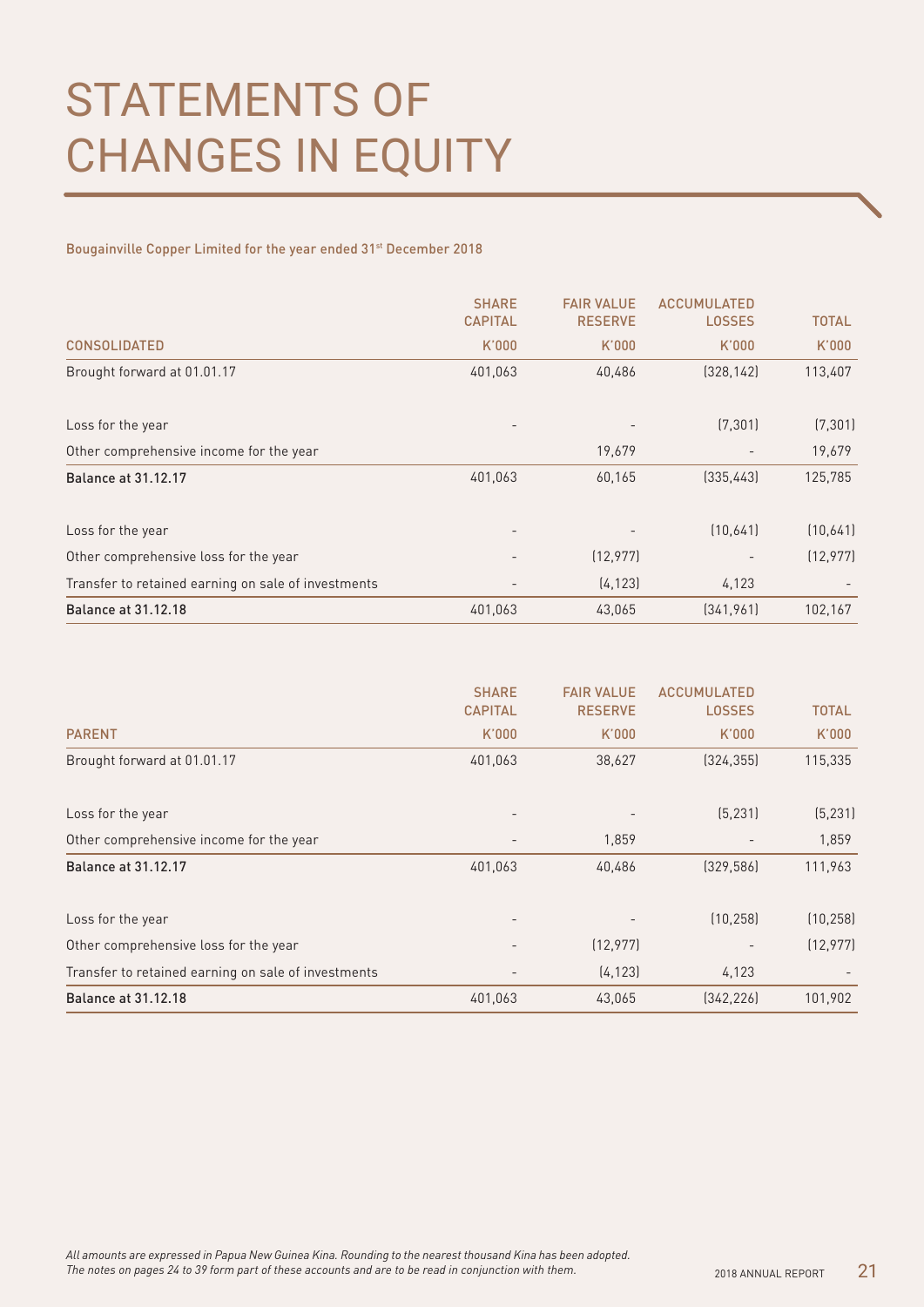## BALANCE SHEETS

#### Bougainville Copper Limited at 31<sup>st</sup> December 2018

|                                 |              | <b>CONSOLIDATED</b> | <b>CONSOLIDATED</b> | <b>PARENT</b> | <b>PARENT</b> |
|---------------------------------|--------------|---------------------|---------------------|---------------|---------------|
|                                 |              | 2018                | 2017                | 2018          | 2017          |
|                                 | <b>NOTES</b> | K'000               | K'000               | K'000         | K'000         |
| <b>FUNDS EMPLOYED:</b>          |              |                     |                     |               |               |
| Shareholders' funds             |              |                     |                     |               |               |
| Share capital                   | 13           | 401,063             | 401,063             | 401,063       | 401,063       |
| Fair value reserve              | 14           | 43,065              | 60,165              | 43,065        | 60,165        |
| <b>Accumulated losses</b>       |              | (341, 961)          | (335, 443)          | (342, 226)    | (336, 091)    |
|                                 |              | 102,167             | 125,785             | 101,902       | 125,137       |
| Non-current liabilities         |              |                     |                     |               |               |
| Provisions                      | 9(d)         | 135                 | 132                 | 135           | 132           |
| Other payables                  | 9(b)         | 194                 | 194                 | 194           | 194           |
| Income tax                      | 7(b)         | 6,759               | 6,759               | 6,759         | 6,759         |
|                                 |              | 7,088               | 7,085               | 7,088         | 7,085         |
| <b>Current liabilities</b>      |              |                     |                     |               |               |
| Provisions                      | 9(c)         | 1,952               | 2,269               | 1,952         | 2,269         |
| Trade payables                  | 9(a)         | 1,421               | 1,418               | 1,408         | 1,418         |
|                                 |              | 3,373               | 3,687               | 3,360         | 3,687         |
| <b>Total liabilities</b>        |              | 10,461              | 10,772              | 10,448        | 10,772        |
| <b>Total funds</b>              |              | 112,628             | 136,557             | 112,350       | 135,909       |
| THESE FUNDS ARE REPRESENTED BY: |              |                     |                     |               |               |
| Non-current assets              |              |                     |                     |               |               |
| Investments                     | 6            | 98,736              | 119,027             | 97,636        | 117,927       |
| Mine assets                     | 10           |                     |                     |               |               |
| Plant and Equipment             | 11           | 1,098               | 1,553               | 1,098         | 1,553         |
| Other receivables               | 12(b)        | 829                 | 829                 | 1,663         | 1,377         |
|                                 |              | 100,663             | 121,409             | 100,397       | 120,857       |
| <b>Current assets</b>           |              |                     |                     |               |               |
| Cash and cash equivalents       |              | 1,145               | 2,512               | 1,133         | 2,416         |
| Other receivables               | 12(a)        | 820                 | 636                 | 820           | 636           |
| Investments                     | 6            | 10,000              | 12,000              | 10,000        | 12,000        |
|                                 |              | 11,965              | 15,148              | 11,953        | 15,052        |
| Total assets                    |              | 112,628             | 136,557             | 112,350       | 135,909       |

For, and on behalf of, the Board.

 $\mathcal{L}_{\sigma}$ le w

Chairman **Director Director** 29th March 2019

Addu

Sir Melchior P Togolo Sir Rabbie L Namaliu

*Details of contingent liabilities and assets are shown in note 16. All amounts are expressed in Papua New Guinea kina. Rounding to the nearest thousand Kina has been adopted. The notes on pages 24 to 39 form part of these accounts and are to be read in conjunction with them.*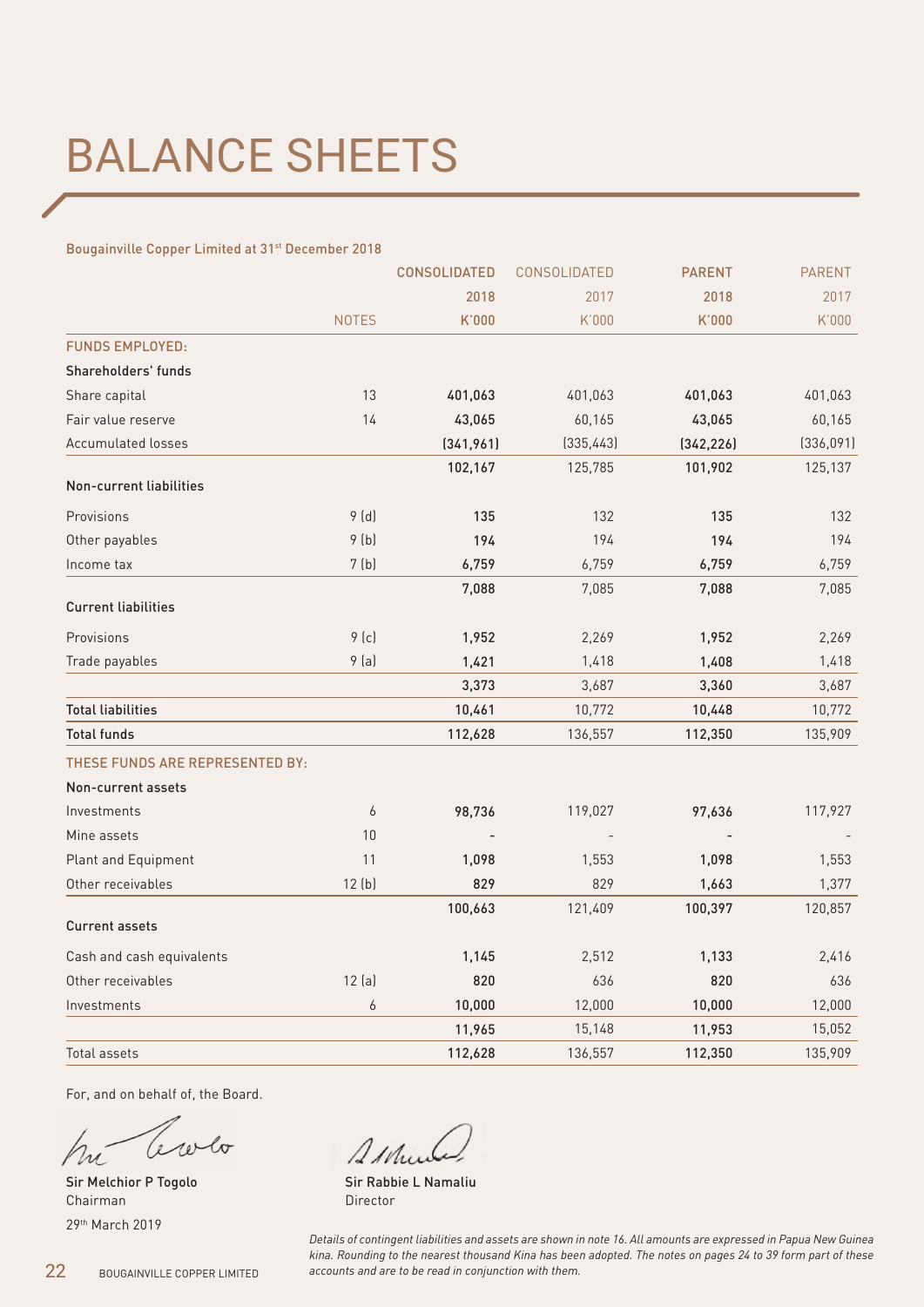## STATEMENTS OF CASH FLOW

Bougainville Copper Limited for the year ended 31st December 2018

|                                                                 | <b>CONSOLIDATED</b> | CONSOLIDATED | <b>PARENT</b>  | <b>PARENT</b> |
|-----------------------------------------------------------------|---------------------|--------------|----------------|---------------|
|                                                                 | 2018                | 2017         | 2018           | 2017          |
|                                                                 | K'000               | K'000        | K'000          | K'000         |
| Cash flows from operating activities                            |                     |              |                |               |
| Payments to suppliers                                           | (15, 212)           | (26, 709)    | (15, 128)      | (26, 108)     |
| Interest received                                               | 2                   | 26           | $\overline{2}$ | 26            |
| Dividends received                                              | 4,838               | 5,210        | 4,838          | 5,130         |
| Net operating cash out flows                                    | (10, 372)           | [21, 473]    | (10, 288)      | (20, 952)     |
| Cash flows from investing activities                            |                     |              |                |               |
| Purchases of plant and equipment                                | (126)               | (721)        | (126)          | (721)         |
| Sale of available for sale financial assets                     | 9,314               | 5,526        | 9,314          | 5,526         |
| Net investing cash in flows                                     | 9,188               | 4,805        | 9,188          | 4,805         |
| Net decrease in cash and cash equivalents                       | (1, 184)            | (16, 668)    | (1, 100)       | (16, 147)     |
|                                                                 |                     |              |                |               |
| Cash and cash equivalents at beginning of year                  | 2,512               | 19,283       | 2,416          | 18,666        |
| Effect of exchange rate changes on cash and cash<br>equivalents | (183)               | (103)        | (183)          | (103)         |
| Cash and cash equivalents at end of year                        | 1,145               | 2,512        | 1,133          | 2,416         |

All amounts are expressed in Papua New Guinea Kina. Rounding to the nearest thousand Kina has been adopted. The notes on pages 24 to 39 form part of these accounts and are to be read in conjunction with them.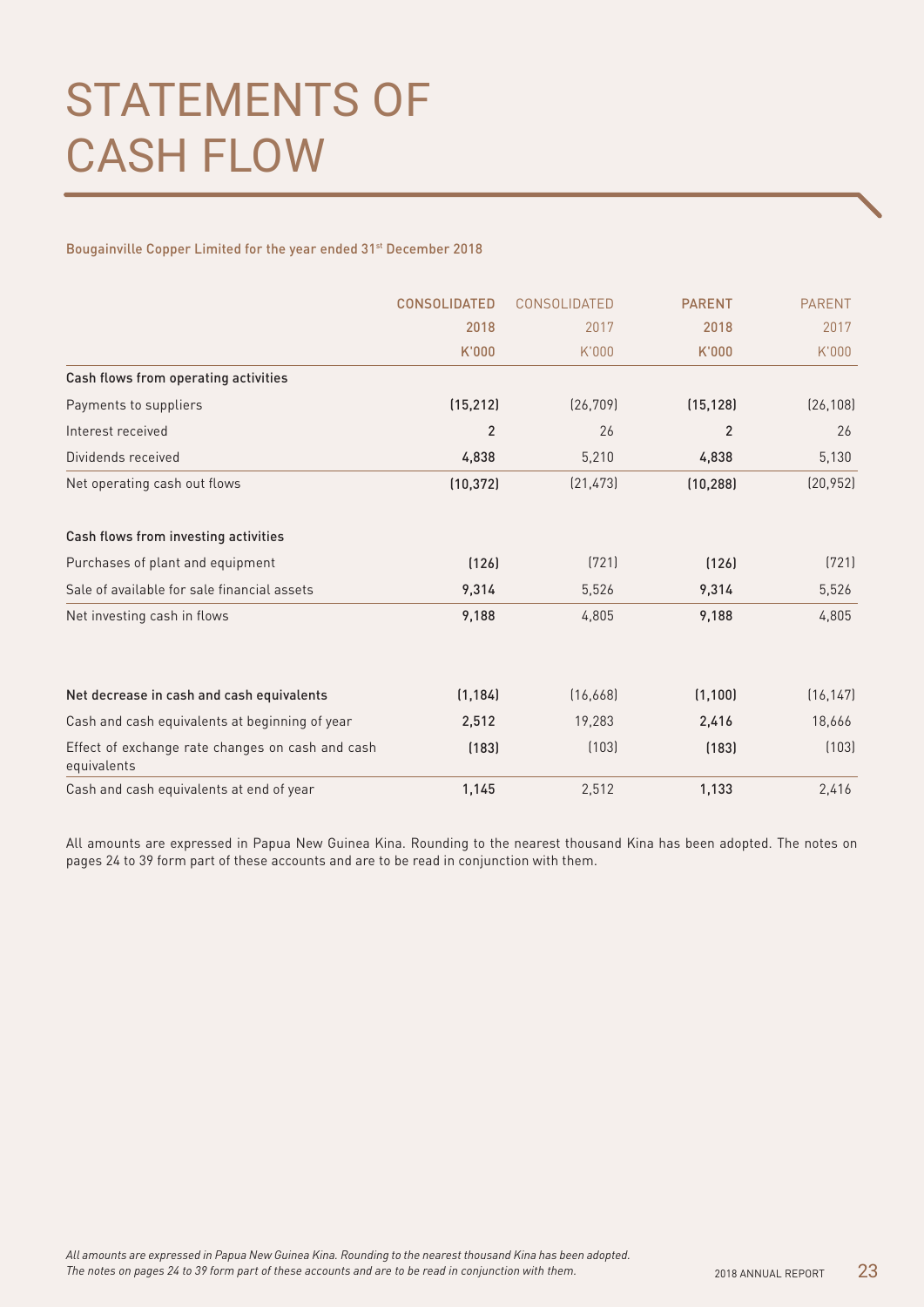## NOTES TO ACCOUNTS

The principal accounting policies applied in the preparation of these financial statements are set out below. Accounting policies relevant to mining operations are not presented due to mining operations having ceased in 1989. These policies have been consistently applied to all years presented, unless otherwise stated.

These financial statements were authorised for issue in accordance with a Directors' resolution on 29th March 2018.

## 1. (A) BASIS OF PREPARATION

The financial statements of Bougainville Copper have been prepared in accordance with International Financial Reporting Standards (IFRS) and the PNG Companies Act 1997. The financial statements have been prepared under the historical cost convention, as modified by revaluation of investments.

The preparation of financial statements in conformity with IFRS requires the use of certain critical accounting estimates. It also requires management to exercise its judgment in the process of applying the company's accounting policies. The areas involving a higher degree of judgment or complexity, or areas where assumptions and estimates are significant to the financial statements are disclosed in note 2.

New standards, amendments and interpretations to existing standards that have been adopted by the Company during the year and those have not been early adopted are disclosed in 1.(D) and 1. (E).

## 1. (B) ACCOUNTING POLICIES

#### Principles of consolidation

Subsidiaries are all entities (including structured entities) over which the group has control. The group controls an entity when the group is exposed to, or has rights to, variable returns from its involvement with the entity and has the ability to affect those returns through its power to direct the activities of the entity. Subsidiaries are fully consolidated from the date on which control is transferred to the group. They are deconsolidated from the date that control ceases.

The acquisition method of accounting is used to account for business combinations by the group.

Intercompany transactions, balances and unrealised gains on transactions between group companies are eliminated. Unrealised losses are also eliminated unless the transaction provided evidence of an impairment of the transferred asset. Accounting policies of the subsidiaries have been changed where necessary to ensure consistency with the policies adopted by the group.

#### Mine assets

Mine assets were originally stated at cost or Directors valuation and subsequently depreciated and amortised at rates considered appropriate by the Company.

The Company ceased depreciating the mine assets from 1991 onwards. Subsequent impairment losses were recognised where the carrying value of the mine assets exceeded their recoverable amounts.

#### Plant and Equipment

The cost of purchased plant and equipment is the value of the consideration given to acquire the assets and the value of other directly attributable costs which have been incurred in bringing the assets to the location and condition necessary for their intended service. Plant and equipment are stated at cost less accumulated depreciation. Where the carrying amount of an asset is greater than its estimated recoverable amount, it is written down immediately to its recoverable amount.

Subsequent costs are included in the asset's carrying amount or recognised as a separate asset, as appropriate, only when it is probable that future economic benefits associated with the asset will flow to the Company and the cost of the item can be measured reliably. The carrying amount of the replaced item is derecognised. All other repairs and maintenance are charged against income during the reporting period in which they are incurred.

Gains and losses on disposals are determined by comparing proceeds with carrying amount and are included in operating profit.

Depreciation is charged on a straight-line basis, so as to writeoff the cost of the property and equipment to their residual value over their expected economic useful lives. The estimated economic lives are as follows:

| Leasehold improvements         | 3 years      |
|--------------------------------|--------------|
| Motor vehicles                 | 2-4 years    |
| Office furniture and equipment | $2-10$ years |

#### **Taxation**

The income tax expense or revenue for the period, is the tax payable on the current period's taxable income based on the applicable income tax rate for each jurisdiction, adjusted by changes in deferred tax assets and liabilities attributable to temporary differences and to unused tax losses.

Deferred income tax is provided in full, using the liability method, on temporary differences arising between the tax base of assets and liabilities, and their carrying amounts in the financial statements.

Deferred tax assets are recognised for deductible temporary differences, and unused tax losses only if it is probable that future taxable amounts will be available to utilise those temporary differences and losses.

Deferred tax assets and liabilities are offset when there is a legally enforceable right to offset current tax assets and liabilities, and when the deferred tax balances relate to the same taxation authority. Current tax assets and tax liabilities are offset where the entity has a legally enforceable right to offset, and intends either to settle on a net basis, or to realise the asset and settle the liability simultaneously.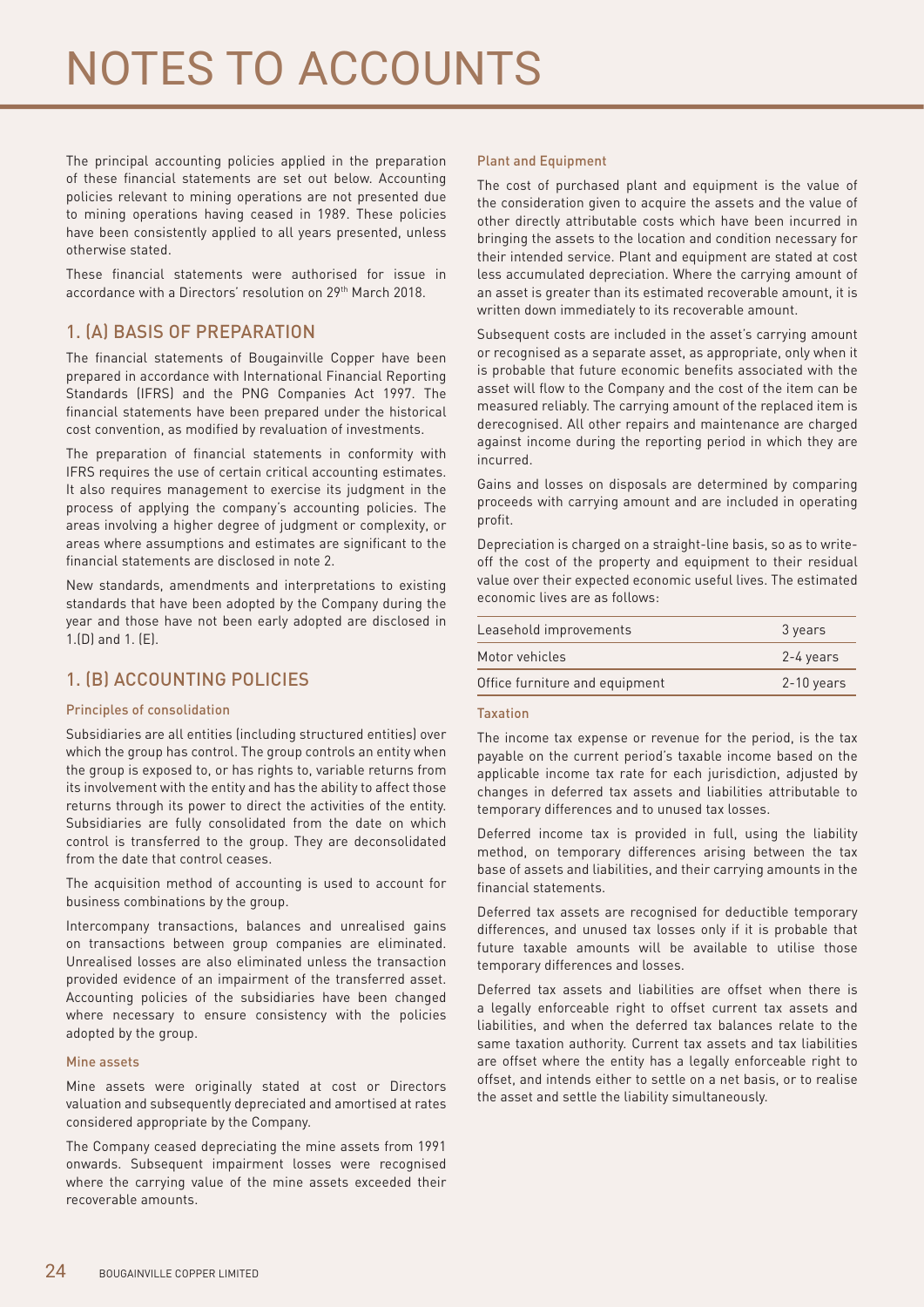#### Foreign currency translation

#### (i) Functional and presentation currency

Items included in the financial statements of the Company are measured using the currency of the primary economic environment in which the entity operates ("the functional currency"). The financial statements are presented in PNG Kina, which is the Company's functional and presentation currency.

#### (ii) Transactions and balances

Foreign currency transactions are translated into functional currency using the exchange rates prevailing at the dates of transactions. Foreign exchange gains and losses resulting from the settlement of such transactions and translation at year end exchange rates of monetary assets and liabilities determined in foreign currencies are recognised in determining profit.

#### Provisions

Provision for compensation is recognised when the Company has a present legal or constructive obligation as a result of past events; it is more likely than not that an outflow of resources will be required to settle the obligation; and the amount has been reliably estimated. Provisions are not recognised for future operating losses.

#### Financial Assets

Management determines the classification of its financial assets at initial recognition. The classification depends on the purpose for which the financial assets were acquired. The company classifies its financial assets as investments, cash and cash equivalents and other assets.

#### Classification and subsequent measurement

From 1<sup>st</sup> January 2018, the Company has applied IFRS 9 and classifies its financial assets as follows:

#### (i) Equity instruments

Equity instruments that meet the definition of equity from the issuer's perspective; that is, instruments that do not contain a contractual obligation to pay and that evidence a residual interest in the issuer's net assets. Examples of equity instruments include basic ordinary shares.

The Company's management has elected, at initial recognition, to irrevocably designate an equity investment through other comprehensive income. The Company's policy is to designate equity investments as FVOCI when those investments are held for purposes other than to generate investment returns. When this election is used, fair value gains and losses are recognised in OCI and are not subsequently reclassified to profit or loss, including on disposal. Impairment losses (and reversal of impairment losses) are not reported separately from other changes in fair value. Dividends, when representing a return on such investments, continue to be recognised in profit or loss as other income when the Company's right to receive payments is established.

#### *Previous accounting policy for equity instruments*

Investments in marketable equity securities (shares in other corporations) are classified as "Available for sale financial assets". Investments intended to be held for an indefinite period of time, which may be sold in response to needs for liquidity or changes in interest rates, are classified as available for sale; these are included in non-current assets unless management has the express intention of holding the investments for less than twelve months from the balance sheet date or unless they will need to be sold to raise operating capital, in which case they are included in current assets. Management determines the appropriate classification of its investments at the time of the purchase and re-evaluates such designation on a regular basis.

All purchases and sales of investments are recognised on the trade date, which is the date that the Company commits to purchase or sell the asset. Cost of purchase includes transaction costs. Available for sale Investments are subsequently carried at fair value. Changes in the fair value of investments are recognised as a separate component of equity until the investment is sold, or until the investment is determined to be impaired, at which time the cumulative gain or loss previously reported in equity is included in determining profit. For investments that are actively traded in organised financial markets, fair value is determined by reference to the Australian Securities Exchange quoted market bid prices at the close of business on the balance sheet date.

#### *Impairment*

If there is objective evidence of impairment for equity instruments, the cumulative loss, measured as the difference between the acquisition cost and the current fair value less any impairment loss on that financial asset previously recognised in the statement of comprehensive income, is removed from equity and recognised in the statement of comprehensive income.

Impairment losses on equity instruments that were recognised in the statement of comprehensive income are not reversed through the statement of comprehensive income in a subsequent period.

If the fair value of a debt instrument classified as available for sale increases in a subsequent period and the increase can be objectively related to an event occurring after the impairment loss was recognised in the statement of comprehensive income, the impairment loss is reversed through the statement of comprehensive income.

#### (ii) Cash and cash equivalents

Cash and cash equivalents comprises cash on hand, deposits held at call with banks, and bank deposits and treasury bills with original maturities of three months or less.

#### (iii) Other receivables

Other receivables are recognised initially at fair value, less provision for impairment. They are presented as current assets unless collection is not expected for more than twelve months after the reporting date.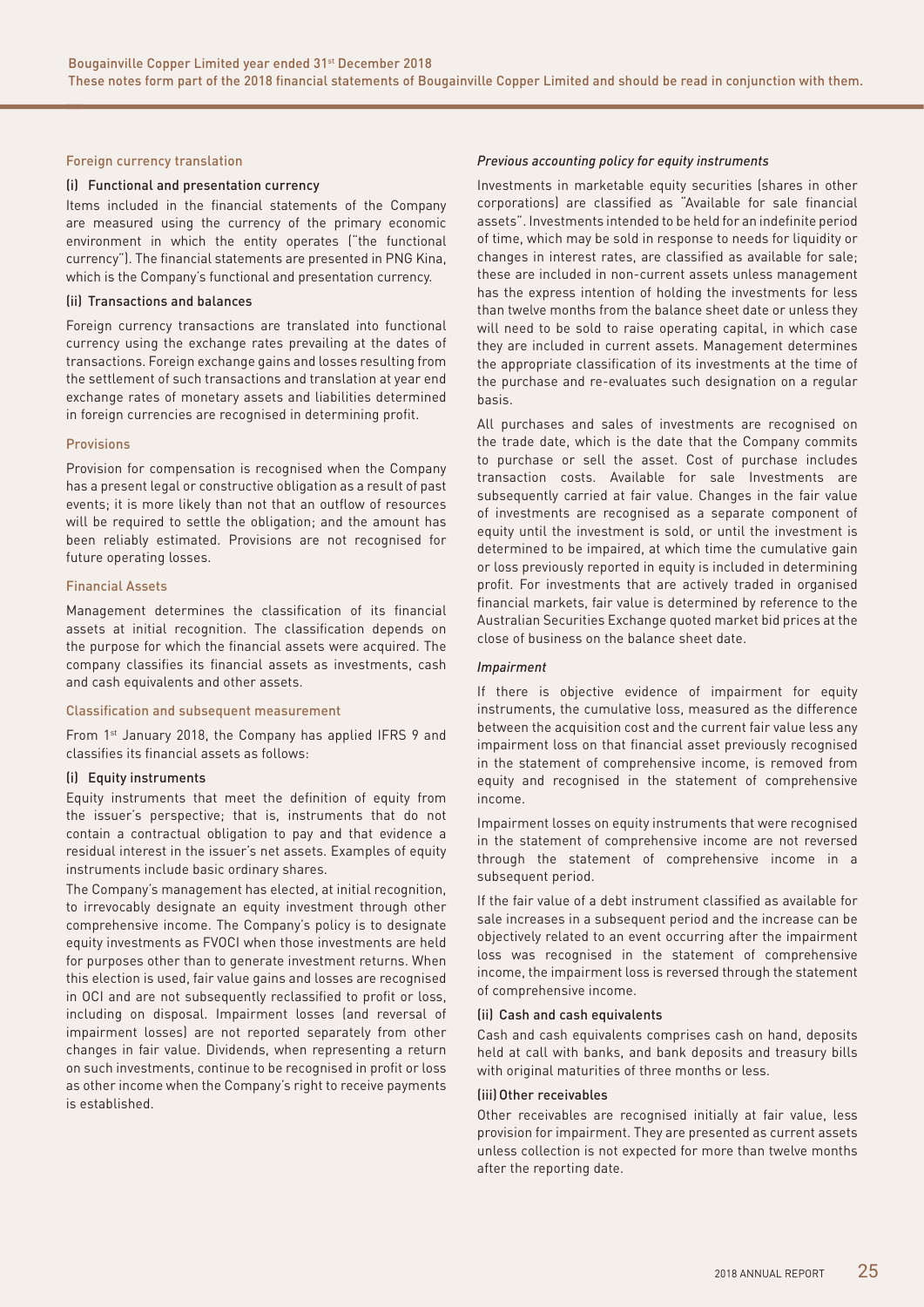Other receivables are written off when there is no reasonable expectation of recovery. Indicators that there is no reasonable expectation of recovery include, amongst others, the failure of a debtor to engage in a repayment plan and failure to make contractual payments for a period of greater than 120 days past due. Impairment losses on other receivables are presented as net impairment losses within operating profit. Subsequent recoveries of amounts previously written off are credited against the same line item.

#### *Previous accounting policy for impairment of other receivables*

Collectability of receivables is reviewed on an ongoing basis. Debts which are known to be uncollectable are written off by reducing the carrying amount directly. An allowance account (provision for impairment of receivables) is used when there is objective evidence that the Company will not be able to collect all amounts due according to the original terms of the receivables. Significant financial difficulties of the debtor, probability that the debtor will enter into bankruptcy or financial reorganisation, and default or delinquency in payments are considered indicators that the receivables are impaired. The amount of the impairment allowance is the difference between the asset's carrying amount and the present value of estimated future cash flows, discounted at the original effective interest rate. Cash flows relating to short-term receivables are not discounted if the effect of discounting is immaterial.

The amount of the impairment loss is recognised in the statement of comprehensive income within other expense. When a receivable for which an impairment allowance had been recognised becomes uncollectable in a subsequent period, it is written off against the allowance account. Subsequent recoveries of amounts previously written off are credited against other expense in the statement of comprehensive income.

#### Impairment of other assets

Other assets are tested for impairment whenever events or changes in circumstances indicate that the carrying amount may not be recoverable. An impairment loss is recognised for the amount by which the asset's carrying amount exceeds its recoverable amount. The recoverable amount is the higher of an asset's fair value less costs to sell and value in use. For the purpose of assessing impairment, assets are grouped at the lowest levels for which there are separately identifiable cash inflows which are largely independent of the cash inflows from other assets or groups of assets (cash generating units). Non-financial assets that suffered impairment are reviewed for possible reversal of the impairment at the end of each reporting period.

#### Revenue recognition

Interest income is recognised on a time-proportion basis using the effective interest method.

Dividend income is recognised when the right to receive payment is established.

## 1. (C) ROUNDING OF AMOUNTS

All amounts have been rounded off to the nearest K'000, unless otherwise stated.

## 1. (D) STANDARDS, AMENDMENTS AND INTERPRETATIONS EFFECTIVE IN THE YEAR ENDED 31ST DECEMBER 2018

The following standards, amendments and interpretations to existing standards became applicable for the first time during the accounting period beginning  $1<sup>st</sup>$  January 2018.

IFRS 9, 'Financial Instruments' replaced the guidance in IAS 39 with a standard that is less complex and principles based. The new standard simplifies the model for classifying and recognising financial instruments and aligns hedge accounting more closely with common risk management practices. IFRS 9's new impairment model is a move away from IAS 39's incurred credit loss approach to an expected credit loss model.

Refer to note 3 for further details of the impact of IFRS 9 on the company's accounting policies and 2018 financial statements.

- IFRS 15 'Revenue from contracts with customers' replaces IAS 11 and IAS 18. The new standard is based on the principle that revenue is recognised when control of a good or service transfers to a customer. The entity now adopts a new 5-step process for the recognition of revenue:
	- 1. identify contracts with customers,
	- 2. identify the separate performance obligations,
	- 3. determine the transaction price of the contract,
	- 4. allocate the transaction price to each of the separate performance obligations, and
	- 5. recognise the revenue as each performance obligation is satisfied.

The Company assessed that IFRS 15 has not resulted in a significant impact to the Company's operation and policies.

- Annual improvements 2014 2016 makes minor changes to IFRS 1 on first-time adoption of IFRS and IAS 28 regarding measuring an associate or joint venture at fair value.
- IFRIC 22, 'Foreign currency transactions and advance consideration' addresses foreign currency transactions or parts of transactions where there is consideration that is denominated or priced in a foreign currency. The interpretation provides guidance for when a single payment/receipt is made as well as for situations where multiple payments/receipts are made.

The adoption of the above amendments did not have any significant impact on the current period or any prior period.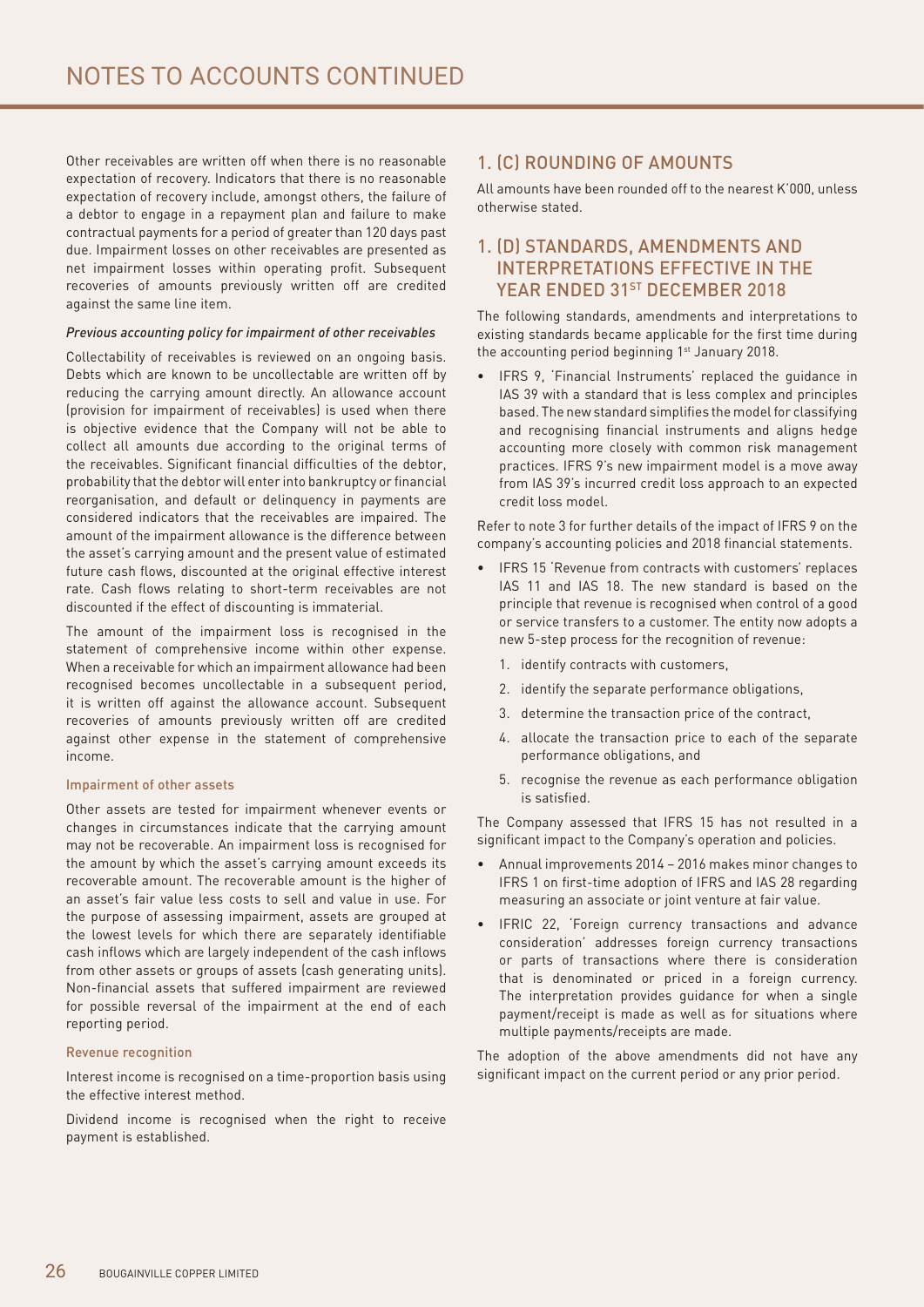## 1. (E) STANDARDS, AMENDMENTS AND INTERPRETATIONS ISSUED BUT NOT YET EFFECTIVE FOR THE YEAR ENDED 31ST DECEMBER 2018 OR ADOPTED EARLY

The following standards, amendments and interpretations to existing standards have been published and are mandatory for the entity's accounting periods beginning on or after 1<sup>st</sup> January 2019 or later periods, but the entity has not early adopted them:

- IFRS 16, 'Leases' (effective 1<sup>st</sup> January 2019) replaces the guidance in IAS 17 and will have a significant impact on accounting by lessees. The previous distinction under IAS 17 between finance leases and operating leases for lessees has been removed. IFRS 16 now requires a lessee to recognise a lease liability, representing future lease payments and a 'right-of-use asset' for virtually all lease contracts. There is an optional exemption for certain shortterm leases and leases of low-value assets. Under IFRS 16, a contract is, or contains, a lease if the contract conveys the right to control the use of an identified asset for a period of time in exchange for consideration.
- Amendment to IFRS 9 on prepayment features with negative compensation (effective 1st January 2019). This amendment confirms that when a financial liability measured at amortised cost is modified without this resulting in derecognition, a gain or loss should be recognised immediately in profit or loss. The gain or loss is calculated as the difference between the original contractual cash flows and the modified cash flows discounted at the original effective interest rate.
- • IFRIC 23, 'Uncertainty over income tax treatments' (effective 1st January 2019) clarifies how the recognition and measurement requirements of IAS 12 'Income Taxes' are applied where there is uncertainty over income tax positions. IFRIC 23 explains how to recognise and measure deferred and current income tax assets and liabilities where there is uncertainty over a tax treatment.
- Annual improvements  $2015 2017$  (effective 1st January 2019). These amendments include minor changes to:
	- IFRS 3 'Business combination' a company remeasures its previously held interest in a joint operation when it obtains control of the business.
	- IFRS 11 'Joint arrangements' a company does not remeasure its previously held interest in a joint operation when it obtains control of the business.
	- $\text{IAS}$  12 'Income taxes' a company accounts for all income tax consequences of dividend payments in the same way.
	- IAS 23 "Borrowing costs' a company treats as part of general borrowings any borrowings originally made to develop an asset when the asset is ready for its intended use or sale.
- Amendments to IFRS 3 definition of a business (effective 1<sup>st</sup> January 2020). This amendment revises the definition of a business. According to feedback received by the IASB, application of the current guidance is commonly thought to be too complex, and it results in too many transactions qualifying as business combinations.
- Amendments to IAS 1 and IAS 8 on the definition of 'material' (effective 1st January 2020). These amendments to IAS 1, 'Presentation of financial statements', and IAS 8, 'Accounting policies, changes in accounting estimates and errors', and consequential amendments to other IFRSs:
	- i) use a consistent definition of materiality throughout IFRSs and the Conceptual Framework for Financial Reporting
	- ii) clarify the explanation of the definition of material; and
	- iii) incorporate some of the guidance in IAS 1 about immaterial information.

The entity has conducted initial investigations and does not consider that standards that are not yet effective will have a material impact on the entity in the current or future reporting periods and on foreseeable transactions.

## 1. (F) EARNINGS PER SHARE

Basic earnings per share is calculated by dividing:

- the profit attributable to owners of the Company, excluding any costs of servicing equity other than ordinary shares.
- • by the weighted average number of ordinary shares outstanding during the financial year, adjusted for bonus elements in ordinary shares issued during the year and excluding treasury shares.

## 1. (G) CONTRIBUTED EQUITY

Ordinary shares are classified as equity. Incremental costs directly attributable to the issue of new shares or options are shown in equity as deduction, net of tax, from the proceeds.

## 1. (H) SEGMENT REPORTING

Operating segments are reported in a manner consistent with the internal reporting provided to the chief operating decision maker. The board has been identified as being the chief operating decision maker.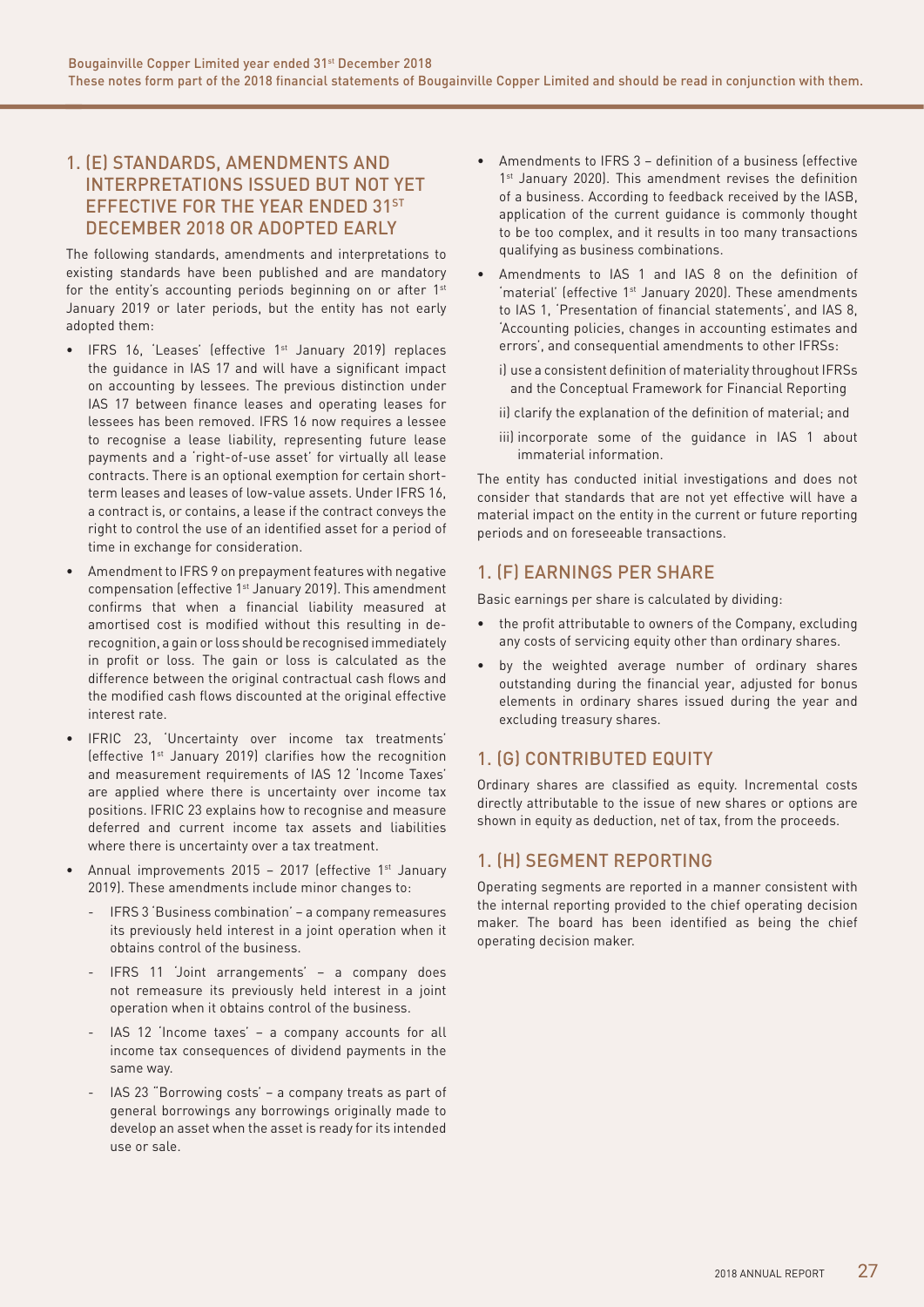## 2. CRITICAL ACCOUNTING ESTIMATES AND ASSUMPTIONS

#### (i) Mine assets

Mine production was suspended on 15th May 1989 because of attacks on employees. Following repeated instances of damage to mine facilities,the power supply lines and further attacks on employees, it became necessary to evacuate all remaining Company personnel from Bougainville in early 1990. Since the withdrawal of Company personnel from Bougainville, which was completed on 24<sup>th</sup> March 1990, there has been no care and maintenance of the Company's assets. Considerable deterioration of the assets has likely occurred in the intervening period, because of this lack of care and maintenance, their exposure to the elements, vandalism, pilferage and militant action. However, as sufficient access to the mine site had not been possible, the extent of the necessary write-downs was not capable of reliable measurement or estimation.

With the passage of time, it became clear that a major write-down of assets from their pre-closure levels would be required. To allow for this future write-down, the board recorded an impairment loss in 1991 for deterioration, damage and pilferage of K350 million, with this sum being classified as an extraordinary item.

During 2014, the Autonomous Bougainville Government passed the Bougainville Mining (Transitional Arrangement) Act 2014 (Transitional Act) which was replaced by the Bougainville Mining Act 2015 (The Act) on 1st April 2015. This legislation seeks to challenge the Company's control of the mine assets and may reflect an expropriation of assets for the purpose of the Bougainville Copper Act. In 2014 the Board impaired in full the carrying value of the mine assets. K167 million was charged against income and a reversal of K31 million in the revaluation reserve.

The Act converted the Special Mining Lease held by the Company to an Exploration Licence (EL1) for a period of two years from the date of the Transitional Act. In July 2016 the Company applied to extend the EL1. The ABG commenced the processing of the application in October 2017 and on 16<sup>th</sup> January 2018 issued a Notice of Refusal to grant the renewal of the application for the following reasons:

- 1. The required majority consent of the landowners was not evident during the Mining Wardens hearing and shows Bougainville Copper does not have the social licence to operate the mine.
- 2. The reopening of the Panguna Mine is a divisive issue, and has the potential to adversely affect the ABG's preparation for the conduct of the referendum given that it was Bougainville Copper's past operation of Panguna Mine that ignited the Bougainville Crisis which resulted in the loss of about 20,000 lives. Hence, it is in Bougainville's best interest to maintain peace and unity.

The Company commenced an action in the National Court of Papua New Guinea seeking leave for a Judicial Review of the renewal application process. Leave was granted on 10<sup>th</sup> April 2018. A restraining order was granted against the defendants, the ABG, from giving effect to or relying on the decision to refuse the application by Bougainville Copper for extension of EL1.

Panguna Minerals Limited, a company 50 per cent owned by SMLOLA and 50 per cent by Central Exploration Pty Ltd (a company 70 per cent owned by RTG Mining Inc) was joined to the proceedings on 22<sup>nd</sup> August 2018. An application by Bougainville Copper for leave to appeal the joinder decision was dismissed on 7th March 2019 by a single judge. The Board of Directors has requested the application for leave to appeal the joinder be listed before a full Supreme Court.

Bougainville Copper remains confident of our tenement position and believe the Judicial Review proceedings will uphold our rights.

Bougainville Copper, while adhering to the requirements of the Bougainville Mining Act 2015, also recognizes and maintains the tenements in accordance with the PNG National legislation and the Bougainville Copper Agreement.

The Directors of the Company continue to take all possible steps to protect and optimise tenure in Bougainville.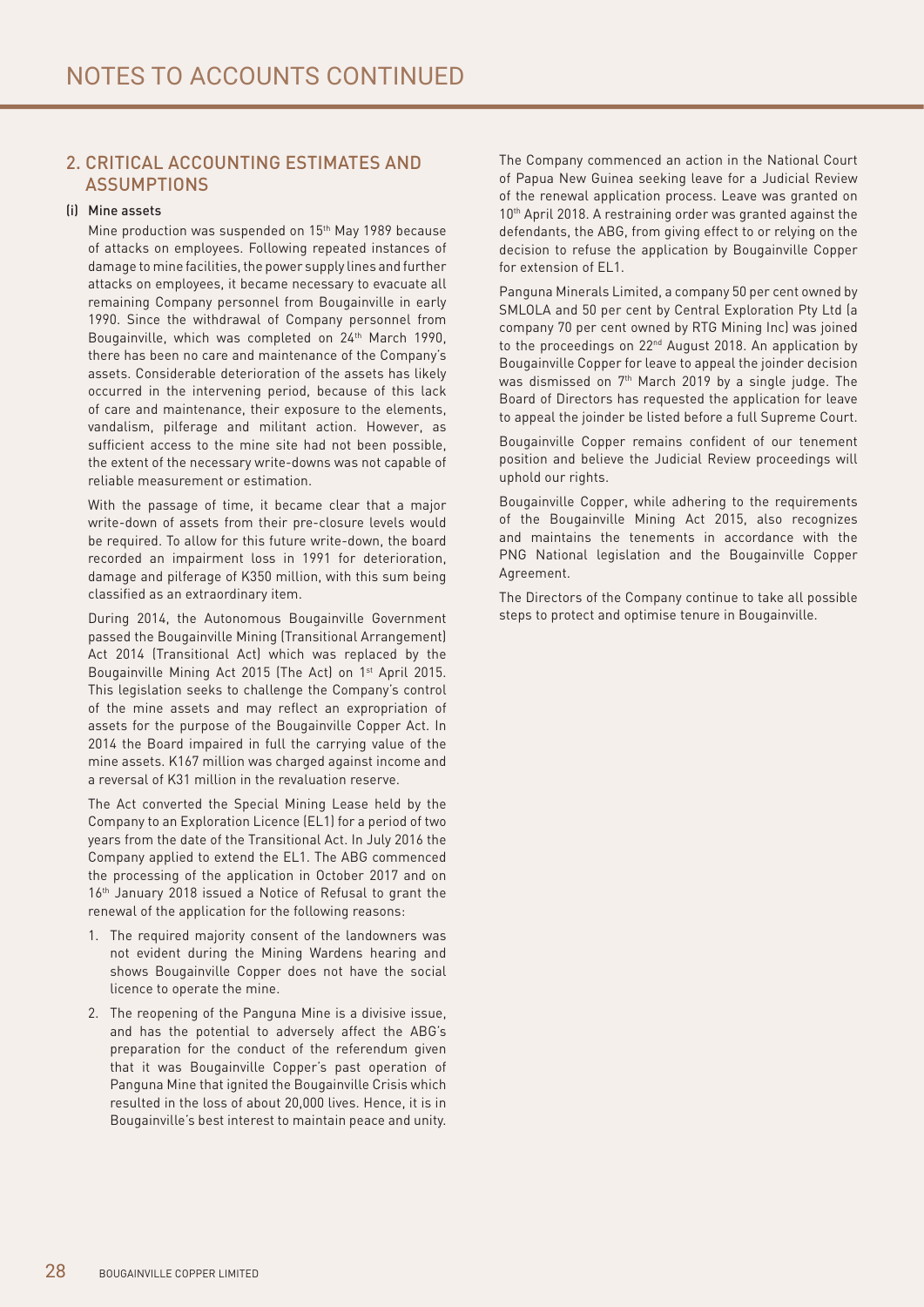## 3. CHANGE IN ACCOUNTING POLICIES

## FRS 9 TRANSITIONAL IMPACT EFFECTIVE 1ST JANUARY 2018

The Company has adopted IFRS 9 as issued by the IASB in July 2014 with a date of transition of 1<sup>st</sup> January 2018, which resulted in changes in accounting policies and adjustments to the amounts previously recognised in the financial statements. The Company did not early adopt IFRS 9 in previous periods.

As permitted by the transitional provisions of IFRS 9, the Company elected not to restate comparative figures. Any adjustments to the carrying amounts of financial assets and liabilities at the date of transition, were recognised in the opening retained earnings of the current period. Consequently, for notes disclosures, the consequential amendments to IFRS 7 disclosures have also only been applied to the current period. The comparative period notes disclosures repeat those disclosures made in the prior year.

The adoption of IFRS 9 has resulted in changes to accounting policies for recognition, classification and measurement of financial assets and financial liabilities and impairment of financial assets. IFRS 9 also significantly amends other standards dealing with financial instruments such as IFRS 7 'Financial Instruments: Disclosures'.

Set out below are disclosures relating to the impact of the adoption of IFRS 9 on the Company. Further details of the specific IFRS 9 accounting policies applied in the current period (as well as the previous IAS 39 accounting policies applied in the comparative period) are described in more detail in the notes below.

#### Classification and measurement of financial instruments

The measurement category and the carrying amount of financial assets and liabilities in accordance with IAS 39 and IFRS 9 at 1<sup>st</sup> January 2018 for the Company are compared as follows:

| <b>CONSOLIDATED</b>       | <b>IAS 39</b>                         |                                 |                                       | <b>IFRS 9</b>                   |  |
|---------------------------|---------------------------------------|---------------------------------|---------------------------------------|---------------------------------|--|
|                           | <b>MEASUREMENT</b><br><b>CATEGORY</b> | <b>CARRYING AMOUNT</b><br>K'000 | <b>MEASUREMENT</b><br><b>CATEGORY</b> | <b>CARRYING AMOUNT</b><br>K'000 |  |
| <b>Financial Assets</b>   |                                       |                                 |                                       |                                 |  |
| Cash and cash equivalents | Amortised cost                        | 2.512                           | Amortised cost                        | 2,512                           |  |
| Investment securities     | FVOCI (Available for sale)            | 131,027                         | <b>FVOCI</b>                          | 131,027                         |  |

| <b>PARENT</b>             |                                       | <b>IFRS 9</b><br><b>IAS 39</b>  |                                       |                                 |
|---------------------------|---------------------------------------|---------------------------------|---------------------------------------|---------------------------------|
|                           | <b>MEASUREMENT</b><br><b>CATEGORY</b> | <b>CARRYING AMOUNT</b><br>K'000 | <b>MEASUREMENT</b><br><b>CATEGORY</b> | <b>CARRYING AMOUNT</b><br>K'000 |
| <b>Financial Assets</b>   |                                       |                                 |                                       |                                 |
| Cash and cash equivalents | Amortised cost                        | 2.416                           | Amortised cost                        | 2,416                           |
| Investment securities     | FVOCI (Available for sale)            | 129,927                         | <b>FVOCI</b>                          | 129,927                         |

There were no changes to the classification and measurement of financial liabilities.

Reconciliation of statement of financial position balances from IAS 39 to IFRS 9

Refer to the table above for the reclassification of financial assets from IAS 39 to IFRS 9. There were no re-measurements of financial assets.

The following explains how applying the new classification requirements of IFRS 9 led to changes in classification of certain financial assets held by the Company.

#### Designation of equity instruments at FVOCI

The Company irrevocably designate investments of K131.0 million and K 129.9 million at FVOCI as permitted by IFRS 9. These securities were previously classified as available for sale. The changes in fair value of such securities will no longer be reclassified to profit or loss when they are disposed of.

There were no other changes related to classification of financial assets.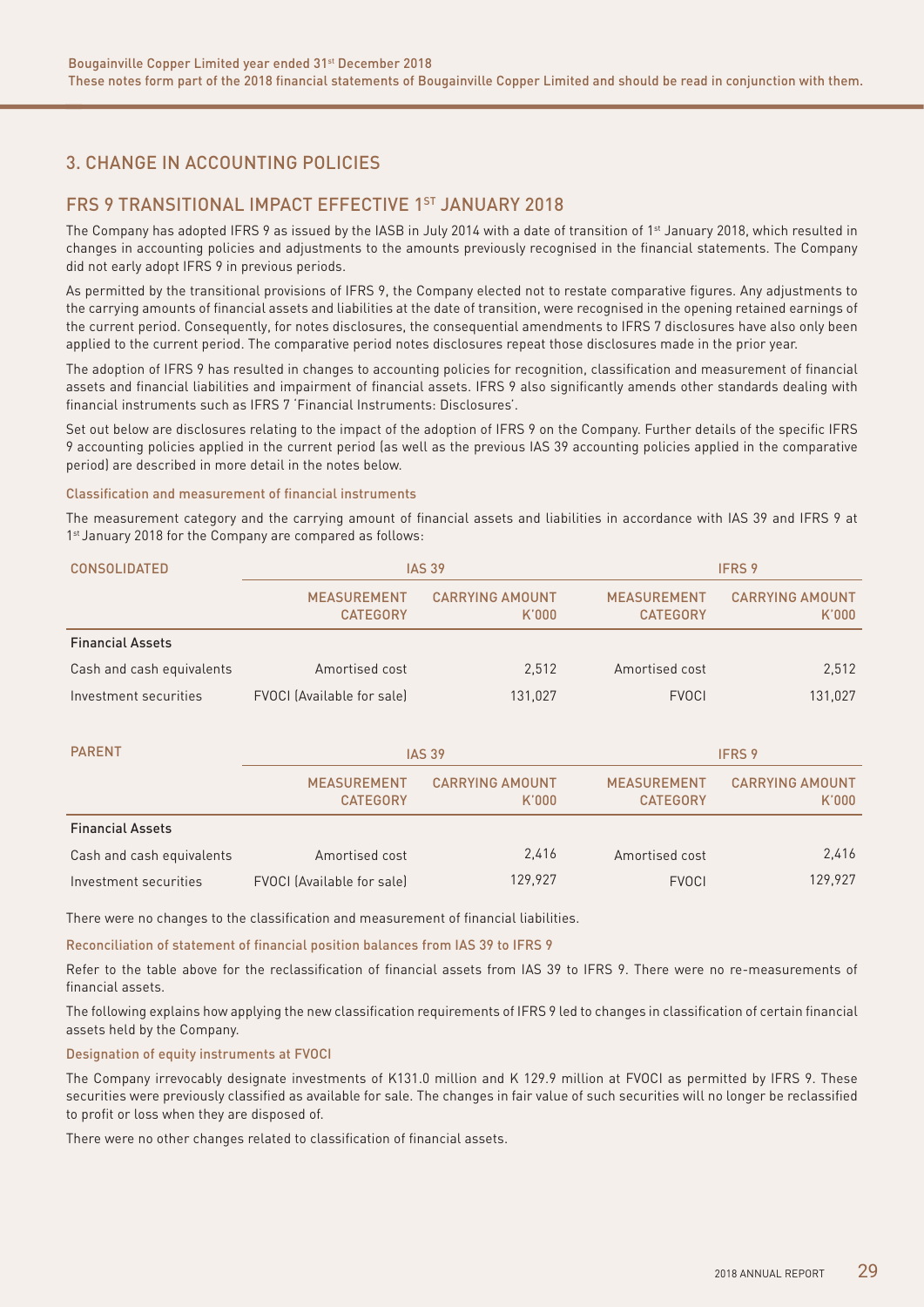## 4. OTHER INCOME

| Total other income                                          | $\overline{\phantom{0}}$ | 2.397        | $\overline{\phantom{a}}$ | 2,397         |
|-------------------------------------------------------------|--------------------------|--------------|--------------------------|---------------|
| Net gain on disposal of available for sale financial assets | $\overline{\phantom{a}}$ | 2.397        | $\overline{\phantom{a}}$ | 2,397         |
|                                                             | K'000                    | K.000        | K'000                    | K'000         |
|                                                             | 2018                     | 2017         | 2018                     | 2017          |
|                                                             | <b>CONSOLIDATED</b>      | CONSOLIDATED | <b>PARENT</b>            | <b>PARENT</b> |

From the 1<sup>st</sup> January 2018 with the introduction of IFRS 9, gains or losses recognised from the sale of investments are reclassified from reserves to retained earnings in the statements of changes in equity and are not recorded as other income.

| <b>5. OPERATING EXPENSES</b>                  | <b>CONSOLIDATED</b> | CONSOLIDATED | <b>PARENT</b> | <b>PARENT</b> |
|-----------------------------------------------|---------------------|--------------|---------------|---------------|
|                                               | 2017                | 2016         | 2017          | 2016          |
|                                               | K'000               | K'000        | K'000         | K'000         |
| Remuneration of directors (note 14)           | 1,753               | 1,975        | 1,753         | 1,975         |
| Board meetings                                | 236                 | 250          | 236           | 250           |
| Auditors' remuneration                        |                     |              |               |               |
| - annual reportand financial statements audit | 110                 | 107          | 110           | 107           |
| - half year review                            | 34                  | 33           | 34            | 33            |
| - taxation and consulting services            | 26                  | 75           | 26            | 75            |
| Share registry costs                          | 331                 | 237          | 331           | 237           |
| Insurance                                     | 196                 | 184          | 196           | 184           |
| Legal fees                                    | 1,759               | 384          | 1,759         | 384           |
| Document cataloguing                          | 256                 | 296          | 256           | 296           |
| Order of magnitude costs                      | 397                 | 41           | 397           | 41            |
| Social, technical and environmental studies   | 1,854               | 2,955        | 1,854         | 2,955         |
| Community projects                            | 575                 | 79           | 575           | 79            |
| Communication and media costs                 | 351                 | 399          | 351           | 399           |
| <b>Education scholarships</b>                 | 383                 | 876          |               |               |
| Corporate subscriptions                       | 79                  | 179          | 79            | 179           |
| Administrative costs                          | 4,453               | 4,661        | 4,453         | 4,661         |
| Depreciation on administration assets         | 580                 | 421          | 580           | 421           |
| Other operating expenses                      | 1,925               | 1,682        | 1,925         | 1,682         |
|                                               | 15,298              | 14,834       | 14,915        | 13,958        |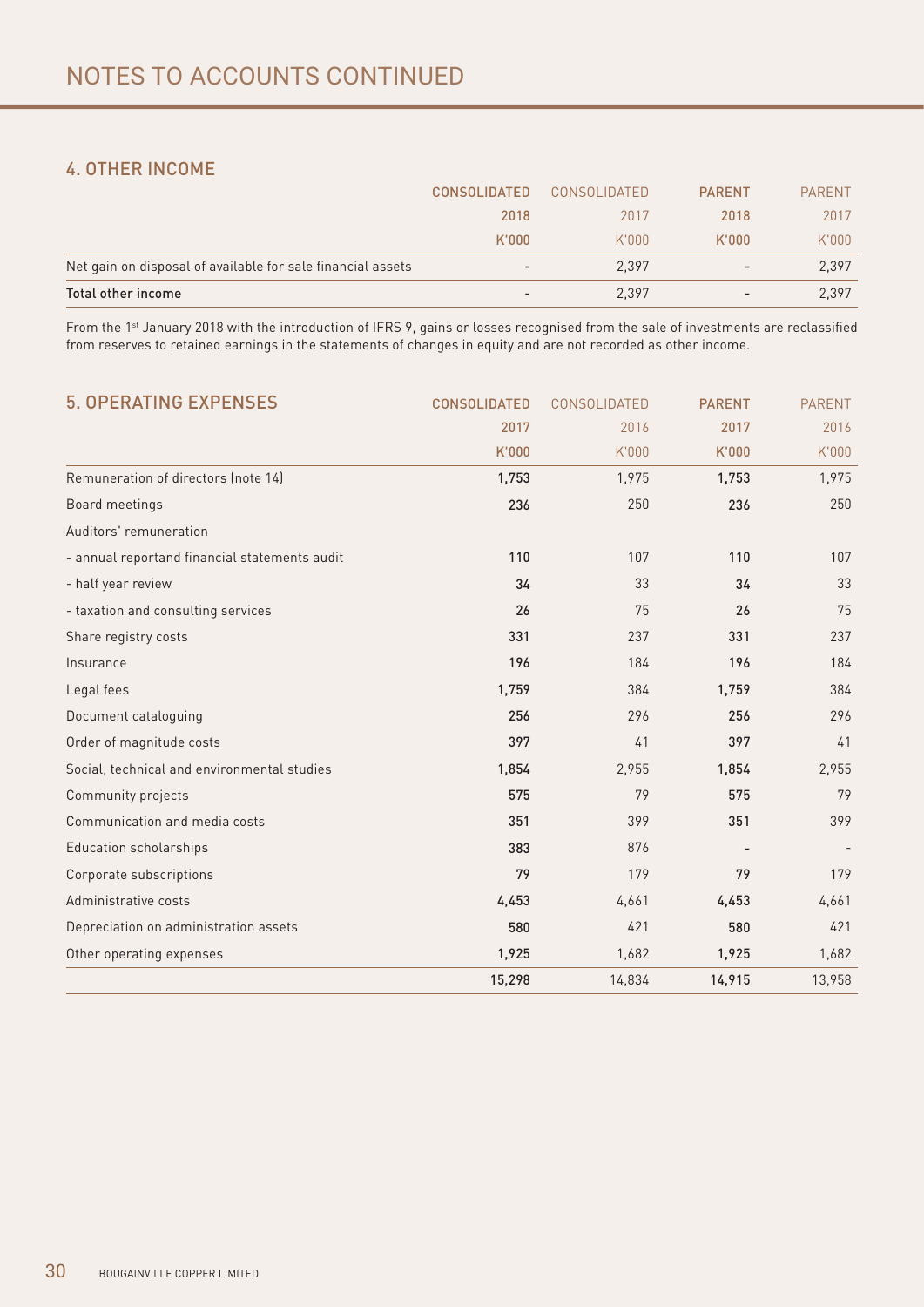## 6. INVESTMENTS

| At fair value                          | <b>CONSOLIDATED</b> | CONSOLIDATED | <b>PARENT</b>            | <b>PARENT</b> |
|----------------------------------------|---------------------|--------------|--------------------------|---------------|
|                                        | 2018                | 2017         | 2018                     | 2017          |
|                                        | K'000               | K'000        | K'000                    | K'000         |
| Opening balance                        | 131,027             | 114,477      | 129,927                  | 113,377       |
| Movement in fair value reserve         | (17, 100)           | 19,679       | (17, 100)                | 19,679        |
| Disposal of investments                | (5, 191)            | (3, 129)     | (5, 191)                 | (3, 129)      |
| Additions to investments               |                     |              |                          |               |
| Acquisition of subsidiary              |                     |              |                          |               |
| <b>Closing balance</b>                 | 108,736             | 131,027      | 107,636                  | 129,927       |
| Original cost when purchased           |                     |              |                          |               |
| Opening cost balance                   | 70,862              | 73,991       | 69,762                   | 72,891        |
| Disposal of investments                | (5, 191)            | (3, 129)     | (5, 191)                 | (3, 129)      |
| Additions to investments               |                     |              |                          |               |
| Acquisition of subsidiary              | ÷                   |              | $\overline{\phantom{a}}$ |               |
|                                        | 65,671              | 70,862       | 64,571                   | 69,762        |
| Fair value reserve year end balance    | 43,065              | 60,165       | 43,065                   | 60,165        |
| Closing fair value balance             | 108,736             | 131,027      | 107,636                  | 129,927       |
| Investments are classified as follows: |                     |              |                          |               |
| Current                                | 10,000              | 12,000       | 10,000                   | 12,000        |
| Non-current                            | 98,736              | 119,027      | 97,636                   | 117,927       |
|                                        | 108,736             | 131,027      | 107,636                  | 129,927       |

Investment assets held by the Company consist of ASX listed shares, and therefore have no fixed maturity date or coupon rate.

The fair value of financial instruments traded in active markets is based on quoted market prices at the end of the reporting period. The quoted market price used for financial assets held by the Company is the current bid price. These instruments are categorised as level 1 within the fair value hierarchy. The company has not recognised any financial assets categorised within level 2 or level 3 fair value hierarchy.

The investment held by the subsidiary represents an investment in unlisted units held in the Pacific Balanced Fund.

The financial statements of the Pacific Balanced Fund or similar data for the 2018 Financial Year were not readily available to allow for the management to determine the fair valuation at balance date. The units are not traded. The carrying amount as disclosed above was determined based on an historic buy-back price of K2.75 per unit.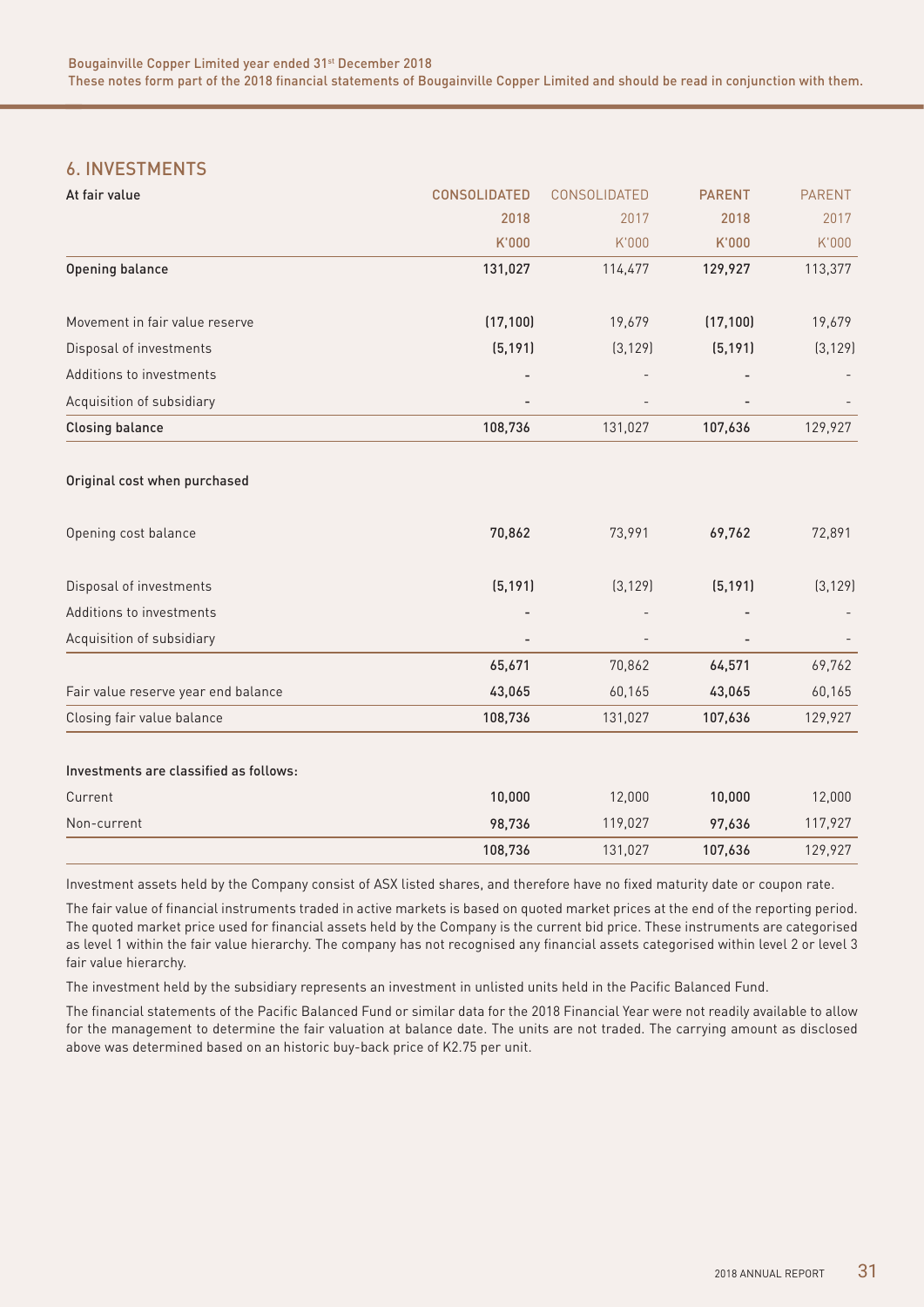## 7. TAXATION

(a) The following reconciliation discloses the items which caused the charge for income tax in the income statement to vary from the income tax prima facie payable on reported earnings:

|                                                                                           | <b>CONSOLIDATED</b> | CONSOLIDATED | <b>PARENT</b> | <b>PARENT</b> |
|-------------------------------------------------------------------------------------------|---------------------|--------------|---------------|---------------|
|                                                                                           | 2018                | 2017         | 2018          | 2017          |
|                                                                                           | K'000               | K.000        | K'000         | K'000         |
| Operating profit/(loss) before taxation                                                   | (10,641)            | (7, 301)     | (10, 258)     | (6, 505)      |
| Prima facie income tax @ 30 per cent                                                      | (3, 192)            | (2, 190)     | (3,077)       | (1, 952)      |
| Tax effect of amounts which are not deductible<br>(taxable) in calculating taxable income | (24)                | (4, 419)     | (24)          | (4, 419)      |
| Potential tax benefit not recognised                                                      | 3,216               | 6,609        | 3,101         | 6,371         |
| Income tax expense/(credit)                                                               |                     |              |               |               |

(b) An agreement between the Independent State of Papua New Guinea and Rio Tinto provides for the deferral of income tax payable of K6,759,000 in respect of the 1989 year until certain criteria have been met following successful recommencement of operations.

(c) The future income tax benefit relating to tax losses has not been brought to account because their realisation is not probable. 

Available tax losses carried forward amount to K79,580,195 (2017 K69,244,173)

## 8. EXCHANGE FLUCTUATION

|                                                                                                                                                                         | <b>CONSOLIDATED</b> | CONSOLIDATED | <b>PARENT</b> | <b>PARENT</b> |
|-------------------------------------------------------------------------------------------------------------------------------------------------------------------------|---------------------|--------------|---------------|---------------|
|                                                                                                                                                                         | 2018                | 2017         | 2018          | 2017          |
|                                                                                                                                                                         | K'000               | K'000        | K'000         | K.000         |
| (a) Exchange gain/(loss) reflected in earnings arising<br>from financial assets:                                                                                        | (183)               | (102)        | (183)         | (102)         |
| Gain/(loss)                                                                                                                                                             | (183)               | (102)        | (183)         | (102)         |
| (b) Foreign currency amounts included in current assets,<br>non-current assets, current liabilities and non-current<br>liabilities that are not effectively hedged are: |                     |              |               |               |
| Current assets                                                                                                                                                          | 10,333              | 13,105       | 10,333        | 13,105        |
| Non-current assets                                                                                                                                                      | 97,636              | 117,927      | 97,636        | 117,927       |
| Current liabilities                                                                                                                                                     | 461                 | 331          | 461           | 331           |
| Kina equivalent of Australian dollars                                                                                                                                   |                     |              |               |               |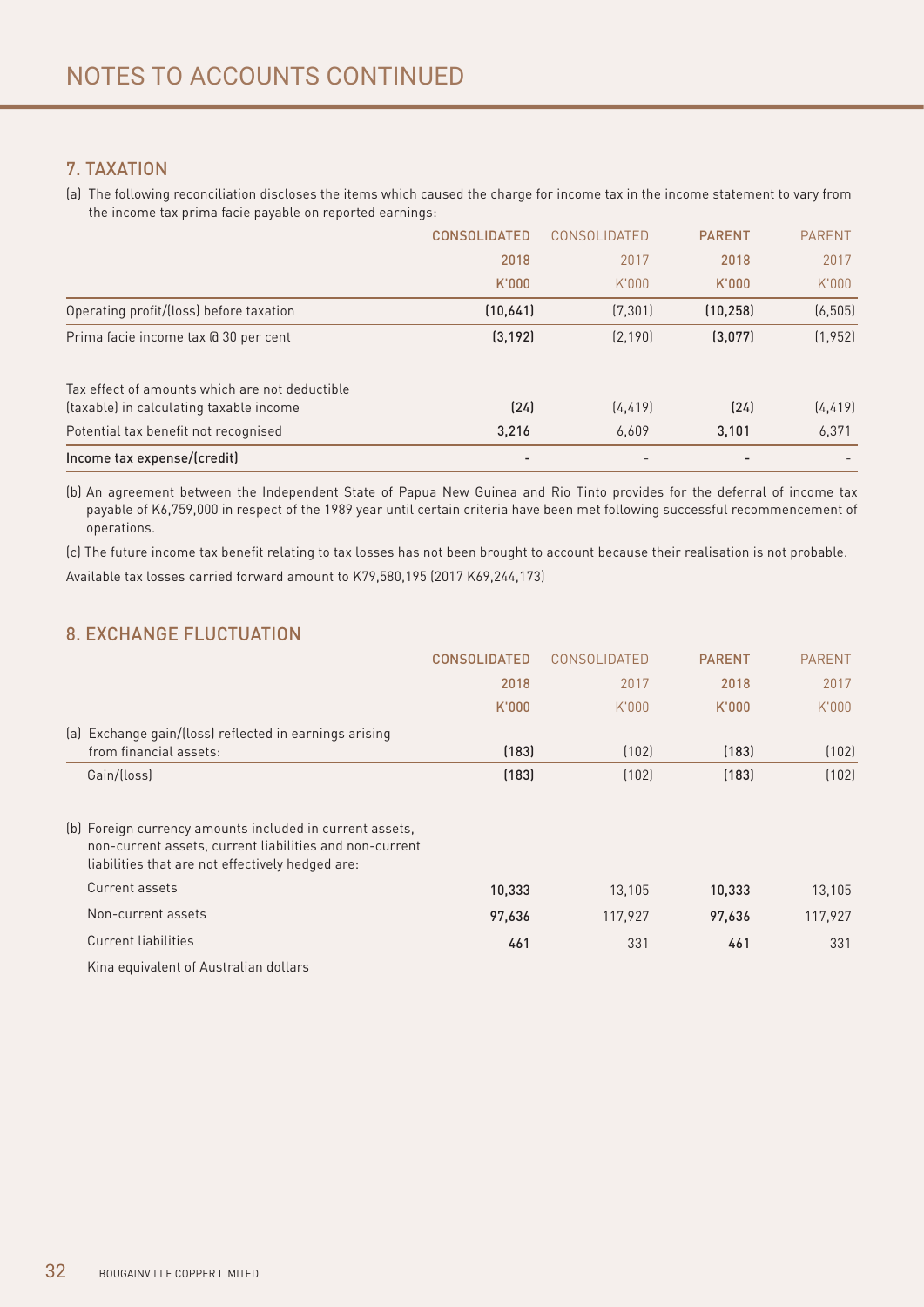| 9. LIABILITIES                        | <b>CONSOLIDATED</b> | CONSOLIDATED                           | <b>PARENT</b> | <b>PARENT</b>                                       |
|---------------------------------------|---------------------|----------------------------------------|---------------|-----------------------------------------------------|
|                                       | 2018                | 2017                                   | 2018          | 2017                                                |
|                                       | K'000               | K'000                                  | K'000         | K'000                                               |
| <b>Trade Payables</b>                 |                     |                                        |               |                                                     |
| (a) Current                           |                     |                                        |               |                                                     |
| Trade creditors                       | 1,421               | 1,418                                  | 1,409         | 1,418                                               |
| (b) Non current                       |                     |                                        |               |                                                     |
| Other payables                        | 194                 | 194                                    | 194           | 194                                                 |
| Provisions (excluding impairment)     |                     |                                        |               |                                                     |
| (c) Current                           |                     |                                        |               |                                                     |
| Compensation*                         | 1,771               | 2,059                                  | 1,771         | 2,059                                               |
| Employee entitlements                 | 181                 | 210                                    | 181           | 210                                                 |
|                                       | 1,952               | 2,269                                  | 1,952         | 2,269                                               |
| (d) Non Current                       |                     |                                        |               |                                                     |
| Employee entitlements                 | 25                  | 22                                     | 25            | 22                                                  |
| Make good provision - premises lease  | 110                 | 110                                    | 110           | 110                                                 |
|                                       | 135                 | 132                                    | 135           | 132                                                 |
|                                       | <b>COMPENSATION</b> | <b>EMPLOYEE</b><br><b>ENTITLEMENTS</b> |               | <b>MAKE GOOD PROVISION</b><br><b>PREMISES LEASE</b> |
| (e) Movements in provisions           | K'000               | K'000                                  |               | K'000                                               |
| Opening balance                       | 2,059               | 232                                    |               | 110                                                 |
| Provisions recognised during the year |                     | 164                                    |               |                                                     |
| Amounts used during year              | (288)               | (190)                                  |               |                                                     |
| Closing balance                       | 1,771               | 206                                    |               | 110                                                 |

\* The Company has provided for March 1990 to March 1991 compensation to Landowner groups affected by the Company's former mine operations, based on known obligations. The Company has classified the provision as current as it has commenced the payment program.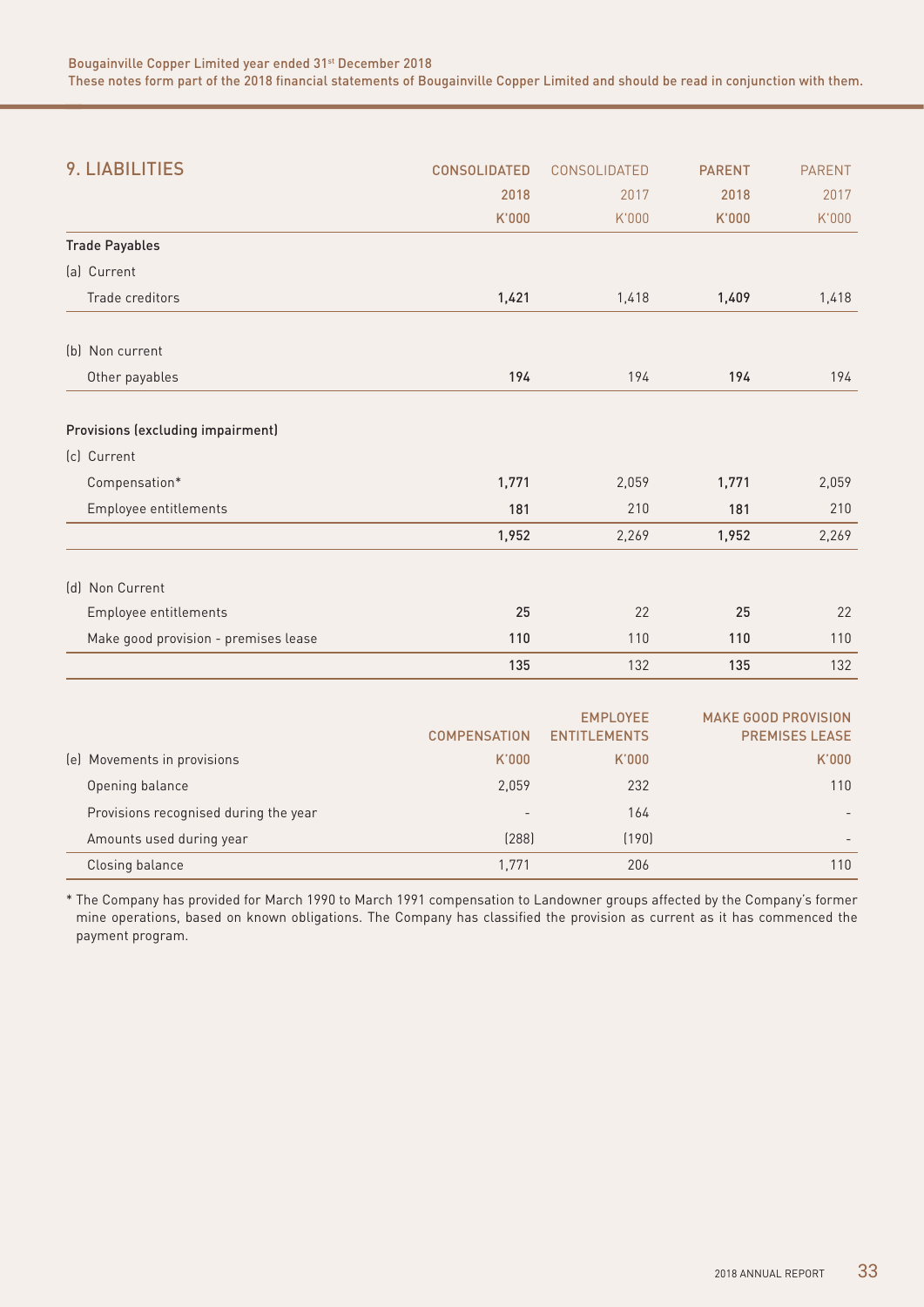## 10. MINE ASSETS

The company has previously capitalised mine assets of:

|                               | K'000     |
|-------------------------------|-----------|
| Mine development and building | 395,153   |
| Plant machinery and equipment | 549,663   |
| Mine property                 | 62,121    |
| Capitalised work in progress  | 29,112    |
| Total                         | 1,036,049 |

Mine assets were fully depreciated or impaired in previous financial years.

During 2014, the Autonomous Bougainville Government passed the Bougainville Mining (Transitional Arrangement) Act 2014 (Transitional Act) which was replaced by the Bougainville Mining Act 2015 (The Act) on 1st April 2015. This legislation seeks to challenge the Company's control of the mine assets and may reflect an expropriation of assets for the purpose of the Bougainville Copper Act.

The Act converted the Special Mining Lease held by the Company to an Exploration Licence (EL1) for a period of two years from the date of the Transitional Act. In July 2016 the Company applied to extend the EL1. The ABG commenced the processing of the application in October 2017 and on 16<sup>th</sup> January 2018 issued a Notice of Refusal to grant the renewal of the application. The Company commenced legal proceedings in the PNG National Court and was granted leave on 10<sup>th</sup> April 2018 for a Judicial Review of the renewal application process. A restraining order was granted against the ABG, from giving effect to or relying on the decision to refuse the extension of EL1. So long as the restraining order is in place and, until a determination is made on that decision-making process, Bougainville Copper holds rights over EL1.

Bougainville Copper Limited, while adhering to the requirements of the Bougainville Mining Act 2015, also recognises and maintains the tenements in accordance with the PNG National legislation and the Bougainville Copper Agreement.

The Directors of the Company continue to take all possible steps to protect and optimise tenure in Bougainville.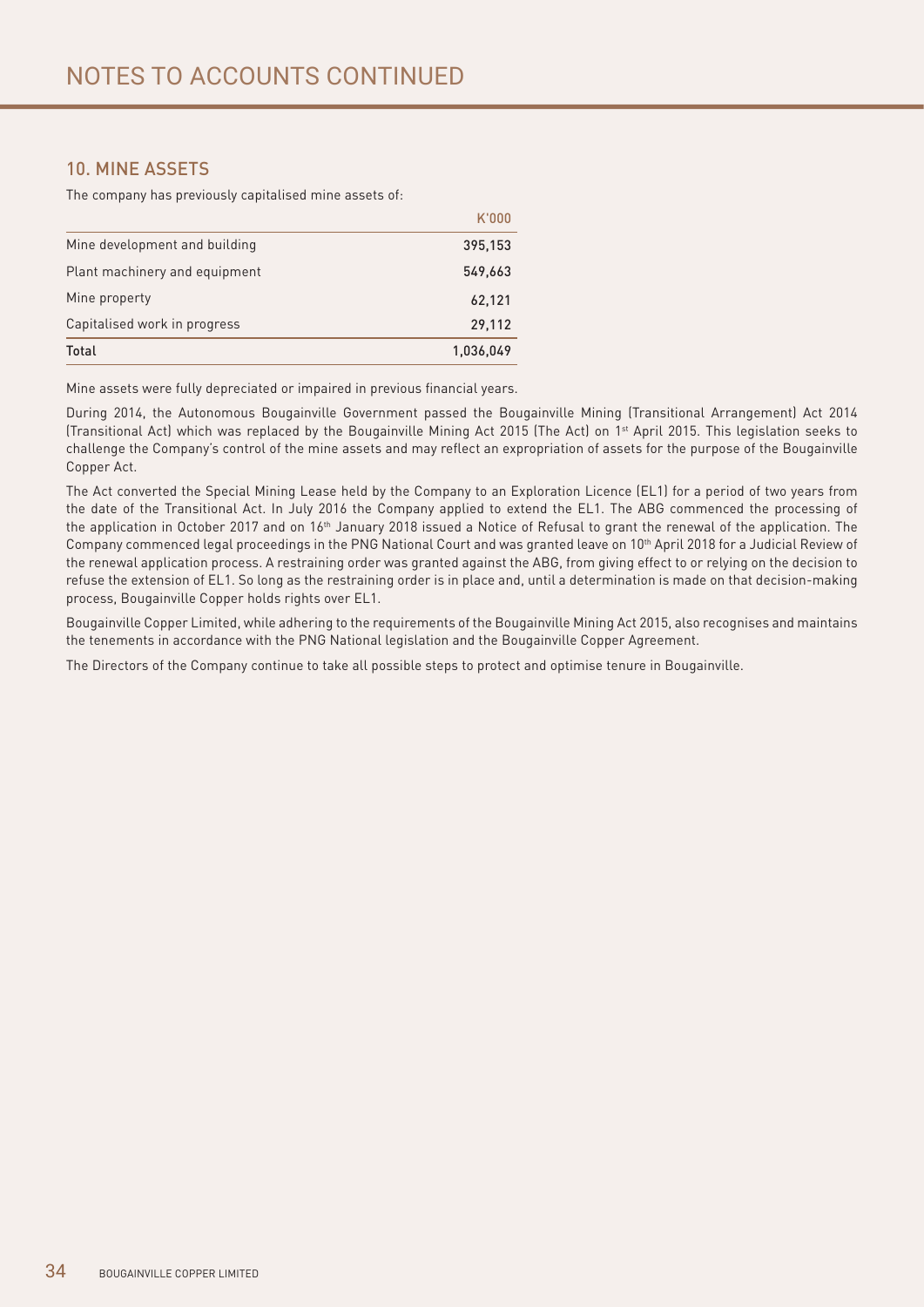## 11. PLANT AND EQUIPMENT

|                                           |                          |                          | <b>OFFICE</b>            |                          |               |
|-------------------------------------------|--------------------------|--------------------------|--------------------------|--------------------------|---------------|
|                                           | <b>LEASEHOLD</b>         | <b>MOTOR</b>             | <b>FURNITURE AND</b>     | <b>CONSTRUCTION</b>      |               |
|                                           | <b>ASSETS</b>            | <b>VEHICLES</b>          | <b>EQUIPMENT</b>         | <b>IN PROGRESS</b>       | <b>TOTAL</b>  |
|                                           | K'000                    | K'000                    | K'000                    | K'000                    | K'000         |
| At 31 <sup>st</sup> December 2016         |                          |                          |                          |                          |               |
| Cost                                      | 800                      | 315                      | 396                      | 564                      | 2,075         |
| Accumulated depreciation                  | (333)                    | (95)                     | (94)                     |                          | (522)         |
| Net book value                            | 467                      | 220                      | 302                      | 564                      | 1,553         |
| Year ended 31 <sup>st</sup> December 2017 |                          |                          |                          |                          |               |
| Opening net book amount                   | 467                      | 220                      | 302                      | 564                      | 1,553         |
| Additions                                 | $\overline{\phantom{a}}$ |                          | 108                      | 19                       | 127           |
| Transfers                                 | 565                      |                          | $\overline{\phantom{a}}$ | (565)                    |               |
| Disposals                                 | $\overline{\phantom{0}}$ | $\overline{\phantom{a}}$ | (2)                      | $\overline{\phantom{a}}$ | (2)           |
| Depreciation charge                       | (408)                    | (81)                     | (91)                     | $\overline{\phantom{0}}$ | (580)         |
| Closing net book value                    | 624                      | 139                      | 317                      | 18                       | 1,098         |
| At 31 <sup>st</sup> December 2017         |                          |                          |                          |                          |               |
| Cost                                      | 1,365                    | 315                      | 502                      | 18                       | 2,200         |
| Accumulated depreciation                  | (741)                    | (176)                    | (185)                    | $\overline{\phantom{a}}$ | (1, 102)      |
| Net book value                            | 624                      | 139                      | 317                      | 18                       | 1,098         |
| <b>12. OTHER RECEIVABLES</b>              |                          | <b>CONSOLIDATED</b>      | CONSOLIDATED             | <b>PARENT</b>            | <b>PARENT</b> |
|                                           |                          | 2018                     | 2017                     | 2018                     | 2017          |
|                                           |                          | 1/1000                   | 1/1000                   | I/N000                   | 1/1000        |

|                                     | 2018                     | 2017                     | 2018  | 2017  |
|-------------------------------------|--------------------------|--------------------------|-------|-------|
|                                     | K'000                    | K'000                    | K'000 | K.000 |
| (a) Current                         |                          |                          |       |       |
| Sundry receivables                  | 20                       | 8                        | 20    | 8     |
| Deposits and bonds                  | 89                       | 67                       | 89    | 67    |
| Prepayments                         | 538                      | 420                      | 538   | 420   |
| Goods and services tax receivable   | 173                      | 141                      | 173   | 141   |
|                                     | 820                      | 636                      | 820   | 636   |
| (b) Non Current                     |                          |                          |       |       |
| Withholding tax receivable          | 829                      | 829                      | 511   | 511   |
| Related party receivables (Note 18) | $\overline{\phantom{a}}$ | $\overline{\phantom{a}}$ | 1,152 | 866   |
|                                     | 829                      | 829                      | 1,663 | 1,377 |

Withholding tax receivable will be offset against future tax payable.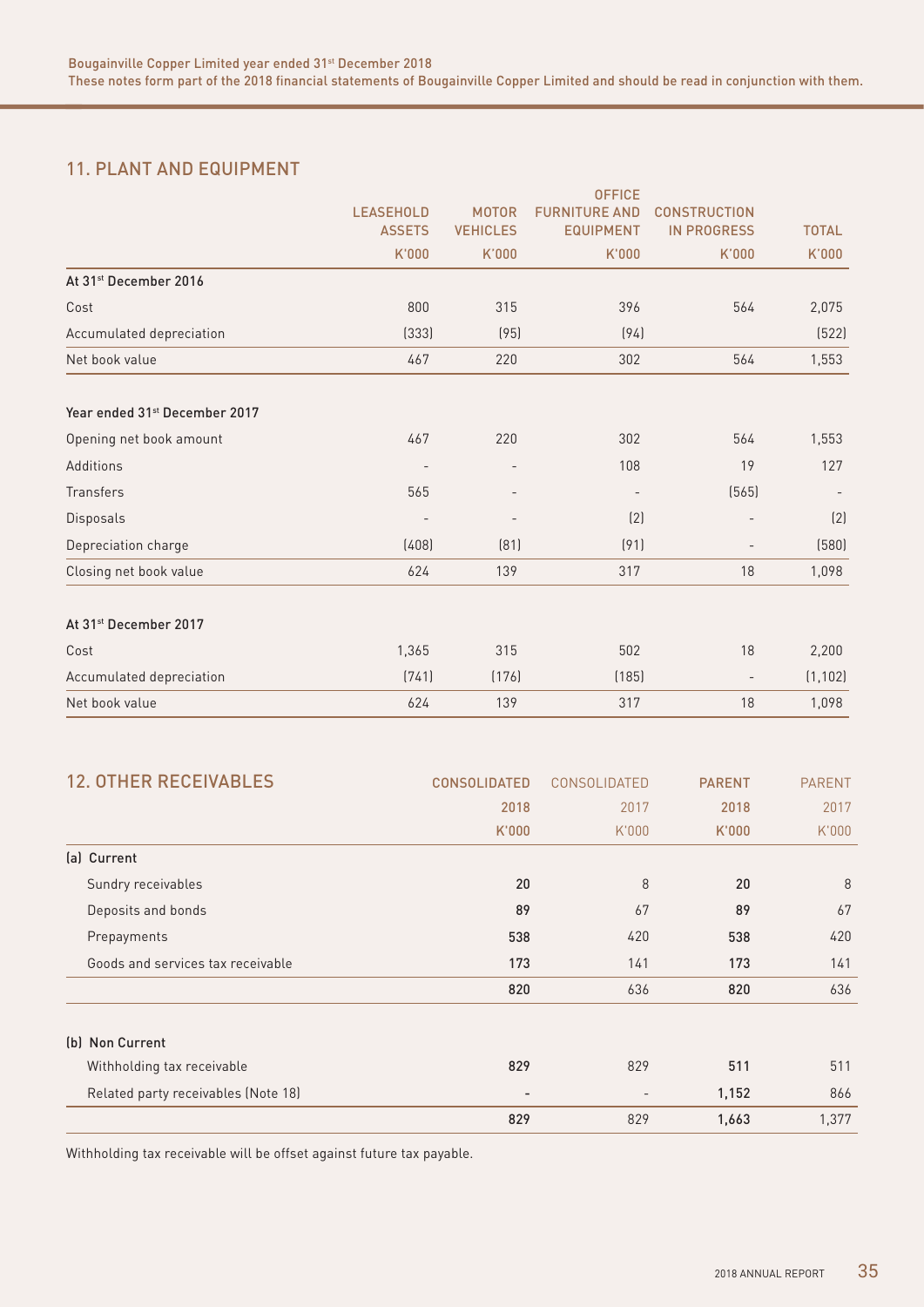## 13. ORDINARY SHARES

The issued capital of the Company is 401,062,500 ordinary shares fully paid. No change in issued capital occurred during 2018.

| <b>14. FAIR VALUE RESERVE</b>                                       | <b>CONSOLIDATED</b> | CONSOLIDATED | <b>PARENT</b> | <b>PARENT</b> |
|---------------------------------------------------------------------|---------------------|--------------|---------------|---------------|
|                                                                     | 2018                | 2017         | 2018          | 2017          |
|                                                                     | K'000               | K'000        | K'000         | K'000         |
| Fair value reserve                                                  | 43,065              | 60,165       | 43,065        | 60,165        |
| This reserve records movements for Investment assets to fair value. |                     |              |               |               |
| Refer note 1 (b) and note 20(q) for calculations for 'fair value'.  |                     |              |               |               |
| Opening balance                                                     | 60,165              | 40,486       | 60,165        | 40,486        |
| Movement                                                            | (12, 977)           | 22,076       | (12, 977)     | 22,076        |
| Fair value realised through disposal                                | (4, 123)            | (2, 397)     | (4, 123)      | [2, 397]      |
| Net movement                                                        | (17, 100)           | 19,679       | (17, 100)     | 19,679        |
| Closing balance                                                     | 43,065              | 60,165       | 43,065        | 60,165        |

## 15. REMUNERATION OF DIRECTORS

Directors' remuneration, including the value of benefits, received during the year is as follows:

|                                    | <b>CONSOLIDATED</b> | <b>CONSOLIDATED</b> | <b>PARENT</b> | <b>PARENT</b> |
|------------------------------------|---------------------|---------------------|---------------|---------------|
|                                    | 2018                | 2017                | 2018          | 2017          |
|                                    | K'000               | K'000               | K'000         | K'000         |
| Sir Melchior P Togolo <sup>1</sup> | 904                 | 50                  | 904           | 50            |
| Sir Rabbie L Namaliu <sup>2</sup>  | 162                 | 159                 | 162           | 159           |
| Dame Carol A Kidu <sup>2</sup>     | 162                 | 159                 | 162           | 159           |
| Sir Moi Avei <sup>3</sup>          | 313                 | 270                 | 313           | 270           |
| Peter M Graham <sup>4</sup>        | 162                 | 32                  | 162           | 32            |
| Robert S Burns <sup>5</sup>        | 50                  | 1,305               | 50            | 1305          |
|                                    | 1,753               | 1,975               | 1,753         | 1,975         |

1 Short term benefits paid as Chairman K275,000, audit and risk committee fee of K25,000 and K604,000 as Managing Director, (2017- from 15th November 2017, Director K10,000, incoming Chairman K35,000 and Audit and Risk Committee K5,000). No other long-term benefits, post-employment benefits, termination benefits or share based payments are payable to the Directors.

2 Short term benefits paid to the Directors comprise of a Base Director fee of K137,000 and Remuneration and Nomination Committee fees of K25,000, (2017- Director K135,000, Audit and Risk Committee K21,000 to 14th November 2017 and Remuneration and Nomination Committee K3,000 from 15th November 2017). No other long-term benefits, post-employment benefits, termination benefits or share based payments are payable to the Directors.

3 Short term benefits paid to Sir Moi Avei comprised of a Base Director fee of K137,000, Audit and Risk Committee fee of K25,000, Remuneration and Nomination Committee fees of K19,000 from 22<sup>nd</sup> May 2018 and an additional contract for Governmental discussions of K132,000 (2017- Director K135,000, Audit and Risk Committee K21,000 to 14th November 2017, Remuneration and Nomination Committee K3,000 from 15th November 2017 and additional contract fees K111,000). No other long term-benefits, post-employment benefits, termination benefits or share based payments are payable to the Directors.

4 Short term benefits paid to the Directors comprise of a Base Director Fee of K137,000 and Audit and Risk Committee fees of K25,000, (2017 Director from 20<sup>th</sup> October 2017 fee K27,000 and Audit and Risk Committee K5,000). No other long-term benefits, post-employment benefits, termination benefits or share based payments are payable to the Directors.

 $^5$  Rob Burns retired as Chairman and Managing Director on 21st February 2018. Short term benefits paid as Chairman K46,000 and Audit and Risk Committee fees of K4,000, (2017- Chairman fee K270,000, Audit and Risk Committee K25,000 and K1,010,000 as Managing Director from 1<sup>st</sup> July 2016). No other long-term benefits, post-employment benefits, termination benefits or share based payments are payable to the Directors.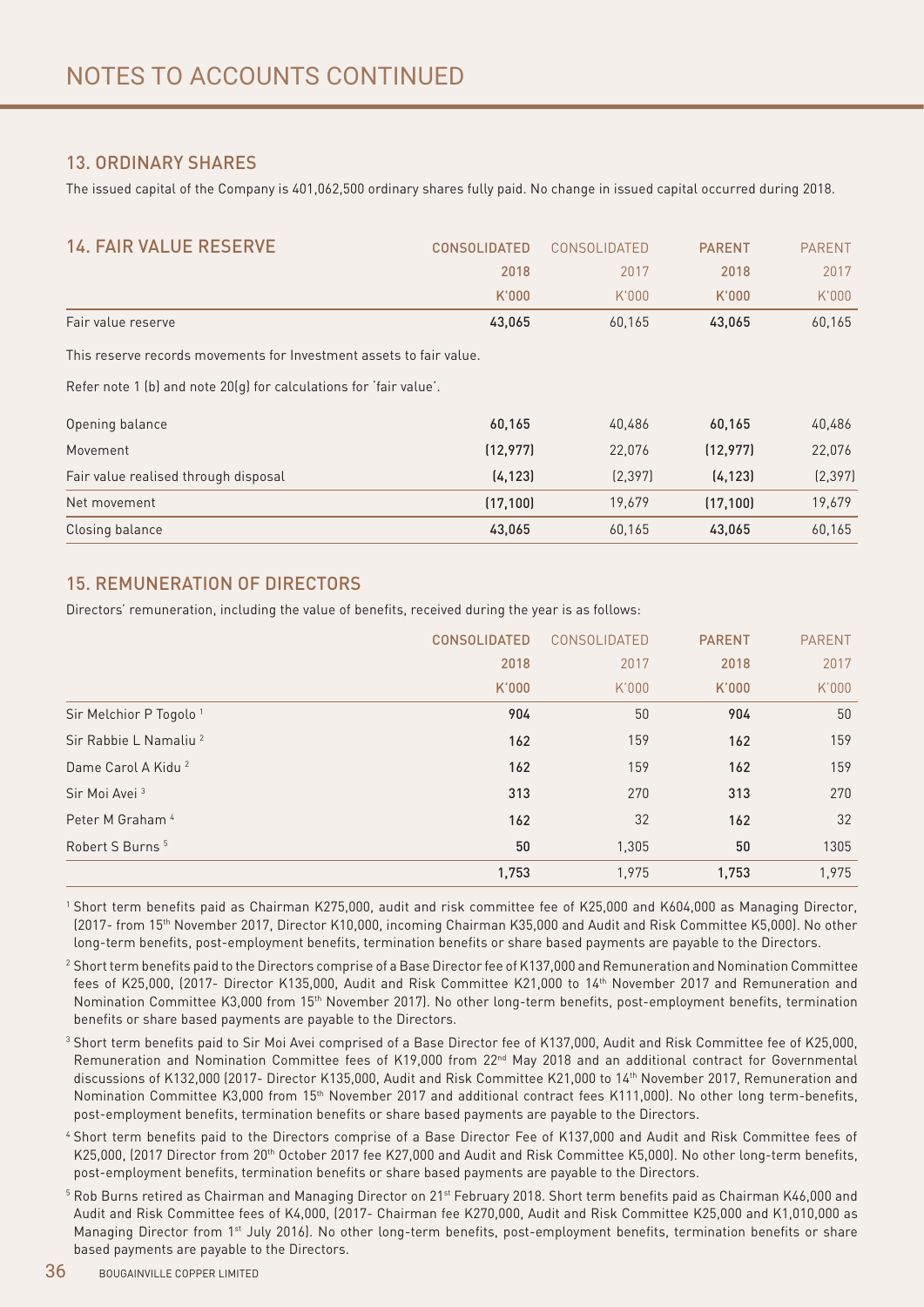## 16. CONTINGENT LIABILITIES AND ASSETS

Bougainville Copper was defendant to an action commenced in the National Court by two plaintiffs seeking declarations that they are the lawful representatives of the mine site and the tailings disposal area Landowners and that the Mining Warden is the proper Judicial Officer to determine what, if any, compensation is due to Landowners for the period since the suspension of mining operations. A deed of release was executed by the two plaintiffs agreeing to the payment of statutory compensation for the 1990 year of operation including interest. The Company has made a provision in its accounts to cover the Landowner compensation. The proceedings in the National Court were concluded when a Notice of Discontinuance was filed and endorsed in the Buka National Court on 9th June 2016 and served on each plaintiff. Compensation payments commenced in February 2017.

A further claim has been made from another mine affected Landowner group. Discussions continue with the Land group to determine the amount, if any, of statutory compensation that may be due. No provision has been made for any liability that may arise from this further claim.

## 17. MINING TENEMENTS

Under the Mining Act of the Independent State of Papua New Guinea, the Company holds 100 per cent interest in leases: SML1, LMP B9, B6, B8, B7, B2, B10, B3; and prospecting authorities: Exploration Licenses 1, 2, 3, 4, 5, 6, 7A and 7B on Bougainville Island.

During 2014, the Autonomous Bougainville Government (ABG) passed the Bougainville Mining (Transitional Arrangement) Act 2014 (Transitional Act) which was replaced by the Bougainville Mining Act 2015 (The Act) on 1st April 2015. This legislation seeks to challenge the Company's control of the mine assets and may reflect an expropriation of assets for the purpose of the Bougainville Copper Act.

The Act converted the Special Mining Lease held by the Company to an Exploration Licence (EL1) for a period of two years from the date of the Transitional Act. In July 2016 the Company applied to extend the EL1. The ABG commenced the processing of the application in October 2017 and on 16th January 2018 issued a Notice of Refusal to grant the renewal of the application for the following reasons:

- 1. The required majority consent of the landowners was not evident during the Mining Wardens hearing and shows Bougainville Copper does not have the social licence to operate the mine.
- 2. The reopening of the Panguna Mine is a divisive issue and has the potential to adversely affect the ABG's preparation for the conduct of the referendum given that it was Bougainville Copper's past operation of Panguna Mine that ignited the Bougainville Crisis which resulted in the loss of about 20,000 lives. Hence, it is in Bougainville's best interest to maintain peace and unity.

The Company commenced legal proceedings in the PNG National Court and was granted leave on 10<sup>th</sup> April 2018 for a Judicial Review of the renewal application process. A restraining order was granted against the ABG, from giving effect to or relying on the decision to refuse the extension of EL1. So long as the interim restraining order is in place and, until a determination is made on that decision-making process, Bougainville Copper still holds rights over EL1.

Bougainville Copper Limited, while adhering to the requirements of the Bougainville Mining Act 2015, also recognises and maintains the tenements in accordance with the PNG National Legislation and the Bougainville Copper Agreement.

The Directors of the Company continue to take all possible steps to protect and optimise tenure in Bougainville.

## 18. SEGMENTAL INFORMATION

The Company carried on investment activities during the year. Its assets are primarily cash and equities listed on the Australian Securities Exchange.

## 19. RELATED PARTY TRANSACTIONS

Transactions with Directors are disclosed in note 15.

The Company acquired 100 per cent of the issued share capital of Bougainville Copper Foundation (BCF) Limited on 24<sup>th</sup> November 2016. BCF has limited liquid assets and its activities are supported by the parent company a loan account

The following amounts remained outstanding and receivable at the balance date:

|                                       | <b>CONSOLIDATED</b>      | CONSOLIDATED             | <b>PARENT</b> | <b>PARENT</b> |
|---------------------------------------|--------------------------|--------------------------|---------------|---------------|
|                                       | 2018                     | 2017                     | 2018          | 2017          |
|                                       | K'000                    | K.000                    | K'000         | K.000         |
| <b>Bougainville Copper Foundation</b> | $\overline{\phantom{a}}$ | $\overline{\phantom{0}}$ | 1.153         | 866           |

With the exception of the above the Company did not enter into any other transactions with related parties.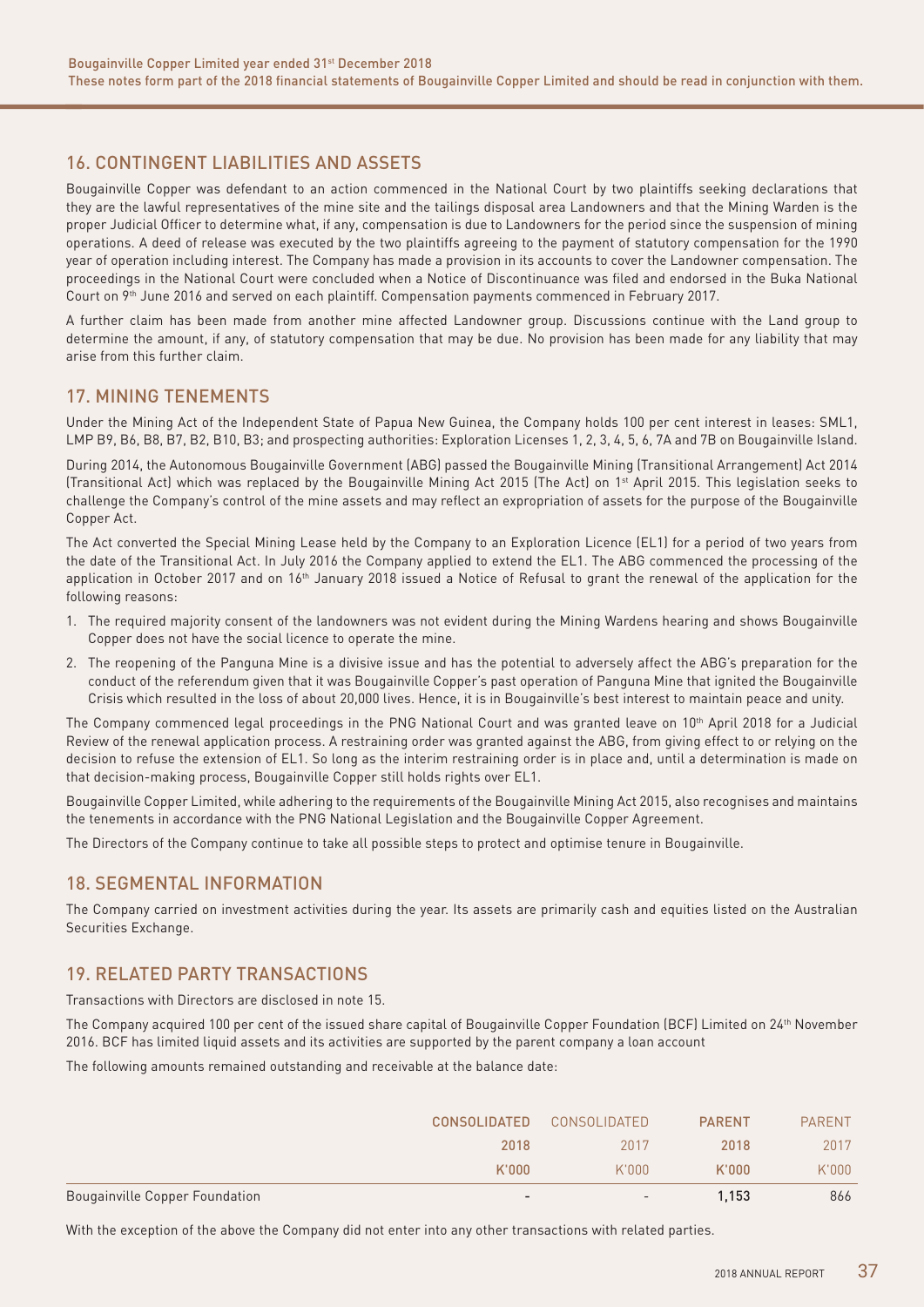## 20. FINANCIAL INSTRUMENTS

The Company's financial instruments include cash and cash equivalents, equity investments, receivables and accounts payable.

The Company uses different methods to measure different types of risk to which it is exposed. These methods include sensitivity analysis in the case of foreign exchange, price and interest rate risks in respect of investment portfolios to determine market risk. The Company holds the following financial assets and liabilities:

|                               | <b>CONSOLIDATED</b> | CONSOLIDATED | <b>PARENT</b> | <b>PARENT</b> |
|-------------------------------|---------------------|--------------|---------------|---------------|
|                               | 2018                | 2017         | 2018          | 2017          |
|                               | K'000               | K.000        | K'000         | K.000         |
| Cash and cash equivalents     | 1,145               | 2,512        | 1,133         | 2,416         |
| Other receivables             | 1,649               | 1,465        | 2,483         | 2,012         |
| Investments                   | 108,738             | 131,027      | 107,636       | 129,927       |
| Trade payables                | (1,421)             | (1, 418)     | (1,408)       | (1, 418)      |
| Other payables and income tax | (6, 953)            | (6, 953)     | (6, 953)      | (6, 953)      |

#### (a) Financial risk management

Bougainville Copper's activities expose it to a variety of financial risks, including the effects of changes in market prices, foreign currency exchange rates and interest rates. The Company monitors these financial risks and seeks to minimize the potential adverse effects on the financial performance of the Company. The Company does not use any derivative financial instruments to hedge these exposures.

#### (b) Foreign exchange risk

Bougainville Copper undertakes transactions denominated in foreign currencies from time to time and resulting from these activities, exposures in foreign currencies arise. It is not the Company's policy to hedge these foreign currency risks. Details of exchange fluctuations and foreign currency amounts are shown in note 8.

With all other variables held constant, Bougainville Copper's exposure to this risk is measured by sensitivity analysis, as follows:

|                                                                        | <b>CONSOLIDATED</b> | CONSOLIDATED        | <b>PARENT</b> | <b>PARENT</b> |
|------------------------------------------------------------------------|---------------------|---------------------|---------------|---------------|
|                                                                        | 2018                | 2017                | 2018          | 2017          |
| Investments                                                            | K'000               | K'000               | K'000         | K'000         |
| Carrying amount at the balance date                                    | 107,636             | 129,927             | 107,636       | 129,927       |
| Change in carrying amount of 'investments' and fair value reserve:     |                     |                     |               |               |
|                                                                        | <b>CONSOLIDATED</b> | <b>CONSOLIDATED</b> | <b>PARENT</b> | <b>PARENT</b> |
|                                                                        | 2018                | 2017                | 2018          | 2017          |
|                                                                        | K'000               | K'000               | K'000         | K'000         |
| Had PNG Kina weakened by 10 per cent against the Australian dollar:    |                     |                     |               |               |
| Increase in carrying amount and fair value reserve by:                 | 11,960              | 14,436              | 11,960        | 14,436        |
| Had PNG Kina appreciated by 10 per cent against the Australian dollar: |                     |                     |               |               |
| Decrease in carrying amount and fair value reserve by:                 | 9.785               | 11.812              | 9.785         | 11,812        |

#### (c) Price risk

A large amount of the Company's assets is held in shares of "Listed Investment Companies" (see note 6) listed on the Australian Securities Exchange. The value of these shares is subject to market conditions and the fluctuation in AUD / PGK exchange rate. With all other variables held constant, Bougainville Copper's exposure to this risk is measured by sensitivity analysis, as follows:

|                                     | <b>CONSOLIDATED</b> | CONSOLIDATED | <b>PARENT</b> | <b>PARFNT</b> |
|-------------------------------------|---------------------|--------------|---------------|---------------|
|                                     | 2018                | 2017         | 2018          | 2017          |
| Investments                         | K'000               | K'OOO        | K'000         | K'000         |
| Carrying amount at the balance date | 107.636             | 129.927      | 107.636       | 129.927       |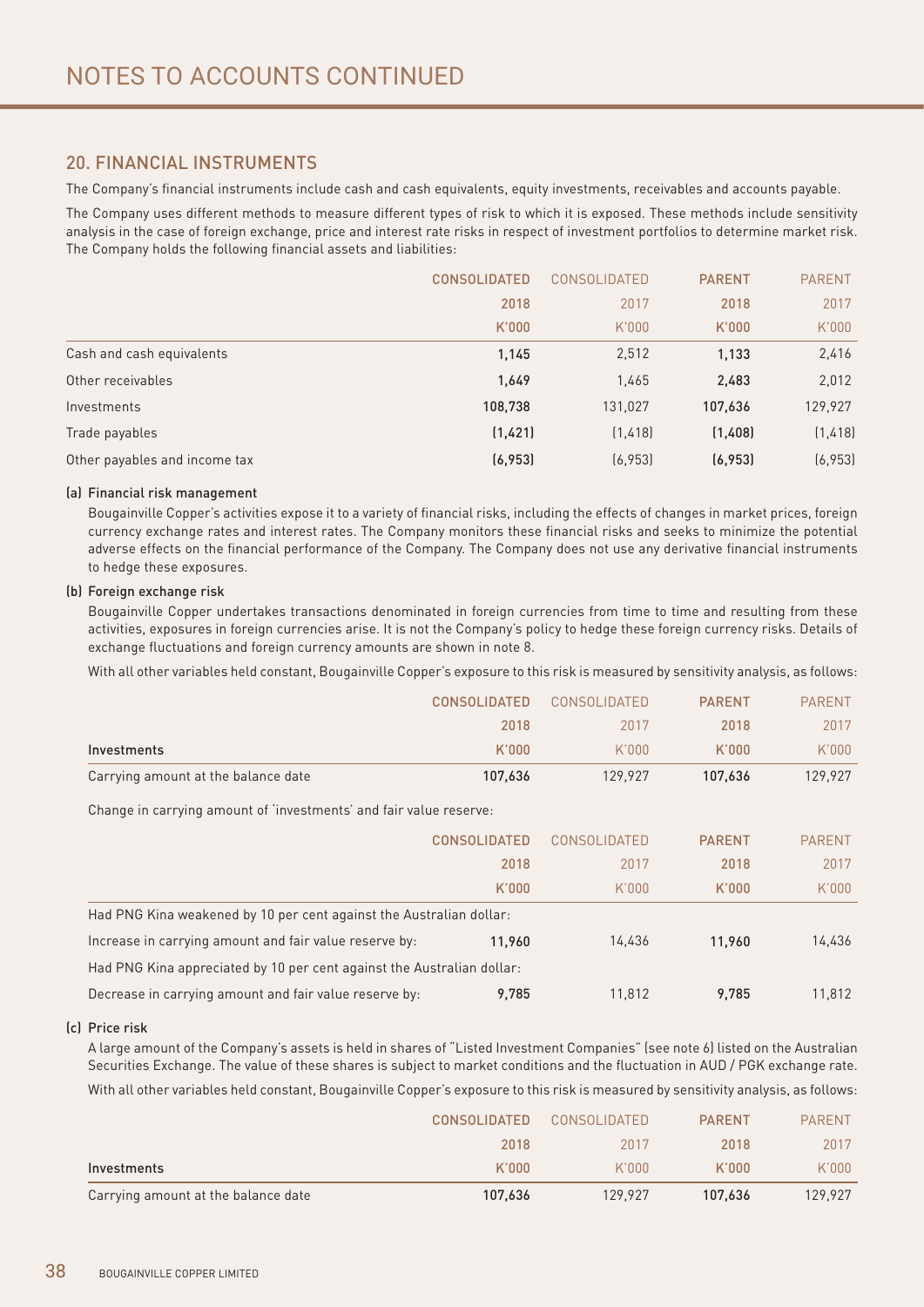#### (20. FINANCIAL INSTRUMENTS CONTINUED)

Change in carrying amount of 'investments' and fair value reserve:

|                                                         | <b>CONSOLIDATED</b> | CONSOLIDATED | <b>PARENT</b> | <b>PARENT</b> |
|---------------------------------------------------------|---------------------|--------------|---------------|---------------|
|                                                         | 2018                | 2017         | 2018          | 2017          |
|                                                         | K'000               | K'000        | K'000         | K'000         |
| Had the share price increased by 10 per cent:           |                     |              |               |               |
| Increased in carrying amount and fair value reserve by: | 10.764              | 12.993       | 10.764        | 12.993        |
| Had the share price decreased by 10 per cent:           |                     |              |               |               |
| Decrease in carrying amount and fair value reserve by:  | 10.764              | 12.993       | 10.764        | 12.993        |

#### (d) Interest rate risk

Bougainville Copper no longer holds 'held to maturity financial assets' at variable rates, which would expose the Company to cash flow interest rate risk.

#### (e) Credit risk

Bougainville Copper has no significant concentrations of net credit risk. The Company manages the credit risk of cash and cash equivalents held with banks and financial institutions by maintaining deposits with more than one bank or financial institutions. The minimum credit rating for the banks or financial institutions is B+.

#### (f) Liquidity risk

Bougainville Copper aims to prudently manage liquidity risk by maintaining sufficient cash and other liquid assets or the availability of funding through uncommitted credit facilities. The Company currently has no available credit facilities.

#### (g) Fair value estimation

Bougainville Copper is not in a position to determine the fair values of its previous mining operations receivables and payables due to the significant uncertainties arising from the suspension of mining operations. The face value of bank balances and short term liquid investments are assumed to approximate their fair values. Equity investments are carried at their fair value, being market price.

#### (h) Capital risk management

Bougainville Copper's objectives when managing capital are to safeguard the Company's ability to continue as a going concern in order to provide returns for shareholders and benefits for other stakeholders and to maintain an optimal capital structure to reduce the cost of capital. In order to maintain or adjust the capital structure, the Company may adjust the amount of dividends paid to shareholders, return capital to shareholders, issue new shares or sell assets to reduce debt.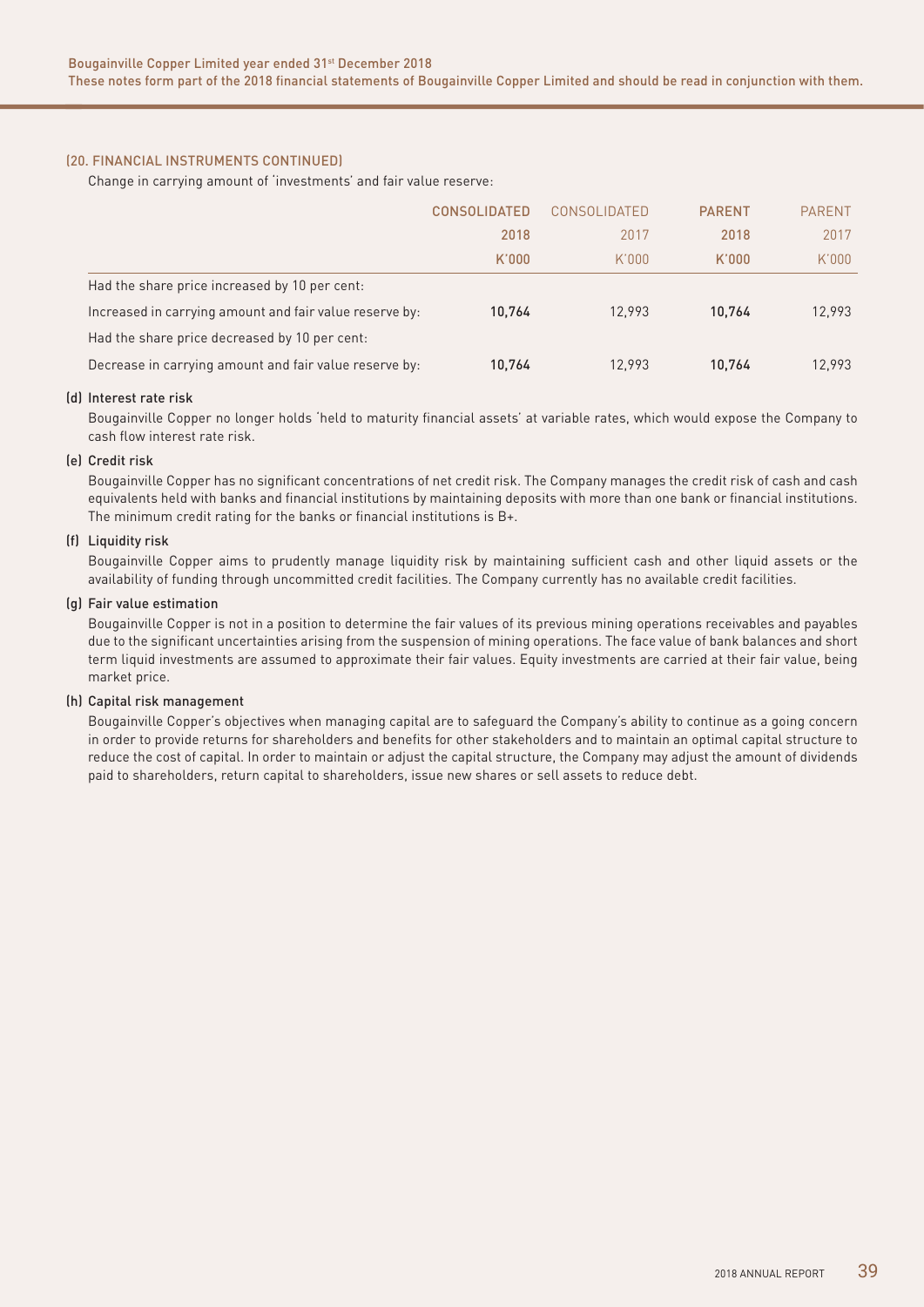## DIRECTORS' DECLARATION

## DIRECTORS' DECLARATION BOUGAINVILLE COPPER LIMITED

#### In the Directors' opinion

- (a) the financial statements and notes set out on pages 20 to 39 are in accordance with the PNG Companies Act 1997, including:
	- (i) complying with Accounting Standards, the Companies Act 1997 and other mandatory professional reporting requirements; and
	- (ii) giving a true and fair view of the Company's financial position as at 31<sup>st</sup> December 2018 and of its performance, as represented by the results of its operations and its cash flows, for the financial year ended on that date; and
- (b) there are reasonable grounds to believe that the Company will be able to pay its debts as and when they become due and payable.

This declaration is made in accordance with a resolution of the directors.

Sir Melchior P Togolo Director

serile

Sir Rabbie L Namaliu Director

Dame Carol A Kidu Director

Sir Moi Avei Director

Jiffron

Peter M Graham Director

Signed on 29th March 2019.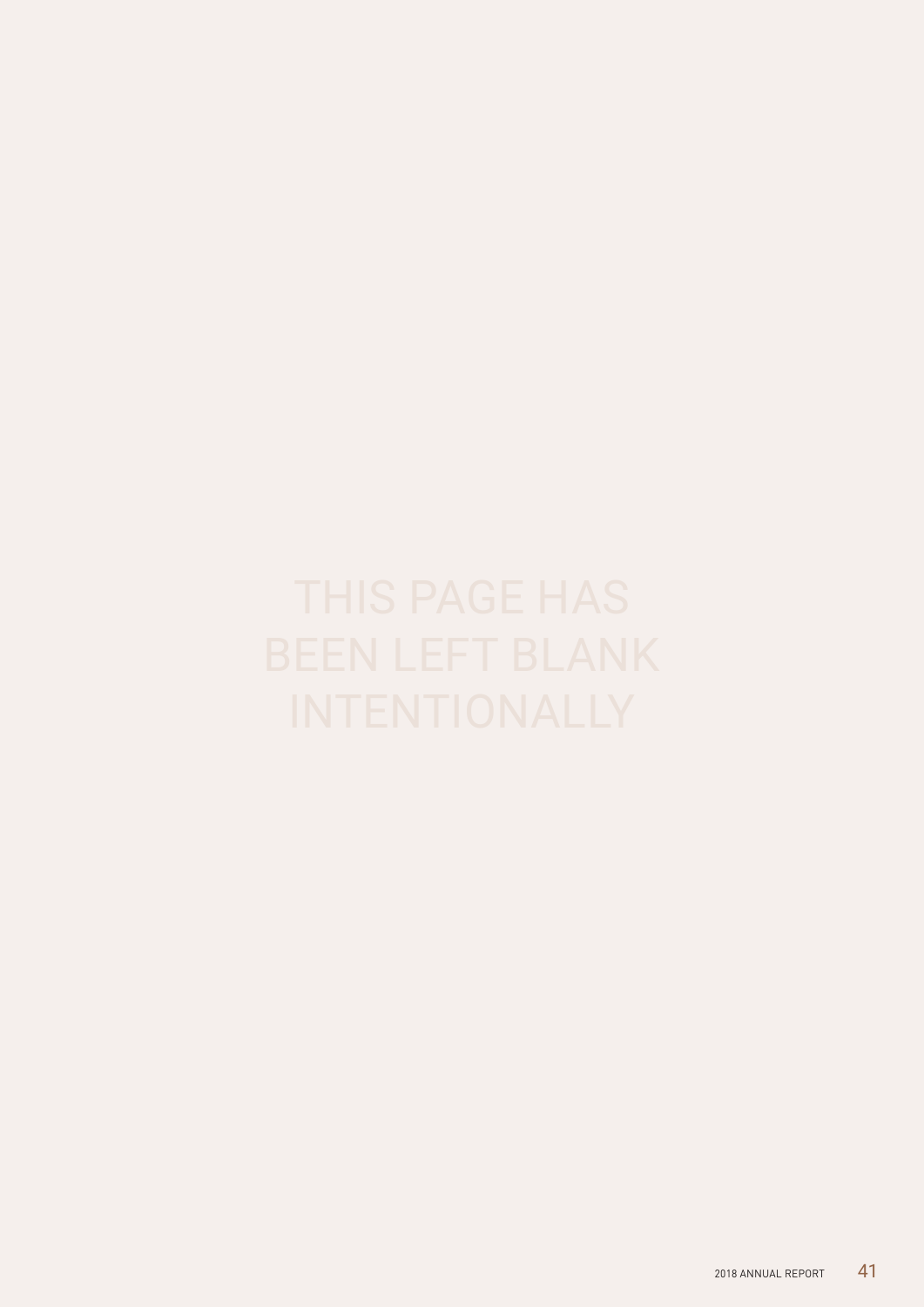## INDEPENDENT AUDITOR'S REPORT

## To the shareholders of Bougainville Copper Limited

## REPORT ON THE AUDIT OF THE FINANCIAL STATEMENTS OF THE COMPANY AND THE GROUP

## OUR QUALIFIED OPINION

We have audited the financial statements of Bougainville Copper Limited (the Company), which comprise the balance sheets as at 31 December 2018, the statements of comprehensive income, statements of changes in equity and statements of cash flow for the year then ended, and the notes to the financial statements which include a summary of significant accounting policies and other explanatory information for both the Company and the Group. The Group comprises the Company and the entities it controlled at 31 December 2018 or from time to time during the financial year.

In our opinion, except for the possible effects of the matter described in the *Basis for qualified opinion* section of our report, the accompanying financial statements:

- • comply with International Financial Reporting Standards and other generally accepted accounting practice in Papua New Guinea; and
- give a true and fair view of the financial position of the Company and the Group as at 31 December 2018, and their financial performance and cash flows for the year then ended.

## BASIS FOR QUALIFIED OPINION

#### Qualification

The Company's subsidiary holds an investment in an unlisted investment fund with a carrying value of K1.1 million at 31 December 2018. Management have not been provided with audited financial statements of the investee at 31 December 2018 and there is currently no active market for the sale of units in the investment fund. As a result, we have been unable to satisfy ourselves as to the valuation of K1.1 million of the investments recognised in the consolidated balance sheet at 31 December 2018.

#### Our audit

We conducted our audit in accordance with International Standards on Auditing (ISAs). Our responsibilities under those standards are further described in the *Auditor's responsibilities for the audit of the financial statements* section of our report.

We believe that the audit evidence we have obtained is sufficient and appropriate to provide a basis for our qualified opinion.

#### Independence

We are independent of the Group in accordance with the International Ethics Standards Board for Accountants' *Code of Ethics for Professional Accountants (IESBA Code)*, and we have fulfilled our other ethical responsibilities in accordance with these requirements.

Our firm carries out other services for the Group in the areas of taxation and other non-audit services. The provision of these other services has not impaired our independence as auditor of the Company and the Group.

## OUR AUDIT APPROACH

An audit is designed to provide reasonable assurance about whether the financial statements are free from material misstatement. Misstatements may arise due to fraud or error. They are considered material if individually or in aggregate, they could reasonably be expected to influence the economic decisions of users taken on the basis ofthe financial statements.

We tailored the scope of our audit to ensure that we performed enough work to be able to give an opinion on the financial statements as a whole, taking into account the management structure of the Company and the Group, their accounting processes and controls and the industries in which they operate.



PricewaterhouseCoopers

PwC Haus, Level 6, Harbour City, Konedobu. PO Box 484, PORT MORESBY, PAPUA NEW GUINEA

T: (675) 321 1500 / (675) 305 3100, F: (675) 321 1428, www.pwc.com.pg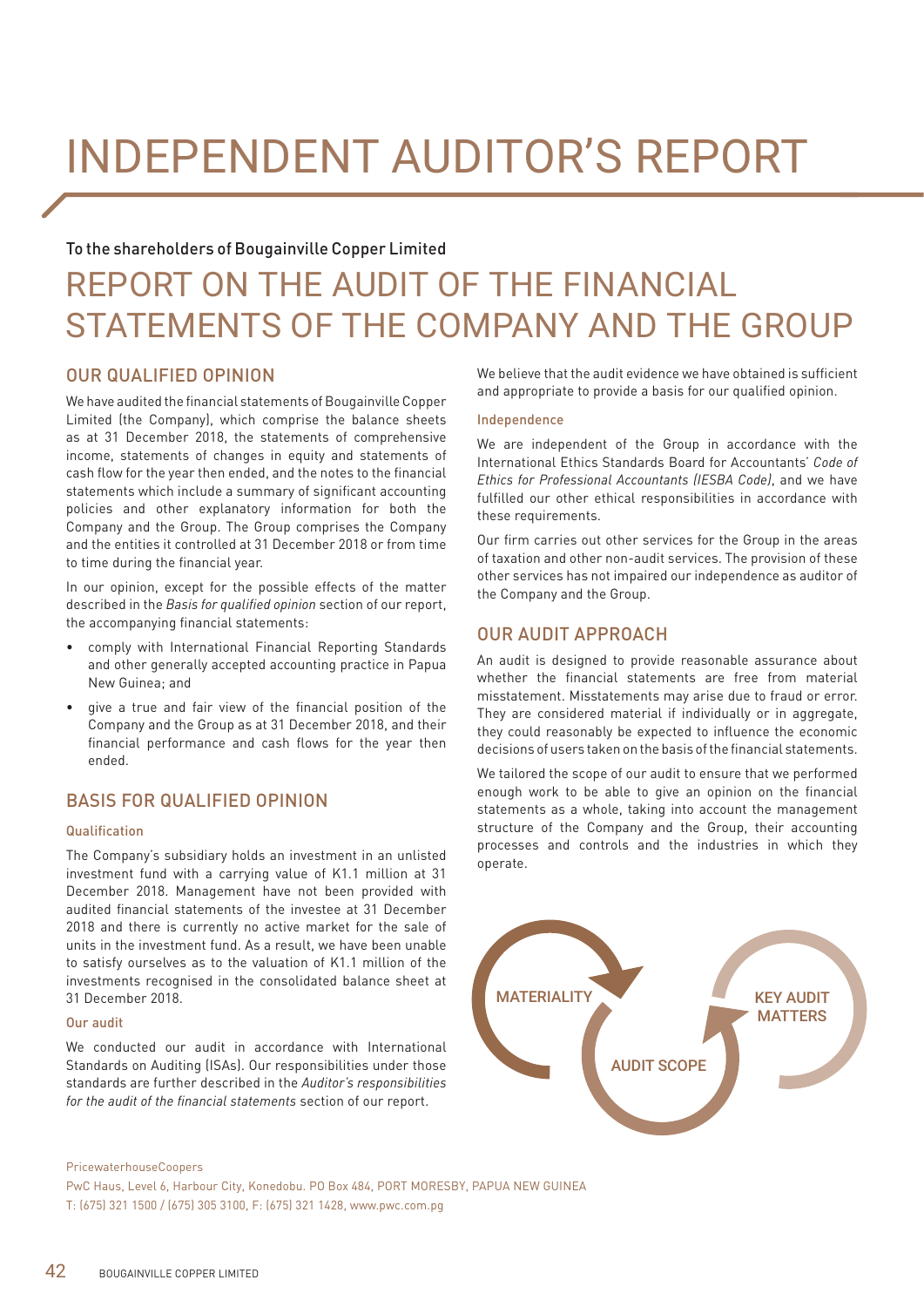

- For the purpose of our audit of the Group we used overall group materiality of K1,021,670 which represents 1% of the Group's net assets.
- We applied this threshold, together with qualitative considerations, to determine the scope of our audit and the nature, timing and extent of our audit procedures and to evaluate the effect of misstatements on the financial statements as a whole.
- We chose Group net assets because, in our view, it is the metric against which the performance of the Group is most commonly measured and is a generally accepted benchmark.
- We selected 1% based on our professional judgement noting that it is also within the range of commonly acceptable related thresholds.

- We (PwC Papua New Guinea) conducted audit work over all the subsidiaries which comprise the Group consolidation.
- All subsidiaries of the Group are incorporated and operating in Papua New Guinea and audited by PwC Papua New Guinea.
- Our audit focused on where the directors made subjective judgements; for example, significant accounting estimates involving assumptions and inherently uncertain future events.

#### MATERIALITY **AUDIT SCOPE AUDIT SCOPE AUDIT SCOPE KEY AUDIT MATTERS**

- Amongst other relevant topics, we communicated the matter referred to in the *Basis for qualified opinion* section and the following key audit matter to the Audit and Risk Committee:
	- Accounting for / disclosure of impact of the implementation of the Bougainville Mining Act 2015.
- This matter is further described in the *Key audit matters* section of our report.

## KEY AUDIT MATTERS

related disclosures.

Key audit matters are those matters that, in our professional judgement, were of most significance in our audit of the financial statements for the current period. The key audit matters were addressed in the context of our audit of the financial statements as a whole, and in forming our opinion thereon, and we do not provide a separate opinion on these matters. In addition to the matter described in the *Basis for qualified opinion* section, we have determined the matter described below to be a key matter to be communicated in our report.

Further, commentary on the outcomes of the particular audit procedures is made in that context.

| <b>KEY AUDIT MATTER</b>                                                                                                                                                                | HOW OUR AUDIT ADDRESSED THE KEY MATTER                                                                                                          |
|----------------------------------------------------------------------------------------------------------------------------------------------------------------------------------------|-------------------------------------------------------------------------------------------------------------------------------------------------|
| Accounting for/disclosure of impact of the implementation                                                                                                                              | Our consideration and testing of the uncertainty of future                                                                                      |
| of the Bougainville Mining Act 2015                                                                                                                                                    | exploration and mining operations has included:                                                                                                 |
| (Refer to notes 2(i), 10 and 17 of the financial statements)                                                                                                                           | Confirming the mine assets remain fully depreciated or<br>$\overline{\phantom{a}}$                                                              |
| Legislation passed in 2014 and 2015 by the Autonomous                                                                                                                                  | impaired, consistent with the accounting treatment in the                                                                                       |
| Bougainville Government (ABG) has challenged the                                                                                                                                       | prior financial year.                                                                                                                           |
| company's control of the Panguna mine assets.                                                                                                                                          | Reviewing correspondence and information the company<br>$\overline{\phantom{a}}$                                                                |
| The Special Mining Lease held by the company was converted                                                                                                                             | has issued and received in relation to assessment of the                                                                                        |
| to an exploration licence. In January 2018 the company's                                                                                                                               | impact of the relevant legislation, and compliance with the                                                                                     |
| application to renew the exploration licence was refused by                                                                                                                            | relevant legislation.                                                                                                                           |
| the ABG. The company commenced an action in the National<br>Court of Papua New Guinea and was granted leave in April<br>2018 for a Judicial Review of the renewal application process. | Reviewing the Director's assessment of the impact<br>$\qquad \qquad -$<br>of the relevant legislative requirements and ongoing<br>implications. |
| These events continue uncertainty around the future of                                                                                                                                 | Reviewing the adequacy of financial statement disclosures                                                                                       |
| exploration and mining operations at the Panguna mine and                                                                                                                              | $\overline{\phantom{a}}$                                                                                                                        |
| surroundings which impacts accounting for mine assets and                                                                                                                              | in relation to the matter.                                                                                                                      |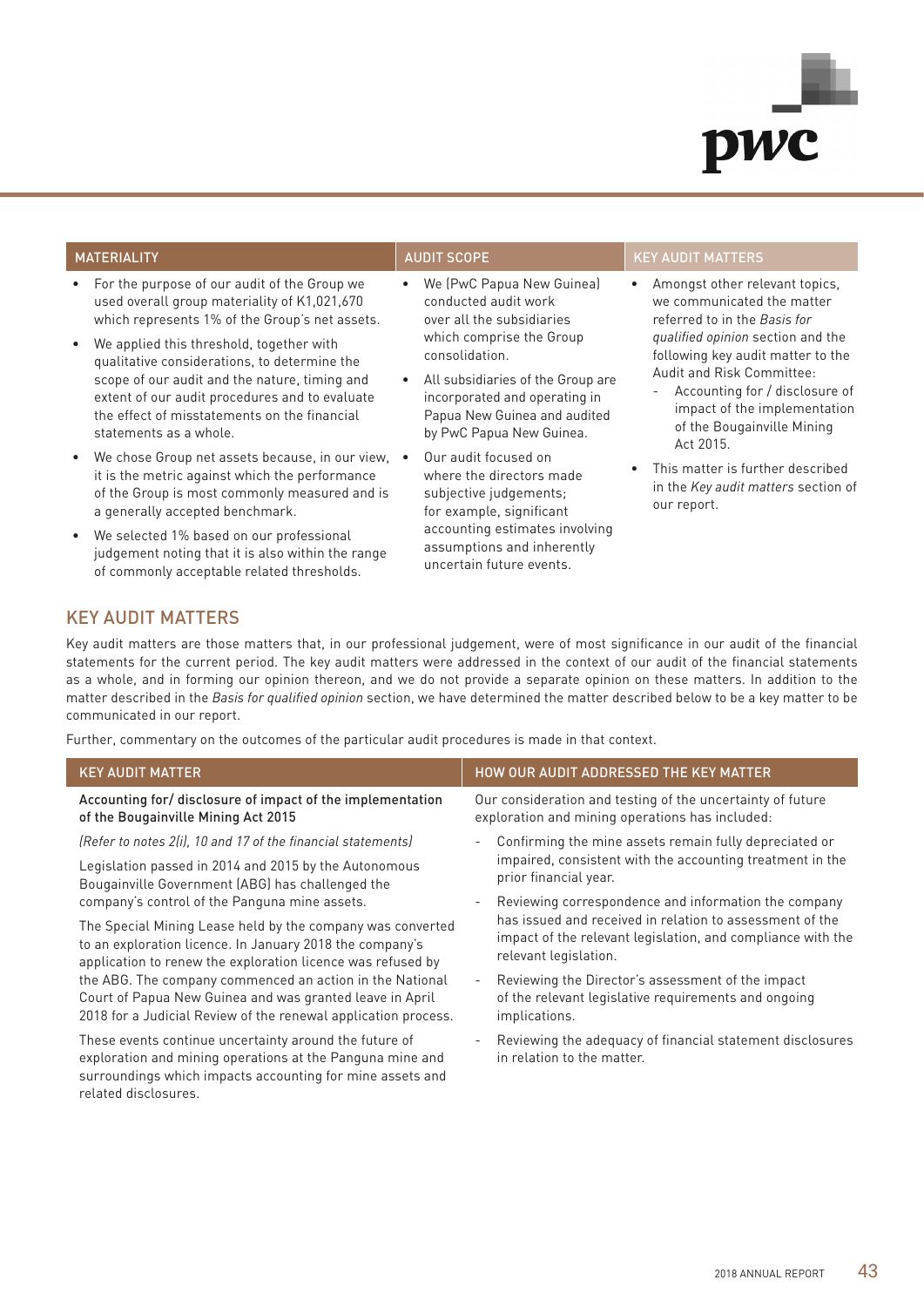## INFORMATION OTHER THAN THE FINANCIAL STATEMENTS AND AUDITOR'S REPORT

The directors are responsible for the annual report which includes other information. Our opinion on the financial statements does not cover the other information included in the annual report and we do not express any form of assurance conclusion on the other information.

In connection with our audit of the financial statements, our responsibility is to read the other information and, in doing so, consider whether the other information is materially inconsistent with the financial statements or our knowledge obtained in the audit, or otherwise appears to be materially misstated. If, based on the work we have performed on the other information that we obtained prior to the date of this auditor's report, we conclude that there is a material misstatement of this other information, we are required to report that fact. We have nothing to report in this regard.

## RESPONSIBILITIES OF THE DIRECTORS FOR THE FINANCIAL STATEMENTS

The directors are responsible, on behalf of the company, for the preparation of financial statements that give a true and fair view in accordance with International Financial Reporting Standards and other generally accepted accounting practice in Papua New Guinea and the Companies Act 1997 and for such internal control as the directors determine is necessary to enable the preparation of financial statements that are free from material misstatement, whether due to fraud or error.

In preparing the financial statements, the directors are responsible for assessing the ability of the Group to continue as a going concern, disclosing, as applicable, matters related to going concern and using the going concern basis of accounting unless the directors either intend to liquidate the Group or to cease operations, or have no realistic alternative but to do so.

## AUDITOR'S RESPONSIBILITIES FOR THE AUDIT OF THE FINANCIAL STATEMENTS

Our objectives are to obtain reasonable assurance about whether the financial statements, as a whole, are free from material misstatement, whether due to fraud or error, and to issue an auditor's report that includes our opinion.

Reasonable assurance is a high level of assurance, but is not a guarantee that an audit conducted in accordance with the ISAs will always detect a material misstatement when it exists. Misstatements can arise from fraud or error and are considered material if, individually or in the aggregate, they could reasonably be expected to influence the economic decisions of users taken on the basis of the financial statements.

As part of an audit in accordance with International Standards on Auditing, we exercise professional judgement and maintain professional scepticism throughout the audit. We also:

- Identify and assess the risks of material misstatement of the financial statements, whether due to fraud or error, design and perform audit procedures responsive to those risks, and obtain audit evidence that is sufficient and appropriate to provide a basis for our opinion. The risk of not detecting a material misstatement resulting from fraud is higher than for one resulting from error, as fraud may involve collusion, forgery, intentional omissions, misrepresentations, or the override of internal control.
- Obtain an understanding of internal control relevant to the audit in order to design audit procedures that are appropriate in the circumstances, but not for the purpose of expressing an opinion on the effectiveness of the Group's internal control.
- Evaluate the appropriateness of accounting policies used and the reasonableness of accounting estimates and related disclosures made by the directors.
- Conclude on the appropriateness of the directors' use of the going concern basis of accounting and, based on the audit evidence obtained, whether a material uncertainty exists related to events or conditions that may cast significant doubt on the Group's ability to continue as a going concern. If we conclude that a material uncertainty exists, we are required to draw attention in our auditor's report to the related disclosures in the financial statements or, if such disclosures are inadequate, to modify our opinion. Our conclusions are based on the audit evidence obtained up to the date of our auditor's report. However future events or conditions may cause the Group to cease to continue as a going concern.
- Evaluate the overall presentation, structure and content of the financial statements, including the disclosures, and whether the financial statements represent the underlying transactions and events in a manner that achieves fair presentation.
- Obtain sufficient appropriate audit evidence regarding the financial information of the entities or business activities within the Group to express an opinion on the financial statements. We are responsible for the direction, supervision and performance of the Group audit. We remain solely responsible for our audit opinion.

We communicate with those charged with governance regarding, among other matters, the planned scope and timing of the audit and significant audit findings, including any significant deficiencies in internal control that we identify during our audit.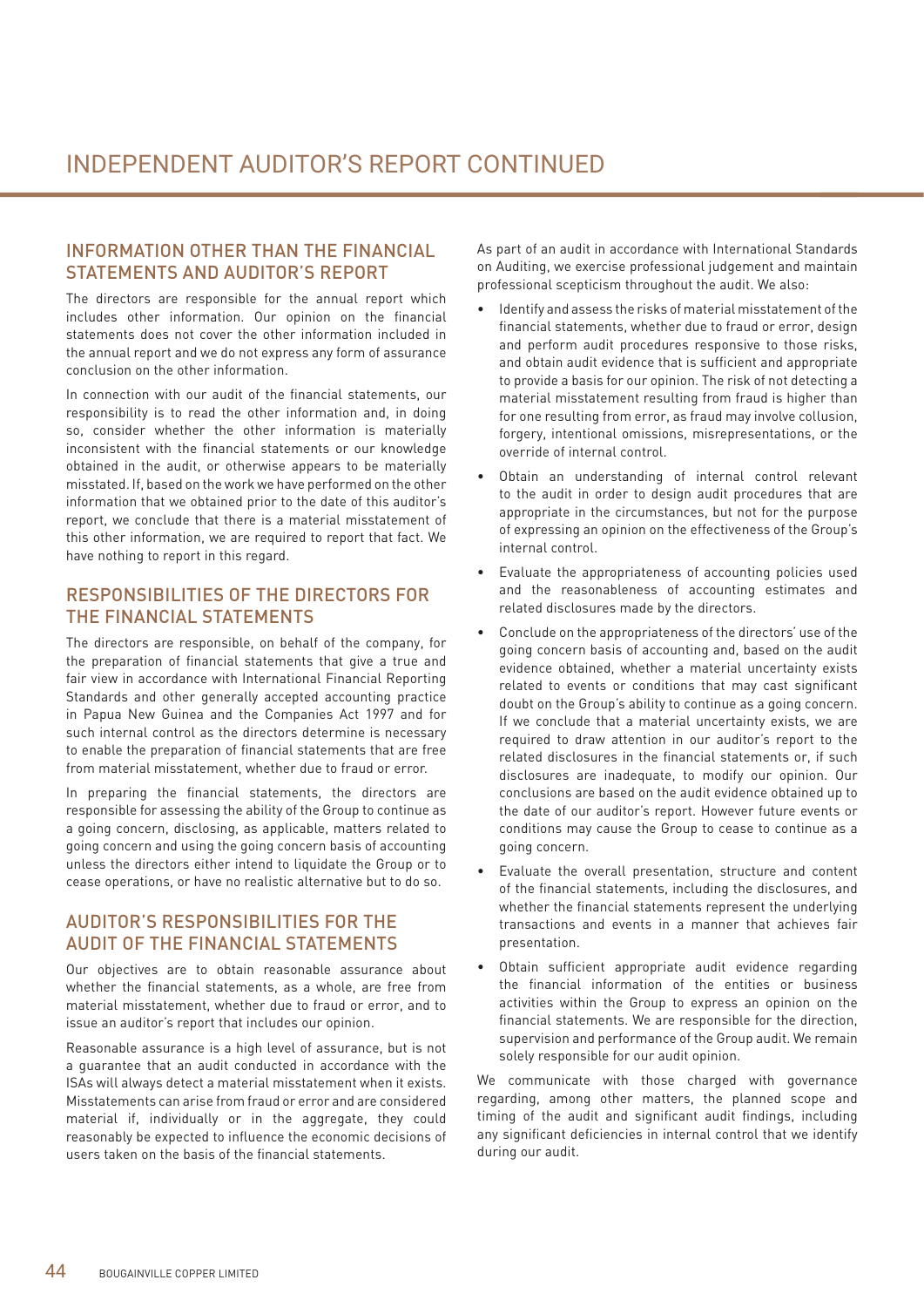We also provide those charged with governance with a statement that we have complied with relevant ethical requirements regarding independence, and communicate with them all relationships and other matters that may reasonably be thought to bear on our independence, and where applicable, related safeguards.

From the matters communicated with those charged with governance, we determine those matters that were of most significance in the audit of the financial statements for the current period and are therefore the key audit matters. We describe these matters in our auditor's report unless law or regulations preclude public disclosure about the matter or when, in extremely rare circumstances, we determine that a matter should not be communicated in our report because the adverse consequences of doing so would reasonably be expected to outweigh the public interest benefits of such communication.

## REPORT ON OTHER LEGAL AND REGULATORY REQUIREMENTS

The Companies Act 1997 requires that in carrying out our audit we consider and report on the following matters. We confirm in relation to our audit of the financial statements for the year ended 31 December 2018:

- With the exception of the matter described in the *Basis for qualified opinion* section, we have obtained all the information and explanations that we have required;
- In our opinion, proper accounting records have been kept by the Company as far as appears from an examination of those records.

## WHO WE REPORT TO

This report is made solely to the Company's shareholders, as a body, in accordance with the Companies Act 1997. Our audit work has been undertaken so that we might state to the Company's shareholders those matters which we are required to state to them in an auditor's report and for no other purpose. We do not accept or assume responsibility to anyone other than the Company and the Company's shareholders, as a body, for our audit work, for this report or for the opinions we have formed.

technic Corpor,

PricewaterhouseCoopers

Christopher Hansor Partner

Registered under the Accountants Act 1996 Port Moresby

29 March 2019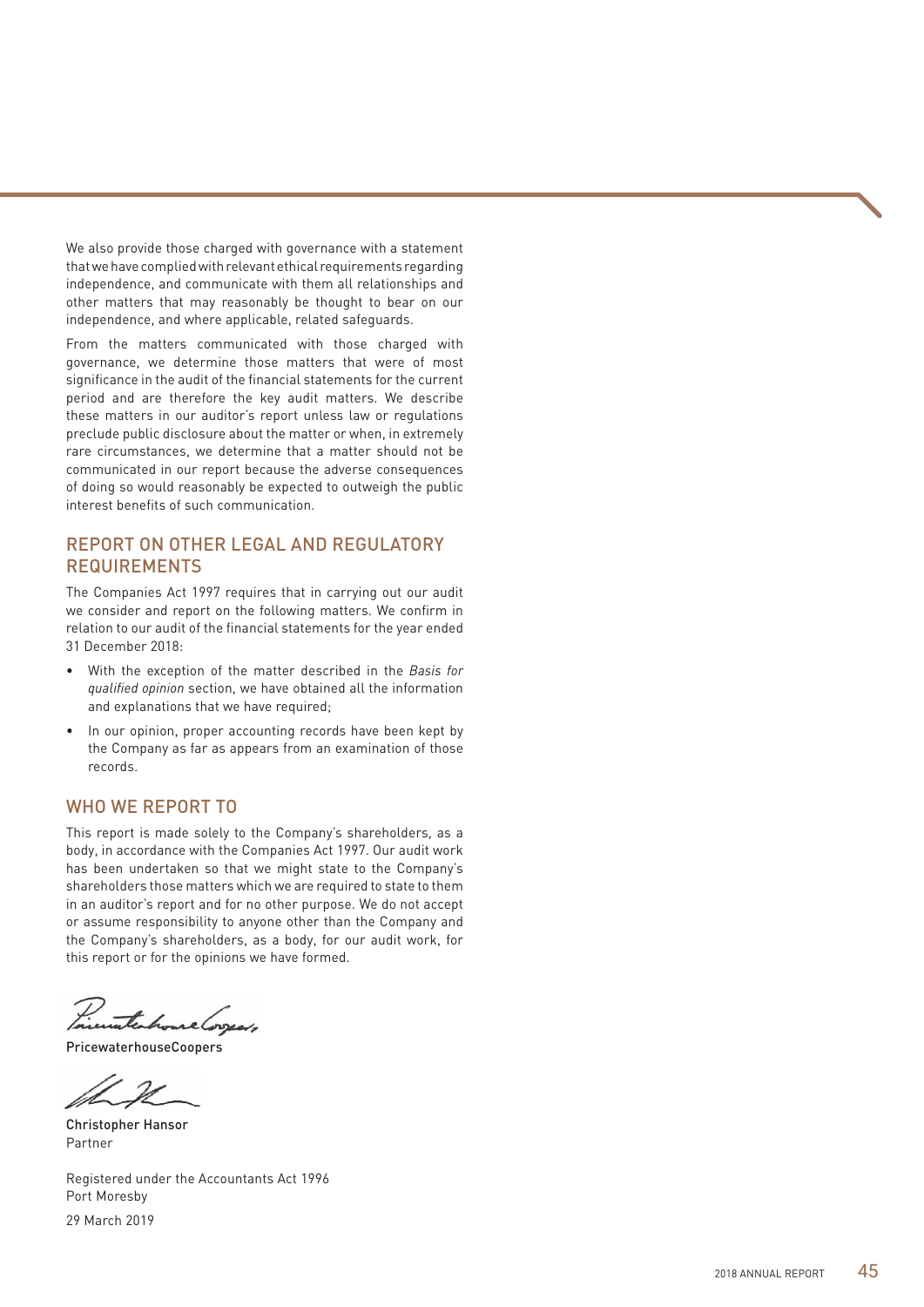## CORPORATE INFORMATION

#### Bougainville Copper Limited

(Incorporated in Papua New Guinea 1-1895)

#### Registered office:

5th Floor, BSP Haus, Harbour City, Konedobu, Port Moresby, Papua New Guinea Telephone: + (675) 309 2800 Postal Address: P O Box 1274, Port Moresby, Papua New Guinea Email: info@bcl.com.pg Facebook: www.facebook.com/BougainvilleCopper Web site: www.bcl.com.pg

#### Principal registered office in Australia:

Bougainville Copper Limited A.R.B.N. 007 497 869 Level 11, 307 Queen Street, Brisbane, QLD 4001 Telephone: + (61) 7 3218 3900 Facsimile: + (61) 7 3218 3901

#### Share register:

Computershare Investor Services Pty Ltd Yarra Falls 452 Johnston Street Abbotsford VIC 3067 Australia. Telephone: 1300 805 0505 (in Australia) + (61) 3 9415 4000 (outside Australia) Facsimile: + (61) 3 9743 2500 Postal Address: GPO Box 2975 Melbourne, VIC 3001 E-mail: web.queries@computershare.com.au Web site: www.computershare.com

#### Stock exchanges:

Listed with the Australian Securities Exchange Limited (ASX: BOC)

#### Auditors:

PricewaterhouseCoopers P O Box 484 Port Moresby, Papua New Guinea

### Bankers:

Commonwealth Bank of Australia Bank South Pacific

### Solicitors:

Dentons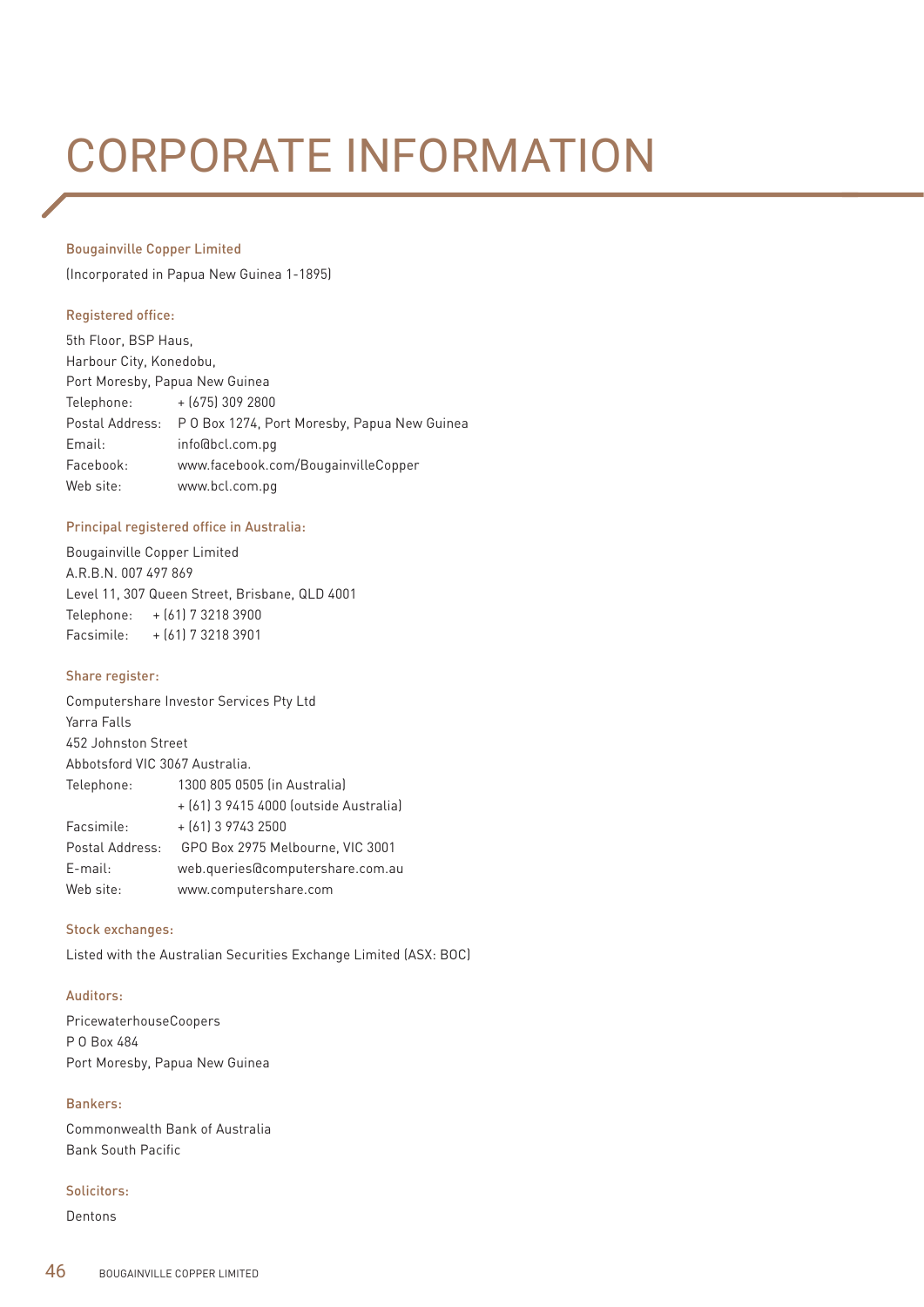## TWENTY LARGEST SHAREHOLDERS

The twenty largest shareholders as at 28<sup>th</sup> March 2019 and the number of shares held by each were:

|     | <b>NAME AND REGISTERED ADDRESS</b>                                              | <b>SHARES</b> | % OF ISSUED SHARES |
|-----|---------------------------------------------------------------------------------|---------------|--------------------|
| 1.  | <b>BOUGAINVILLE MINERALS LTD</b>                                                | 146, 175, 449 | 36.45              |
|     | BUKA, AUTONOMOUS REGION OF BOUGAINVILLE, PAPUA NEW GUINEA                       |               |                    |
| 2.  | THE INDEPENDENT STATE OF PAPUA NEW GUINEA                                       | 76,430,809    | 19.06              |
|     | WARDS STRIP, WAIGANI PAPUA NEW GUINEA                                           |               |                    |
| 3.  | EDA MINERALS LIMITED                                                            | 69,744,640    | 17.39              |
|     | PORT MORESBY, NATIONAL CAPITAL, DISTRICT PAPUA NEW GUINEA                       |               |                    |
| 4.  | J P MORGAN NOMINEES AUSTRALIA PTY LIMITED                                       | 59,344,776    | 14.80              |
|     | MELBOURNE, VICTORIA, AUSTRALIA                                                  |               |                    |
| 5.  | CITICORP NOMINEES PTY LIMITED                                                   | 6,389,402     | 1.59               |
|     | MELBOURNE VICTORIA, AUSTRALIA                                                   |               |                    |
| 6.  | NATIONAL NOMINEES LIMITED                                                       | 3,769,877     | 0.94               |
|     | MELBOURNE, VICTORIA, AUSTRALIA                                                  |               |                    |
| 7.  | HSBC CUSTODY NOMINEES (AUSTRALIA) LIMITED                                       | 3,485,732     | 0.87               |
|     | SYDNEY, NEW SOUTH WALES, AUSTRALIA                                              |               |                    |
| 8.  | <b>KLAUS KUETTNER</b>                                                           | 1,151,799     | 0.29               |
|     | BERLIN, GERMANY                                                                 |               |                    |
| 9.  | MRS JABINDERJIT KAUR PIARA SINGH                                                | 900,000       | 0.22               |
|     | KUALA LUMPUR, MALAYSIA                                                          |               |                    |
|     | 10. HSBC CUSTODY NOMINEES (AUSTRALIA) LIMITED                                   | 821,824       | 0.20               |
|     | SYDNEY, NEW SOUTH WALES, AUSTRALIA                                              |               |                    |
|     | 11. BNP PARIBAS NOMS PTY LTD <drp></drp>                                        | 664,737       | 0.17               |
|     | SYDNEY, NEW SOUTH WALES, AUSTRALIA                                              |               |                    |
|     | 12. FRANCISROSE PTY LTD <rastys a="" c="" fund="" super=""></rastys>            | 600,000       | 0.15               |
|     | SHELL COVE NEW SOUTH WALES, AUSTRALIA                                           |               |                    |
|     | 13. BNP PARIBAS NOMINEES PTY LTD <ib au="" drp="" noms="" retailclient=""></ib> | 578,030       | 0.14               |
|     | SYDNEY, NEW SOUTH WALES, AUSTRALIA                                              |               |                    |
| 14. | NATIONAL NOMINEES LIMITED <db a="" c=""></db>                                   | 566,669       | 0.14               |
|     | MELBOURNE, VICTORIA, AUSTRALIA                                                  |               |                    |
|     | 15. EVEREST ASTROLOGY PTY LTD <evelyns a="" c="" f="" s=""></evelyns>           | 566,668       | 0.14               |
|     | HUONBROOK, NEW SOUTH WALES, AUSTRALIA                                           |               |                    |
|     | 16. ANLYN'S INVESTMENTS PTY LTD <anlyns a="" c="" fund="" super=""></anlyns>    | 566,666       | 0.14               |
|     | BULLI, NEW SOUTH WALES, AUSTRALIA                                               |               |                    |
| 17. | RIMIKA NOMINEES PTY LTD <chalmers account="" unit=""></chalmers>                | 533,253       | 0.13               |
|     | SYDNEY, NEW SOUTH WALES, AUSTRALIA                                              |               |                    |
| 18. | MR GERNOT GUNTHER PROCHASKA + MRS STELLA SING WAH PROCHASKA YEUNG               | 500,000       | 0.12               |
|     | NORTH RYDE, NEW SOUTH WALES, AUSTRALIA                                          |               |                    |
| 19. | MR GARRY RAYMOND CHURCHILL <mintek a="" c="" churchill="" f="" s=""></mintek>   | 498,389       | 0.12               |
|     | CLIFTON BEACH, QUEENSLAND, AUSTRALIA                                            |               |                    |
| 20. | MR MALCOLM MCCOLL                                                               | 491,720       | 0.12               |
|     | MELBOURNE, VICTORIA, AUSTRALIA                                                  |               |                    |
|     |                                                                                 | 373,780,440   | 93.18              |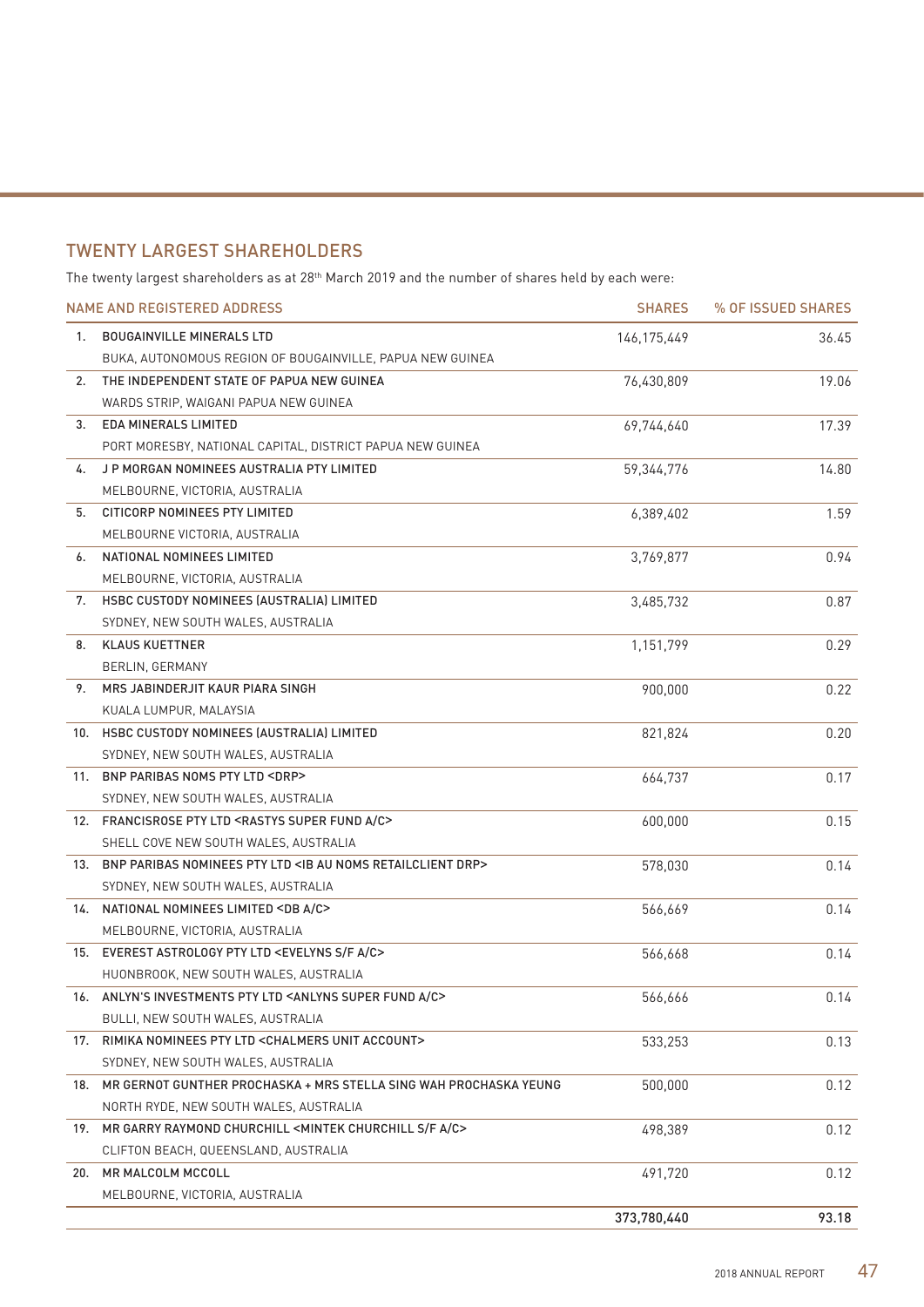## DISTRIBUTION OF SHARES

As of 28<sup>th</sup> March 2019 the issued shares of the Company were 401,062,500 fully paid shares, each carrying one voting right. The number of shareholders was 14,909.

|                        | <b>NUMBER</b> | $\%$   |
|------------------------|---------------|--------|
| $1 - 1,000$ shares     | 12,520        | 0.60   |
| $1,001 - 5,000$ shares | 1.543         | 0.93   |
| 5,001 - 10,000 shares  | 355           | 0.71   |
| 10,001 shares and over | 385           | 97.76  |
| Total shareholders     | 14.803        | 100.00 |

There were 13,732 holdings of shares (92.76 per cent) which do not form a marketable parcel.

93.18 per cent of the total issued shares were held by or on behalf of the twenty largest shareholders.

The substantial shareholders were:

The Independent State of Papua New Guinea with 76,430,809 shares held in their own name and 69,744,640 held by Eda Minerals Limited, totaling 36.4 per cent. The Autonomous Bougainville Government holds 146,175,449 shares through Bougainville Minerals Ltd, totaling 36.4 per cent.

## APPLICABLE JURISDICTION

The Company is incorporated in Papua New Guinea and is not generally subject to Australian Corporations Law including, in particular, Chapter 6 of the Australian Corporation Law dealing with the acquisition of shares (including substantial shareholdings and take-overs), but is instead subject to the provisions of the Papua New Guinea Companies Act 1997 and Securities Act 1998.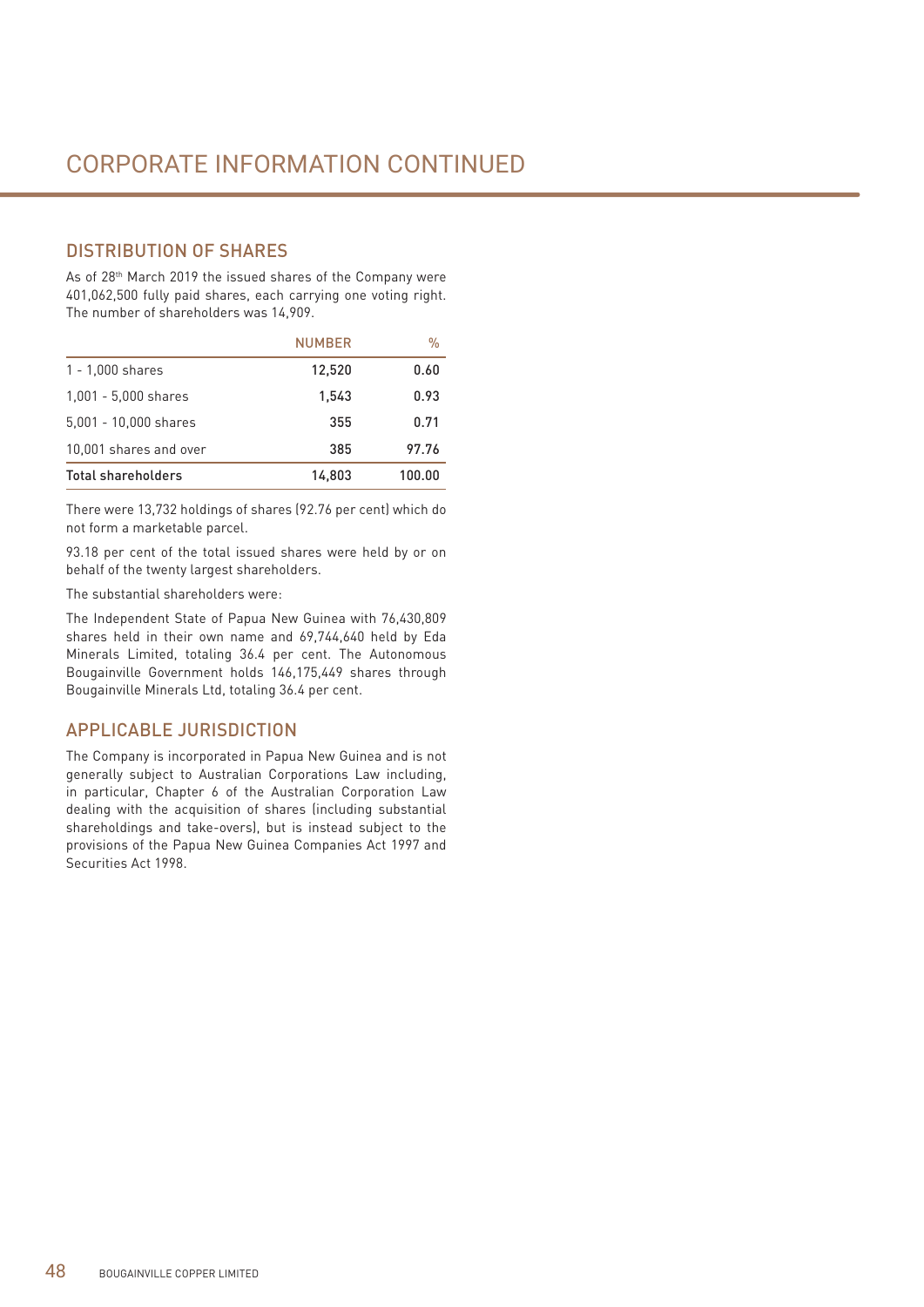# DISTRIBUTION OF THE BENEFITS

| Bougainville Copper Limited year ended 31 <sup>st</sup> December 2018 | 2018                     | <b>K MILLION</b><br>1972-2017 |
|-----------------------------------------------------------------------|--------------------------|-------------------------------|
| <b>PNG Government</b>                                                 |                          |                               |
| Corporate income tax *                                                |                          | 541.2                         |
| Additional profits tax *                                              |                          | 72.6                          |
| Group tax (PAYE)                                                      | 1.5                      | 124.8                         |
| Customs duty                                                          |                          | 104.1                         |
| Miscellaneous                                                         |                          | 14.5                          |
| Dividends *                                                           |                          | 167.4                         |
| Dividend WHT <sup>*</sup>                                             |                          | 97.6                          |
| Good and Services tax Refundable or offset                            | (0.4)                    | (0.4)                         |
|                                                                       | 1.1                      | 1,121.80                      |
| North Solomons Provincial Government                                  |                          |                               |
| Royalties (95% to NSPG)                                               |                          | 61.4                          |
| Non Renewable Resources Fund                                          |                          | 1.8                           |
| Other taxes                                                           |                          | 12.0                          |
|                                                                       | $\overline{\phantom{a}}$ | 75.2                          |
| Landowners                                                            |                          |                               |
| Royalties (5% to Landowners)                                          |                          | 3.2                           |
| Compensation                                                          | 0.3                      | 47.5                          |
|                                                                       | 0.3                      | 50.7                          |
| Non-Government Shareholders                                           |                          |                               |
| Dividends net of Dividend WHT*                                        |                          | 582.1                         |
| Employees                                                             |                          |                               |
| Wages (less PAYE)                                                     | 1.3                      | 575.9                         |
| Total                                                                 | 2.7                      | 2,405.7                       |

Not included in the above table are the benefits received by the providers of goods and services to Bougainville Copper Limited. A Company survey in 1989 revealed that there were approximately 200 Bougainville based business enterprises dependent largely upon Bougainville Copper Limited's operation. These enterprises employed in excess of 4,000 people prior to the suspension of mining operations.

\*These amounts relate to the referable year (i.e. the year in which the amount became due) and hence the cash effect on the PNG economy has a delayed impact.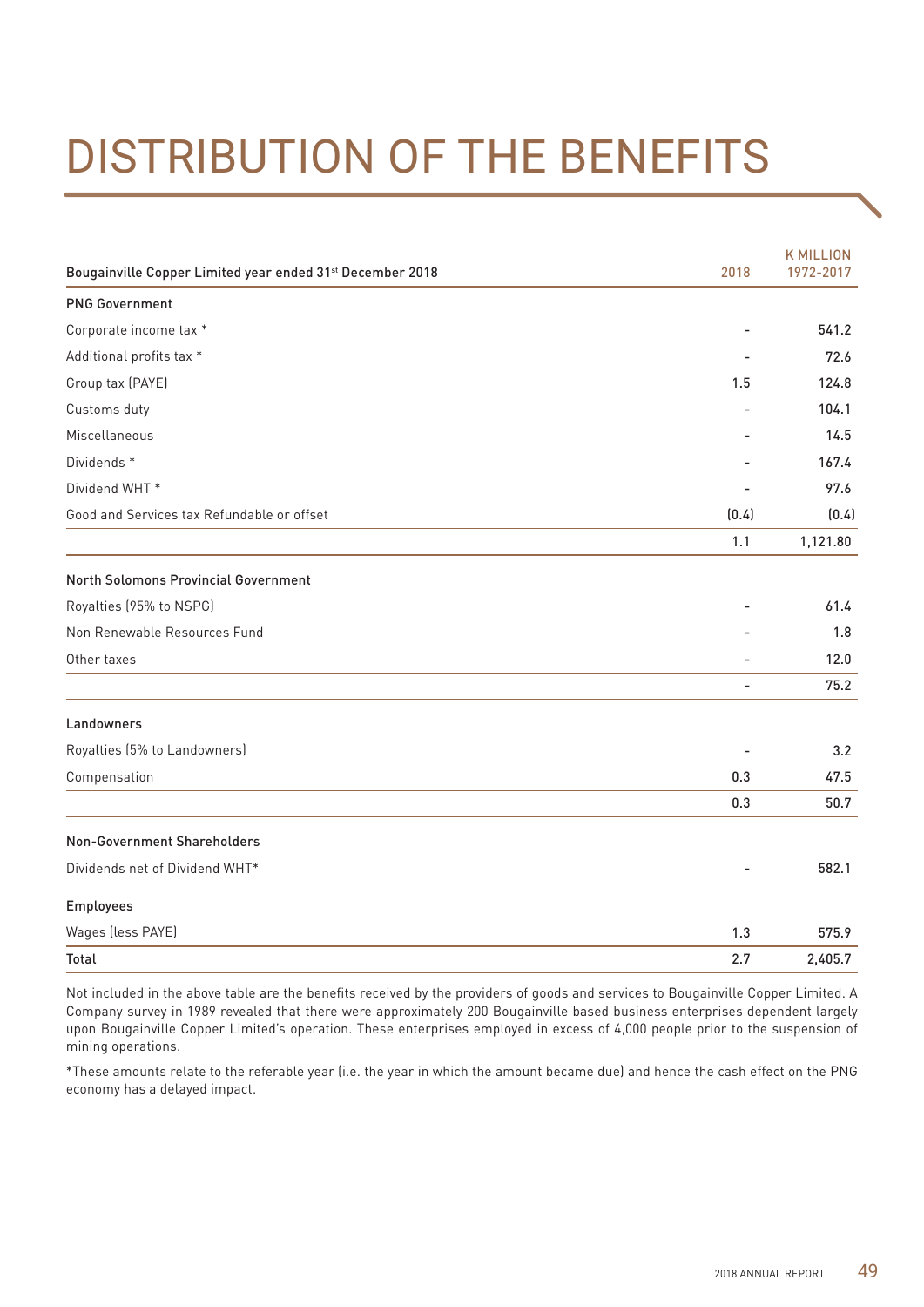## **NOTES**